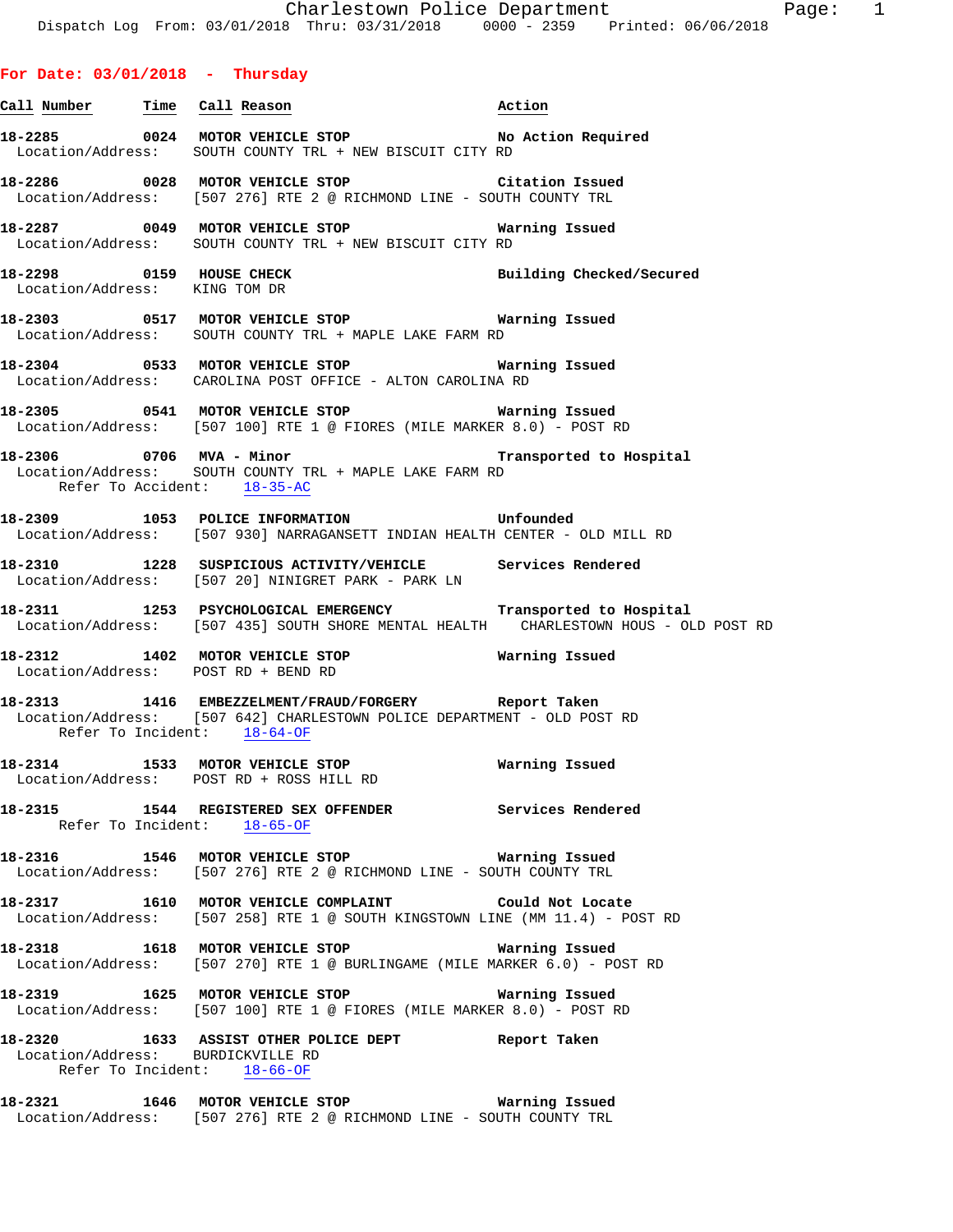|                                        | Dispatch Log From: 03/01/2018 Thru: 03/31/2018  0000 - 2359  Printed: 06/06/2018                                                 | Charlestown Police Department | Page: 2 |  |
|----------------------------------------|----------------------------------------------------------------------------------------------------------------------------------|-------------------------------|---------|--|
| Vicinity of: SOUTH COUNTY TRL          | 18-2322 1658 MOTOR VEHICLE STOP <b>STOP</b> Warning Issued                                                                       |                               |         |  |
|                                        | 18-2323 1826 ROAD HAZARD/OBSTRUCTION Removed Hazard<br>Vicinity of: POST RD + NARROW LN                                          |                               |         |  |
|                                        | 18-2324 1832 MOTOR VEHICLE STOP 6 Warning Issued<br>Location/Address: POST RD + LAKESIDE DR                                      |                               |         |  |
|                                        | Location/Address: SOUTH COUNTY TRL + EAST CHARLES ST                                                                             |                               |         |  |
| For Date: $03/02/2018$ - Friday        |                                                                                                                                  |                               |         |  |
|                                        | 18-2328      0142  MOTOR VEHICLE STOP           Citation Issued<br>Location/Address: POST RD + CROSS MILLS RD                    |                               |         |  |
|                                        | Location/Address: [507 585] STEDMAN & KAZOUNIS - CROSSLAND ST                                                                    |                               |         |  |
| Location/Address: EAST SHORE DR        | 18-2339 0245 ALARM, BURGLAR <b>BURGLAR</b> Building Checked/Secured                                                              |                               |         |  |
| Location/Address: CHARLESTOWN BEACH RD | 18-2340  0303  ROAD HAZARD/OBSTRUCTION  Removed Hazard                                                                           |                               |         |  |
|                                        | Location/Address: [507 585] STEDMAN & KAZOUNIS - CROSSLAND ST                                                                    |                               |         |  |
|                                        | 18-2347 0736 MOTOR VEHICLE STOP Citation Issued<br>Location/Address: SOUTH COUNTY TRL                                            |                               |         |  |
|                                        | 18-2348 0756 MOTOR VEHICLE STOP <b>Exam Properties Alterator Marning Issued</b><br>Location/Address: SOUTH COUNTY TRL + LAURI DR |                               |         |  |
| 18-2349 0800 FIRE, OTHER               | Location/Address: [507 233] NORDIC LODGE - EAST PASQUISETT TRL                                                                   | Investigated                  |         |  |
|                                        | 18-2350 0826 MOTOR VEHICLE STOP <b>18-2350</b> Warning Issued<br>Location/Address: SOUTH COUNTY TRL + MAPLE LAKE FARM RD         |                               |         |  |
|                                        | Vicinity of: [507 221] SHERMAN'S AUTO BODY INC - SOUTH COUNTY TRL                                                                |                               |         |  |
|                                        | 18-2352 6839 MOTOR VEHICLE STOP Narning Issued<br>Location/Address: [507 276] RTE 2 @ RICHMOND LINE - SOUTH COUNTY TRL           |                               |         |  |
|                                        | 18-2353 6850 MOTOR VEHICLE STOP Citation Issued<br>Location/Address: [507 364] CROTTY AND SONS AUTO BODY - SOUTH COUNTY TRL      |                               |         |  |
|                                        | 18-2354 0922 MOTOR VEHICLE STOP Citation Issued<br>Location/Address: SOUTH COUNTY TRL + SAND PLAIN RD                            |                               |         |  |
| Location/Address: FAWN CIR             | 18-2355 0943 FIRE, OTHER                                                                                                         | Investigated                  |         |  |
|                                        | 18-2356 1009 ROAD HAZARD/OBSTRUCTION Removed Hazard<br>Location/Address: SOUTH COUNTY TRL + HONEY LOCUST DR                      |                               |         |  |
|                                        | 18-2357 1020 MOTOR VEHICLE STOP<br>Location/Address: SOUTH COUNTY TRL + LAURI DR                                                 | Warning Issued                |         |  |
| Location/Address: KLONDIKE RD          | 18-2358 1022 ROAD HAZARD/OBSTRUCTION Removed Hazard                                                                              |                               |         |  |
|                                        | 18-2359 1028 MOTOR VEHICLE STOP <b>Warning Issued</b><br>Location/Address: [507 276] RTE 2 @ RICHMOND LINE - SOUTH COUNTY TRL    |                               |         |  |
|                                        | 18-2360 1041 MOTOR VEHICLE STOP <b>Warning Issued</b><br>Location/Address: CAROLINA BACK RD + OLD MILL RD                        |                               |         |  |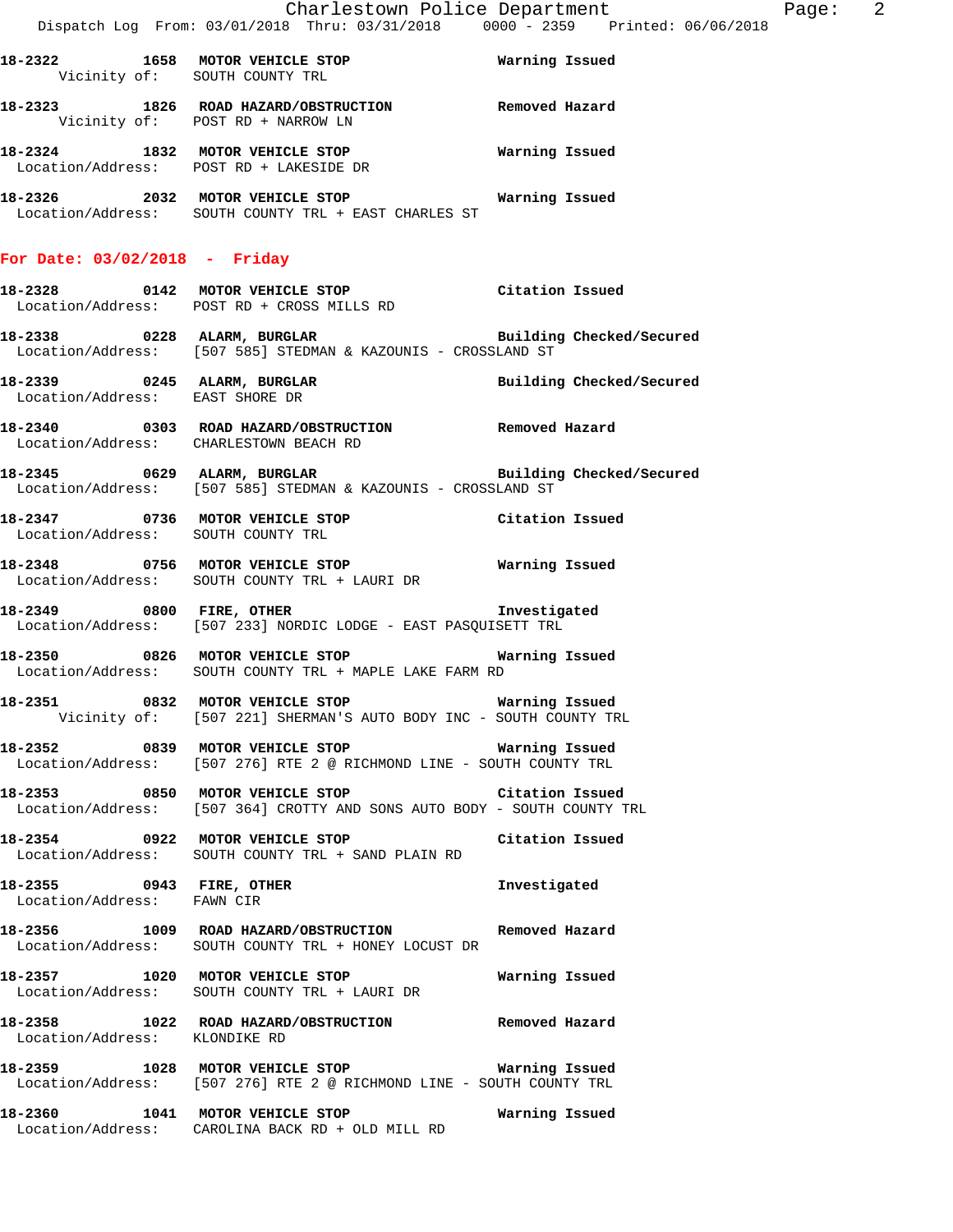| 18-2361 1050 MOTOR VEHICLE STOP                                        | Warning Issued                                                                                                                       |                          |
|------------------------------------------------------------------------|--------------------------------------------------------------------------------------------------------------------------------------|--------------------------|
|                                                                        | Location/Address: ALTON CAROLINA RD                                                                                                  |                          |
|                                                                        | 18-2362 1057 MOTOR VEHICLE STOP <b>Marning Issued</b><br>Location/Address: [507 374] SAINT MARYS CHURCH - CAROLINA BACK RD           |                          |
|                                                                        | 18-2363 1133 DISABLED MV 3ervices Rendered<br>Location/Address: [507 100] RTE 1 @ FIORES (MILE MARKER 8.0) - POST RD                 |                          |
|                                                                        | 18-2364 1142 MOTOR VEHICLE STOP<br>Location/Address: [507 100] RTE 1 @ FIORES (MILE MARKER 8.0) - POST RD                            | Warning Issued           |
|                                                                        | 18-2365 1157 ROAD HAZARD/OBSTRUCTION Services Rendered<br>Location/Address: POST RD + SOUTH COUNTY TRL                               |                          |
|                                                                        | 18-2367 1234 ROAD HAZARD/OBSTRUCTION Taken/Refered to Other A Location/Address: OLD COACH RD                                         |                          |
|                                                                        | 18-2368 1317 ROAD HAZARD/OBSTRUCTION Taken/Refered to Other A Location/Address: HILLTOP DR                                           |                          |
|                                                                        | 18-2369 1321 ROAD HAZARD/OBSTRUCTION Taken/Refered to Other A<br>Location: RTE 1 SK LINE TO RTE 1 WESTERLY LINE                      |                          |
| Refer To Accident: $18-36-AC$<br>Refer To Incident: 18-71-OF           | 1358 MVA - Minor<br>Location/Address: SOUTH LEWIS ST<br>Location/Address: SOUTH LEWIS ST                                             |                          |
|                                                                        | 18-2371 1407 ASSIST OTHER AGENCY 10 Investigated<br>Location/Address: [507 19] CHARLESTOWN ELEMENTARY SCHOOL - CAROLINA BACK RD      |                          |
|                                                                        | 18-2372 1408 ROAD HAZARD/OBSTRUCTION Investigated<br>Location/Address: OLD MILL RD                                                   |                          |
|                                                                        | 18-2373   1410   ROAD HAZARD/OBSTRUCTION   Services Rendered Location/Address:   CHARLESTOWN BEACH RD                                |                          |
| Location/Address: BUCKEYE BROOK RD                                     | 18-2374 1431 ROAD HAZARD/OBSTRUCTION Removed Hazard                                                                                  |                          |
|                                                                        | 18-2375 1435 ROAD HAZARD/OBSTRUCTION Taken/Refered to Other A<br>Location/Address: [507 80] FANTASTIC UMBRELLA FACTORY - OLD POST RD |                          |
| Location/Address: BUCKEYE BROOK RD                                     | 18-2376 1441 ROAD HAZARD/OBSTRUCTION Services Rendered                                                                               |                          |
|                                                                        | 18-2377 1444 ROAD HAZARD/OBSTRUCTION Services Rendered<br>Location/Address: SHANNOCK RD + ASHLEY LN                                  |                          |
|                                                                        | 18-2378 1445 ROAD HAZARD/OBSTRUCTION Taken/Refered to Other A<br>Vicinity of: BUCKEYE BROOK RD + WHITE TAIL CIR                      |                          |
|                                                                        | 18-2379 1456 ALARM, BURGLAR<br>Location/Address: [507 630] J. ALBERT QUATTROMANI - STARRETT DR                                       | Building Checked/Secured |
| 18-2380 1542 ASSIST CITIZEN                                            | Location/Address: [507 888] SCAPA FLOW RD                                                                                            | Services Rendered        |
| Location/Address: CAROLINA BACK RD                                     | 18-2381 1602 ROAD HAZARD/OBSTRUCTION                                                                                                 | Removed Hazard           |
| Location/Address: KLONDIKE RD                                          | 18-2382 1620 ROAD HAZARD/OBSTRUCTION Services Rendered                                                                               |                          |
| 18-2383 1623 POLICE INFORMATION<br>Location/Address: ALTON CAROLINA RD |                                                                                                                                      | Services Rendered        |
| 18-2384 1627 ASSIST CITIZEN<br>Location/Address: HILLTOP DR            |                                                                                                                                      | Investigated             |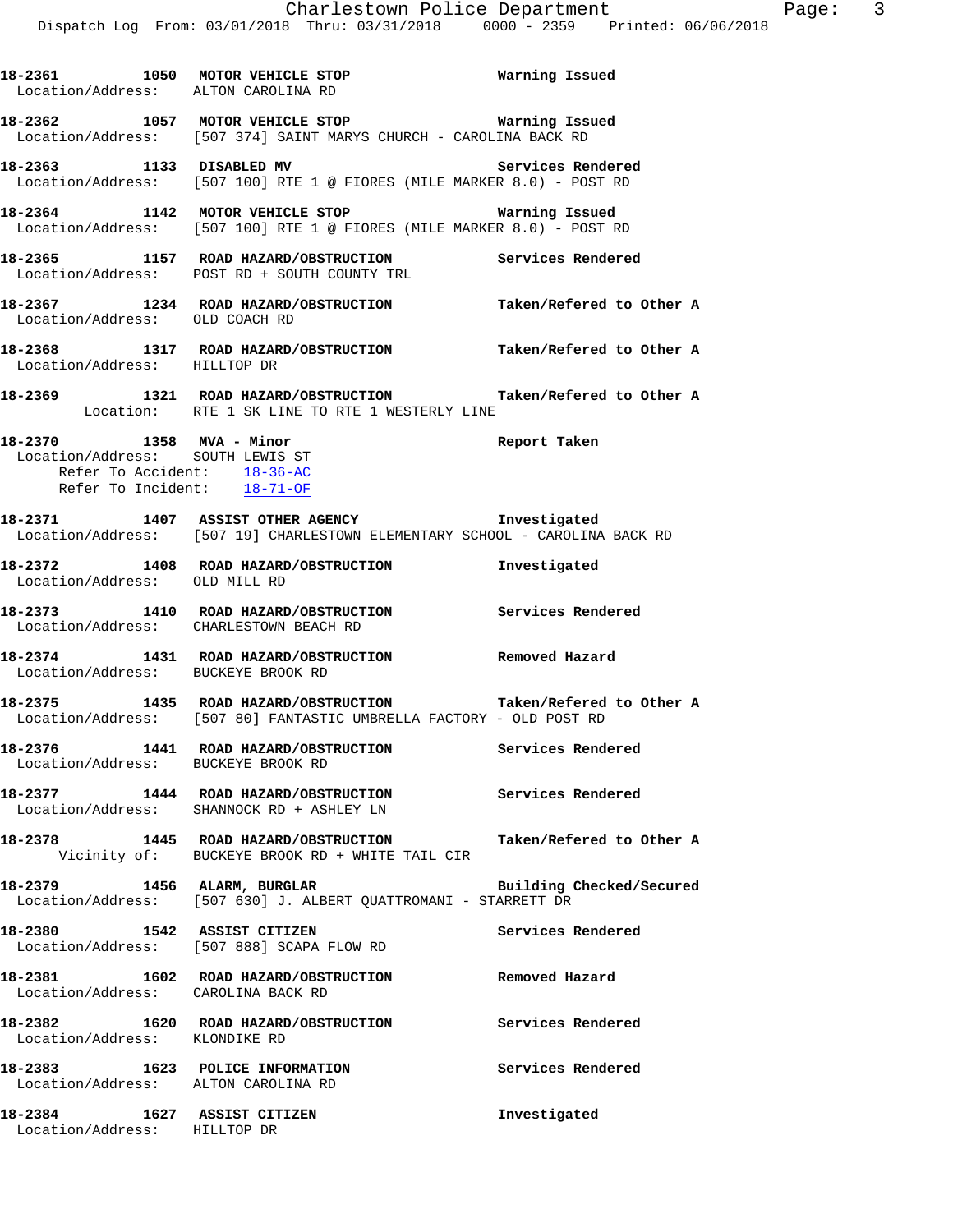| 18-2385 1629 FIRE, OTHER<br>Location/Address: SOUTH COUNTY TRL    |                                                                                                                                                                                                                  | Services Rendered        |
|-------------------------------------------------------------------|------------------------------------------------------------------------------------------------------------------------------------------------------------------------------------------------------------------|--------------------------|
| Location/Address: CEDAR RD                                        | 18-2386 1630 ROAD HAZARD/OBSTRUCTION Removed Hazard                                                                                                                                                              |                          |
|                                                                   | 18-2387<br>Location/Address: [507 869] GROUP HOME PERSPECTIVE - KING'S FACTORY RD                                                                                                                                |                          |
| 18-2389 2346 MVA - Minor<br>Age:<br>Refer To Accident: 18-37-AC   | Location/Address: [507 64] RATHSKELLER RESTAURANT - OLD COACH RD<br>Refer To Summons: 18-31-AR<br>Summons: CHAMPLIN, RYAN<br>Address: 2 OLD RD CHARLESTOWN, RI<br>43<br>Charges: DRIVING WITHOUT/EXPIRED LICENSE | Citation Issued          |
| For Date: $03/03/2018$ - Saturday                                 |                                                                                                                                                                                                                  |                          |
| 18-2390 0054 FIRE, OTHER<br>Location/Address: RAM ISLAND RD       |                                                                                                                                                                                                                  | Extinquished             |
| 18-2391 0213 BURGLARY (B & E)<br>Location/Address: CASTLE ROCK DR |                                                                                                                                                                                                                  | Investigated             |
| 18-2392 0258 TRANSPORT                                            | Location/Address: [507 642] CHARLESTOWN POLICE DEPARTMENT - OLD POST RD                                                                                                                                          | Services Rendered        |
|                                                                   | 18-2393 0330 ALARM, BURGLAR<br>Location/Address: [507 417] STARRETT DR                                                                                                                                           | Building Checked/Secured |
| 18-2395 0649 FIRE, OTHER<br>Location/Address: KING'S FACTORY RD   |                                                                                                                                                                                                                  | Services Rendered        |
| 18-2396 0822 ALARM, BURGLAR<br>Location/Address: DOWD DR          |                                                                                                                                                                                                                  | Services Rendered        |
| 18-2398 1038 ALARM, BURGLAR<br>Location/Address: FLORENCE RD      |                                                                                                                                                                                                                  | Investigated             |
| 18-2399 1041 WELL BEING CHECK<br>Location/Address: NUTMEG LN      |                                                                                                                                                                                                                  | Investigated             |
| 18-2400 1045 WELL BEING CHECK<br>Location/Address: OVERLOOK DR    |                                                                                                                                                                                                                  | Services Rendered        |
| 18-2401 1059 ALARM, BURGLAR<br>Location/Address: LOU AVE          |                                                                                                                                                                                                                  | False Alarm              |
|                                                                   |                                                                                                                                                                                                                  |                          |

- **18-2402 1059 ALARM, BURGLAR False Alarm**  Location/Address: SURFSIDE AVE
- **18-2403 1111 REGISTERED SEX OFFENDER Report Taken**  Refer To Incident: 18-68-OF
- **18-2404 1143 WELL BEING CHECK Could Not Locate**  Location/Address: TOADSTOOL KNL
- **18-2406 1235 ASSIST CITIZEN Services Rendered**  Location/Address: NORTH NIANTIC DR

**18-2408 1343 MVA - Minor Investigated**  Location/Address: SOUTH COUNTY TRL

**18-2409 1405 POLICE INFORMATION Report Taken**  Location/Address: [507 80] FANTASTIC UMBRELLA FACTORY - OLD POST RD Refer To Incident: 18-70-OF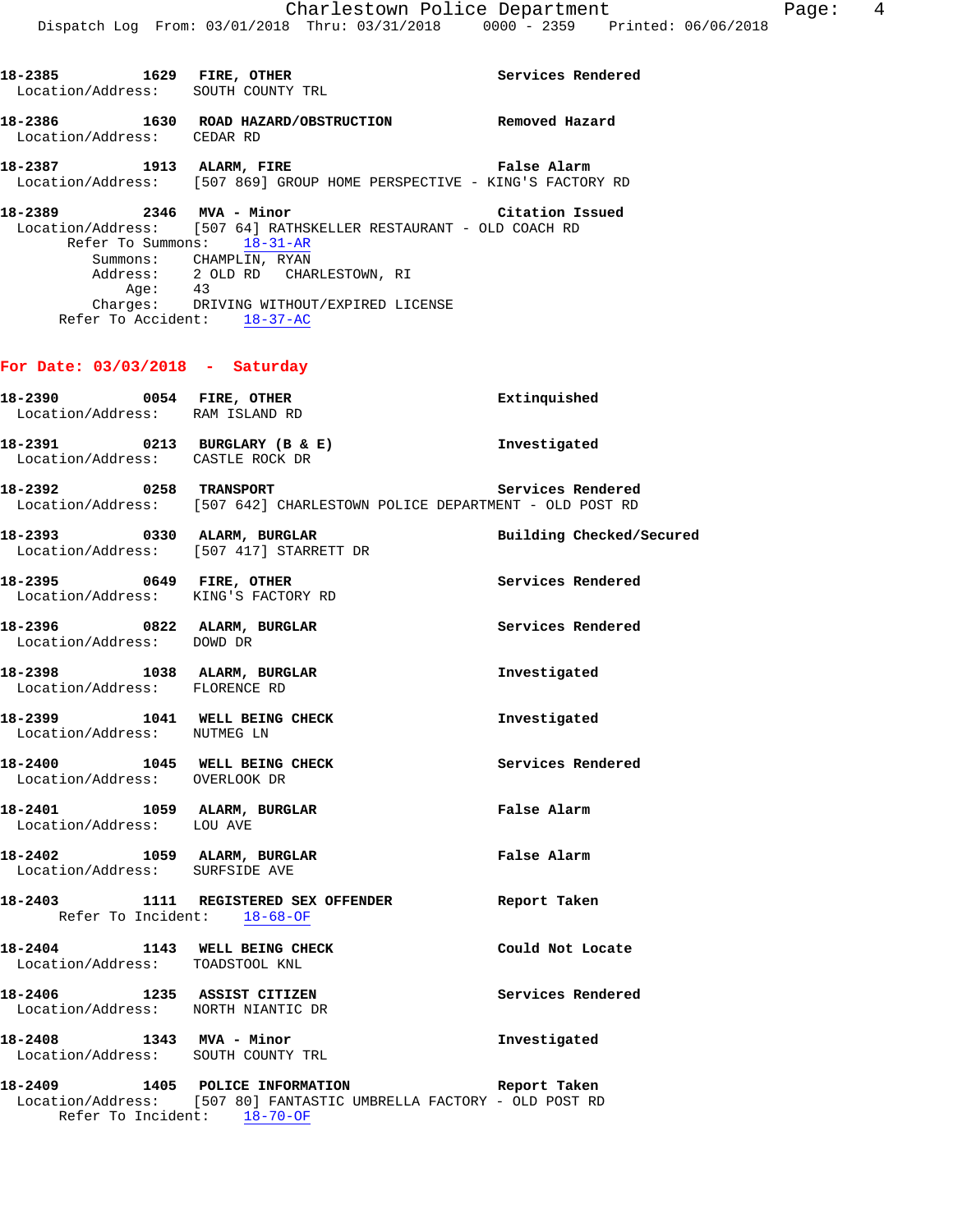| 18-2410 1419 ALARM, FIRE                                               | Location/Address: [507 668] HUNTER'S HARBOR RD                                                                           | Investigated       |
|------------------------------------------------------------------------|--------------------------------------------------------------------------------------------------------------------------|--------------------|
|                                                                        | 18-2411 1452 ALARM, BURGLAR<br>Location/Address: [507 526] OLD POST RD                                                   | False Alarm        |
|                                                                        | 18-2412 1452 ALARM, BURGLAR 18-2412 Investigated<br>Location/Address: [507 591] SOUTHERN WAY                             |                    |
|                                                                        | 18-2413 1453 ALARM, BURGLAR<br>Location/Address: [507 383] SOUTHERN WAY                                                  | Investigated       |
| Location/Address: SCAPA FLOW RD                                        | 18-2414 1453 ALARM, BURGLAR                                                                                              | Investigated       |
|                                                                        | 18-2415 1454 ALARM, BURGLAR<br>Location/Address: [507 512] NORTH NIANTIC DR                                              | False Alarm        |
|                                                                        | 18-2416 1532 MOTOR VEHICLE STOP <b>Warning Issued</b><br>Location/Address: SOUTH COUNTY TRL + PASQUISETT TRL             |                    |
|                                                                        | 18-2417 1608 MOTOR VEHICLE STOP <b>WATER WATER</b><br>Location/Address: [507 267] RTE 1 @ HITCHING POST - POST RD        |                    |
|                                                                        | 18-2418 1621 MOTOR VEHICLE STOP <b>Warning Issued</b><br>Location/Address: POST RD + WEST BEACH RD                       |                    |
|                                                                        | 18-2419 1652 ROAD HAZARD/OBSTRUCTION Removed Hazard<br>Location/Address: BASS LN + SCAPA FLOW RD                         |                    |
|                                                                        | 1657 MOTOR VEHICLE STOP MOTOR VEHICLE STOP Narning Issued<br>Location/Address: [507 267] RTE 1 @ HITCHING POST - POST RD |                    |
|                                                                        | 1701 MOTOR VEHICLE STOP Citation Issued<br>Location/Address: [507 276] RTE 2 @ RICHMOND LINE - SOUTH COUNTY TRL          |                    |
|                                                                        | 18-2422 1713 MOTOR VEHICLE STOP Citation Issued<br>Location/Address: [507 362] RTE 2 @ SUNOCO - SOUTH COUNTY TRL         |                    |
|                                                                        | Location/Address: SOUTH COUNTY TRL + WHIPPLE DR                                                                          |                    |
|                                                                        | 18-2424 1725 MOTOR VEHICLE STOP 6 Warning Issued<br>Location/Address: KING'S FACTORY RD + INDIAN CEDAR DR                |                    |
|                                                                        | 18-2425 1735 MOTOR VEHICLE STOP 5 Warning Issued<br>Location/Address: HILLTOP DR + RIVERVIEW DR                          |                    |
|                                                                        | 18-2426 1754 MOTOR VEHICLE STOP<br>Location/Address: [507 286] RTE 112 @ RICHMOND LINE - CAROLINA BACK RD                | Warning Issued     |
|                                                                        | 18-2429 2112 MOTOR VEHICLE STOP<br>Location/Address: SOUTH COUNTY TRL + NARROW LN                                        | Citation Issued    |
| 18-2430 2230 MOTOR VEHICLE STOP<br>Location/Address: POST RD + BEND RD |                                                                                                                          | No Action Required |

## **For Date: 03/04/2018 - Sunday**

| 18-2439           | 0059 | <b>HOUSE CHECK</b>                     | No Action Required       |
|-------------------|------|----------------------------------------|--------------------------|
| Location/Address: |      | MATUNUCK SCHOOLHOUSE RD                |                          |
| 18-2443           | 0129 | ALARM, BURGLAR                         | Building Checked/Secured |
|                   |      | Location/Address: BUCKEYE BROOK RD     |                          |
| 18-2445           | 0146 | MOTOR VEHICLE STOP                     | Arrest(s) Made           |
|                   |      | Location/Address: HAVERSHAME - POST RD |                          |
|                   |      | Refer To Summons: 18-32-AR             |                          |

 Summons: MITCHELL, TYQUAN R Address: 90 GIRARD AVE Apt. #171 NEWPORT, RI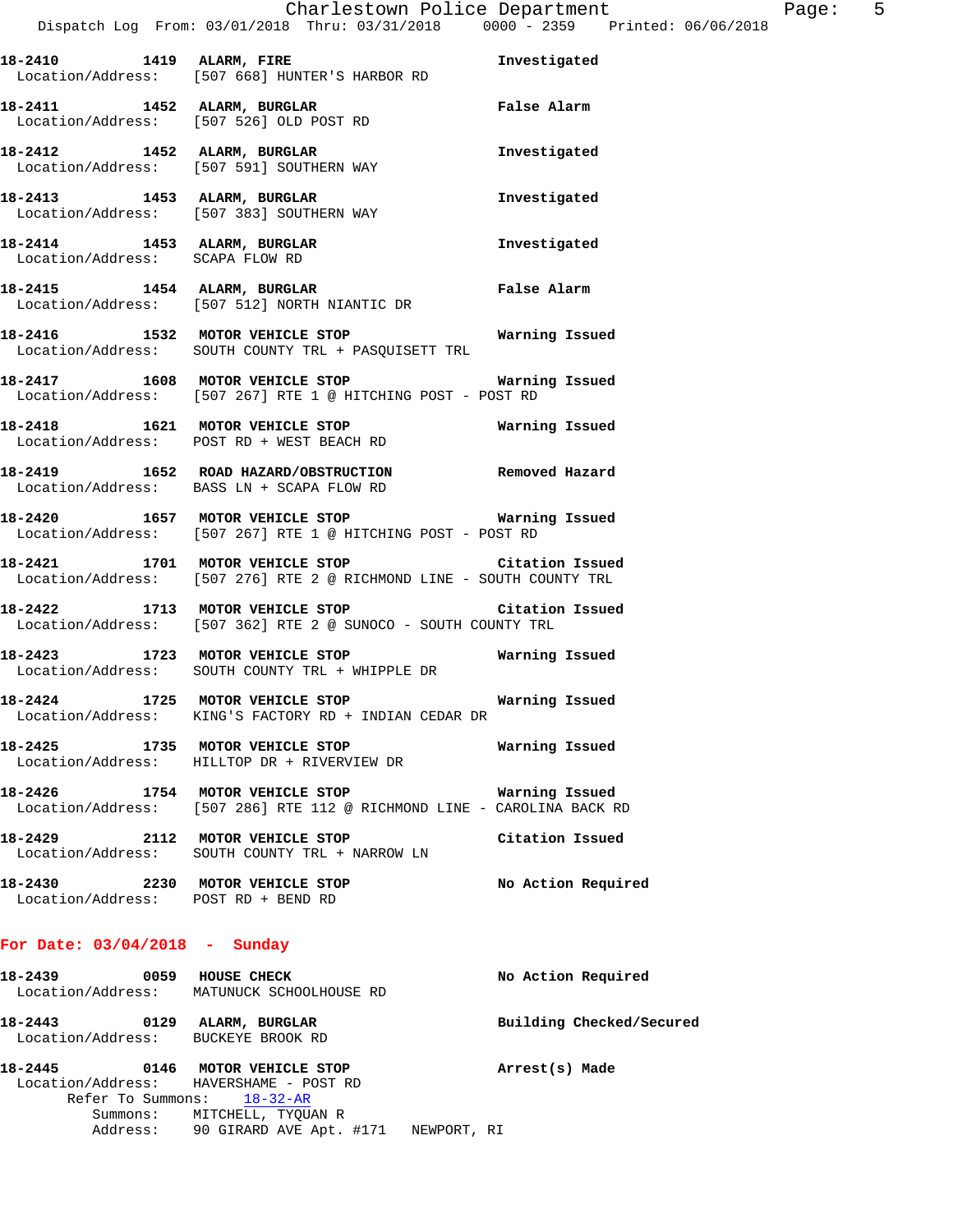|                                                                   | Dispatch Log From: 03/01/2018 Thru: 03/31/2018 0000 - 2359 Printed: 06/06/2018                                                                                                     | Charlestown Police Department<br>Page: 6 |
|-------------------------------------------------------------------|------------------------------------------------------------------------------------------------------------------------------------------------------------------------------------|------------------------------------------|
| Age: 26                                                           | Charges: Driving after denial, suspension or revocation of license - 2nd Offense                                                                                                   |                                          |
|                                                                   | 18-2446 0204 MOTOR VEHICLE STOP<br>Location/Address: POST RD + PROSSER TRL                                                                                                         | Warning Issued                           |
|                                                                   | 18-2447 0206 OFFICER WANTED Investigated<br>Location/Address: [507 72] CUMBERLAND FARMS - OLD POST RD                                                                              |                                          |
|                                                                   | 18-2449 0428 ALARM, BURGLAR<br>Location/Address: THIRD ST                                                                                                                          | Building Checked/Secured                 |
|                                                                   | 18-2452 0938 ROAD HAZARD/OBSTRUCTION Taken/Refered to Other A Location/Address: HILLTOP DR + TALL PINES DR                                                                         |                                          |
|                                                                   | 18-2453 1037 MOTOR VEHICLE STOP <b>WATNING ISSUED</b><br>Location/Address: [507 287] RTE 112 @ CHARLESTOWN ELEMENTARY SCHOOL - CAROLINA BACK RD                                    |                                          |
|                                                                   | 18-2454 1120 HOUSE CHECK<br>Location/Address: BLUE RIDGE DR                                                                                                                        | Building Checked/Secured                 |
| Location/Address: BISCUIT CITY RD                                 | 18-2455 1134 ANIMAL COMPLAINT COMERCITY Unfounded                                                                                                                                  |                                          |
| Location/Address: CEDAR RD                                        | 18-2456 1155 ANIMAL COMPLAINT Services Rendered                                                                                                                                    |                                          |
|                                                                   | 18-2457 1345 MOTOR VEHICLE STOP <b>WATER</b> Warning Issued<br>Vicinity of: [507 649] NATALE CONSTRUCTION CORP - OLD POST RD                                                       |                                          |
|                                                                   | 18-2460 1407 ANIMAL COMPLAINT<br>Location/Address: [507 45] RIPPY'S LIQUOR MART - SOUTH COUNTY TRL                                                                                 | No Action Required                       |
|                                                                   | 18-2461 1415 WELL BEING CHECK<br>Location/Address: CHARLES AVE                                                                                                                     | Services Rendered                        |
| Location/Address: TRAYMORE ST                                     | 18-2462 1418 ALARM, BURGLAR                                                                                                                                                        | False Alarm                              |
| Location/Address: WHIPPLE DR                                      | 18-2463 1434 ALARM, FIRE                                                                                                                                                           | Services Rendered                        |
|                                                                   | 18-2464 1526 PSYCHOLOGICAL EMERGENCY Arrest(s) Made<br>Location/Address: [507 861] SOUTH COUNTY HABITAT FOR HUMANITY - SHANNOCK RD<br>Refer To Arrest: 18-33-AR<br>Juvenile Arrest |                                          |
| Age: 17                                                           | Charges: SIMPLE ASSAULT OR BATTERY                                                                                                                                                 |                                          |
|                                                                   | Location/Address: [507 275] RTE 1 @ WESTERLY LINE - POST RD                                                                                                                        |                                          |
|                                                                   | 18-2467 			 2107 MOTOR VEHICLE STOP 			 Citation Issued<br>Location/Address: [507 260] RTE 1 @ GENERAL STANTON - POST RD                                                           |                                          |
| Location/Address: POST RD + BEND RD                               | 18-2468 2127 MOTOR VEHICLE STOP                                                                                                                                                    | Warning Issued                           |
|                                                                   |                                                                                                                                                                                    | Taken to Family/Guardian                 |
| For Date: 03/05/2018 - Monday                                     |                                                                                                                                                                                    |                                          |
| 18-2480 0040 HOUSE CHECK<br>Location/Address: SOUTH NIANTIC DR    |                                                                                                                                                                                    | No Action Required                       |
| 18-2491 0507 ALARM, BURGLAR<br>Location/Address: BUCKEYE BROOK RD |                                                                                                                                                                                    | Building Checked/Secured                 |
| 18-2492                                                           | 0730 ROAD HAZARD/OBSTRUCTION                                                                                                                                                       | Investigated                             |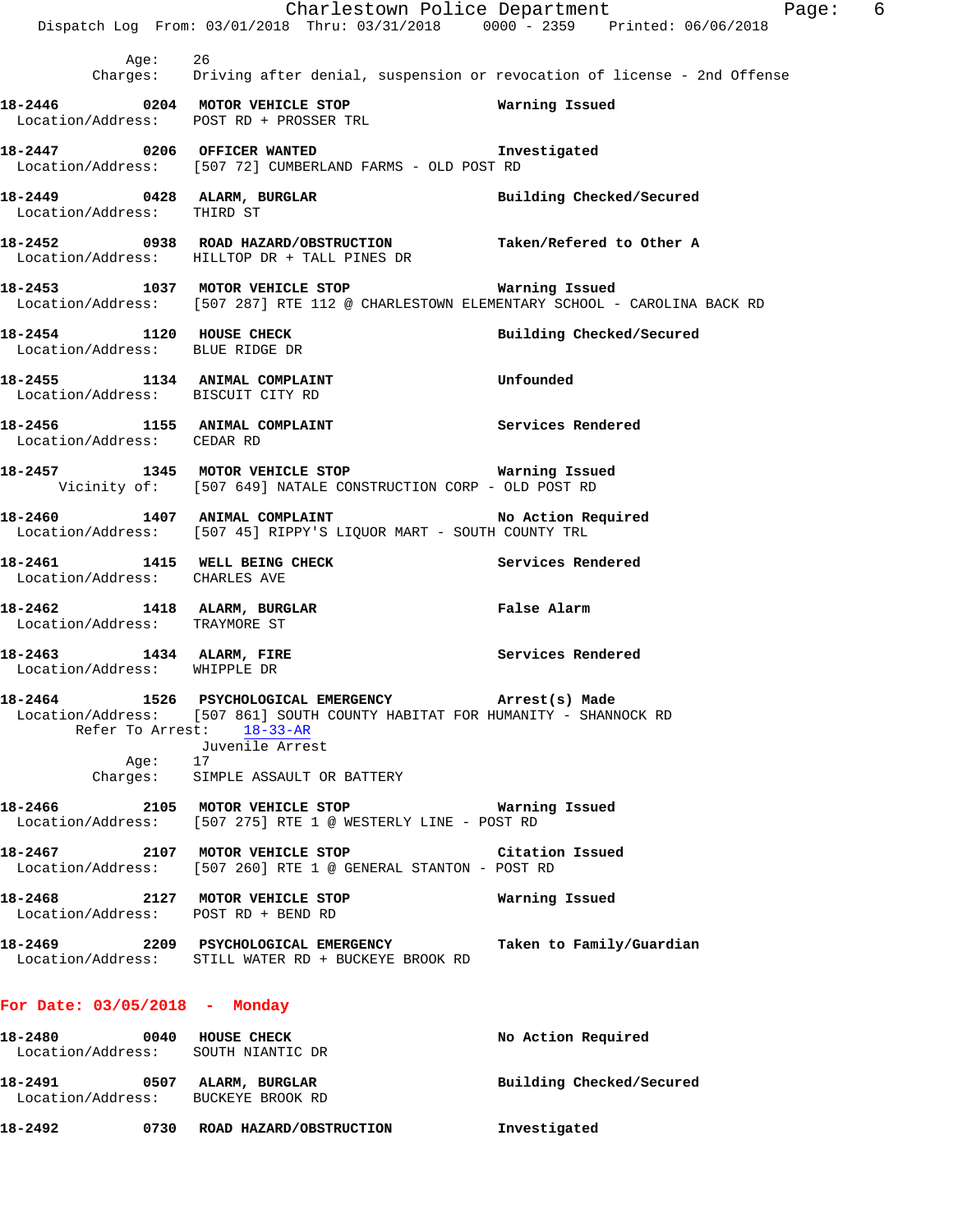|                                                              |                                                                                                                                                                                                                          | Charlestown Police Department | Page: | - 7 |
|--------------------------------------------------------------|--------------------------------------------------------------------------------------------------------------------------------------------------------------------------------------------------------------------------|-------------------------------|-------|-----|
|                                                              | Dispatch Log From: 03/01/2018 Thru: 03/31/2018 0000 - 2359 Printed: 06/06/2018                                                                                                                                           |                               |       |     |
| Location/Address: OLD COACH RD                               |                                                                                                                                                                                                                          |                               |       |     |
|                                                              | 18-2498 1149 ASSIST CITIZEN 5ervices Rendered<br>Location/Address: [507 327] CHARLESTOWN BEACH TOWN PARKING LOT - CHARLESTOWN BEACH RD                                                                                   |                               |       |     |
| Location/Address: KLONDIKE RD                                | 18-2499 1345 ASSIST OTHER POLICE DEPT                                                                                                                                                                                    | Investigated                  |       |     |
| Location/Address: KLONDIKE RD                                | 18-2500 1416 MOTOR VEHICLE STOP <b>Arrest</b> (s) Made<br>Refer To Arrest: 18-34-AR<br>Arrest: ROY, NOEL<br>Address: 525 KLONDIKE RD CHARLESTOWN, RI<br>Age: 20<br>Charges: BENCH WARRANT ISSUED FROM 4TH DISTRICT COURT |                               |       |     |
| Location/Address: RIVERVIEW DR                               | 18-2502 1613 SUSPICIOUS ACTIVITY/VEHICLE Report Taken<br>Refer To Incident: 18-73-OF                                                                                                                                     |                               |       |     |
|                                                              | 18-2501 1618 MOTOR VEHICLE STOP<br>Location/Address: HORSE FARM - OLD COACH RD                                                                                                                                           | Warning Issued                |       |     |
| Location/Address: SOUTH COUNTY TRL                           | 18-2503 1724 SUSPICIOUS ACTIVITY/VEHICLE Investigated                                                                                                                                                                    |                               |       |     |
|                                                              | 18-2504 1747 ASSIST OTHER AGENCY<br>Location/Address: [507 464] WEST END RD                                                                                                                                              | Investigated                  |       |     |
|                                                              | 18-2505 1800 MOTOR VEHICLE STOP NO Action Required<br>Location/Address: [507 269] RTE 1 @ DRIVING RANGE - POST RD                                                                                                        |                               |       |     |
| Location/Address: RIVERVIEW DR                               | 18-2507 1815 OFFICER WANTED<br>Refer To Arrest: 18-35-AR<br>Arrest: GODFREY, CHRISTOPHER L<br>Address: 1088 MAIN ST HOPKINTON, RI<br>Age: 37<br>Charges: POSSESSION OF SCHEDULE I,II,III,IV,V                            | Arrest(s) Made                |       |     |
| Location/Address: KING'S FACTORY RD                          | 18-2508 2128 911 CALLS/False/Hang-Ups/Open Investigated                                                                                                                                                                  |                               |       |     |
| 18-2509 2316 OFFICER WANTED<br>Location/Address: OLD POST RD |                                                                                                                                                                                                                          | Services Rendered             |       |     |
| For Date: $03/06/2018$ - Tuesday                             |                                                                                                                                                                                                                          |                               |       |     |
| 18-2519 0053 HOUSE CHECK<br>Location/Address: KING TOM DR    |                                                                                                                                                                                                                          | No Action Required            |       |     |
| 18-2522 0104 HOUSE CHECK<br>Location/Address: AUBURN DR      |                                                                                                                                                                                                                          | No Action Required            |       |     |
|                                                              | 18-2524 0124 MOTOR VEHICLE STOP <b>WATIME</b> Tasued<br>Location/Address: [507 258] RTE 1 @ SOUTH KINGSTOWN LINE (MM 11.4) - POST RD                                                                                     |                               |       |     |
|                                                              | 18-2534 0539 MOTOR VEHICLE STOP<br>Location/Address: POST RD + PROSSER TRL                                                                                                                                               | Citation Issued               |       |     |
| 18-2537 0935 TRANSPORT                                       | Location/Address: [507 642] CHARLESTOWN POLICE DEPARTMENT - OLD POST RD                                                                                                                                                  | Taken/Refered to Other A      |       |     |
|                                                              | 18-2539 1120 MOTOR VEHICLE STOP<br>Location/Address: POST RD + LAKESIDE DR                                                                                                                                               | Warning Issued                |       |     |
| 18-2542 1244 ALARM, BURGLAR                                  | Location/Address: [507 640] GRAY'S POINT RD                                                                                                                                                                              | False Alarm                   |       |     |
| 18-2543                                                      | 1323 OFFICER WANTED                                                                                                                                                                                                      | Investigated                  |       |     |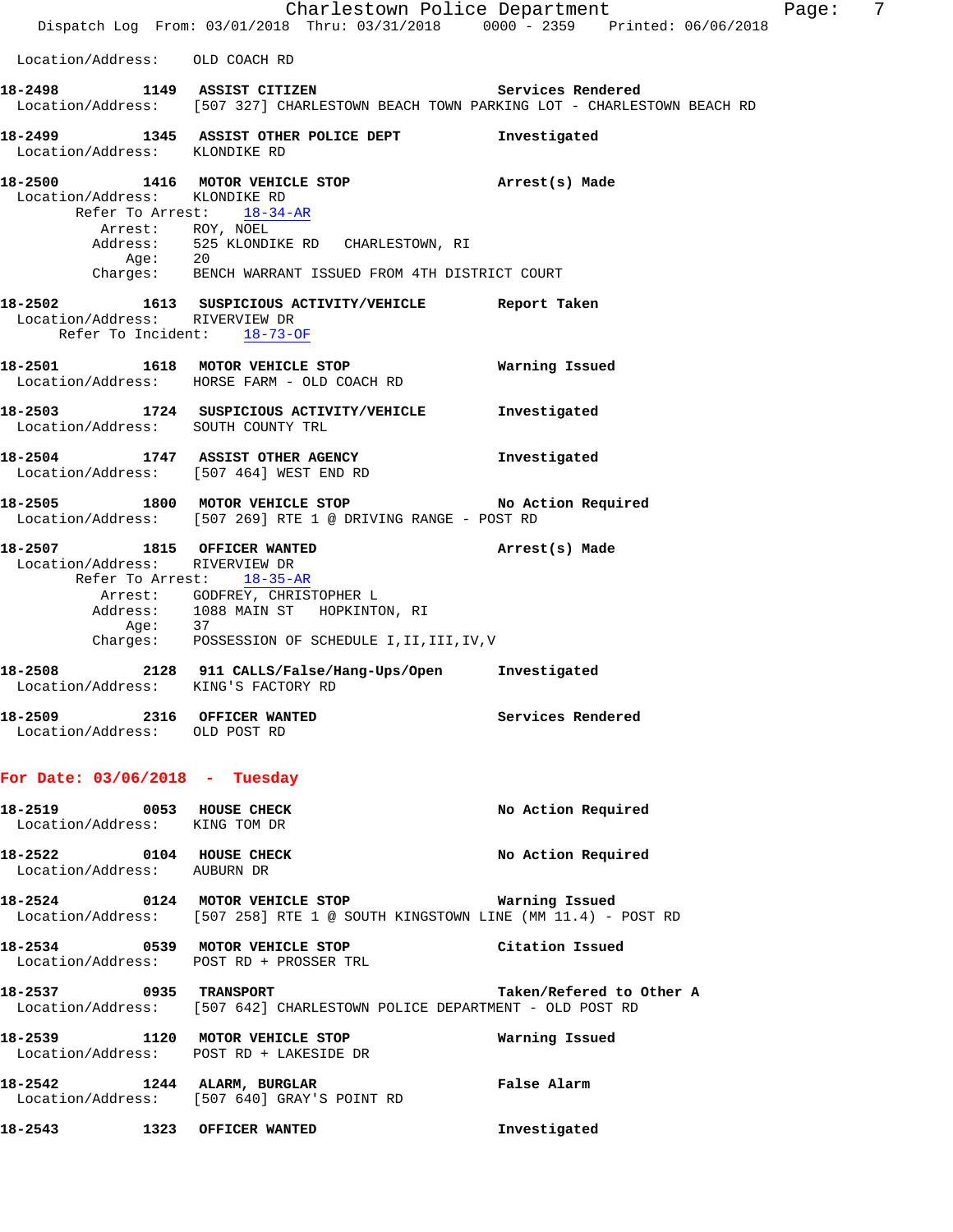|                                                                       | Charlestown Police Department<br>Dispatch Log From: 03/01/2018 Thru: 03/31/2018 0000 - 2359 Printed: 06/06/2018                                                                                                                                     | Page: 8           |
|-----------------------------------------------------------------------|-----------------------------------------------------------------------------------------------------------------------------------------------------------------------------------------------------------------------------------------------------|-------------------|
| Location/Address: BAY VIEW RD                                         |                                                                                                                                                                                                                                                     |                   |
|                                                                       | 18-2544 1511 ANIMAL COMPLAINT Number of Services Rendered<br>Location/Address: [507 881] CHARLESTOWN ANIMAL SHELTER - SAND HILL RD                                                                                                                  |                   |
| 18-2545 1530 DISABLED MV                                              | Location/Address: SOUTH KINGSTOWN LINE - POST RD                                                                                                                                                                                                    | Services Rendered |
|                                                                       | 18-2546 1549 MOTOR VEHICLE STOP<br>Location/Address: POST RD + SCHOOLHOUSE POND RD                                                                                                                                                                  | Citation Issued   |
|                                                                       | 18-2547 1600 MOTOR VEHICLE STOP<br>Location/Address: POST RD + SCHOOLHOUSE POND RD                                                                                                                                                                  | Citation Issued   |
|                                                                       | 18-2548 1618 DISABLED MV<br>Location/Address: POST RD + EAST BEACH RD                                                                                                                                                                               | Services Rendered |
| Location/Address: BURLINGAME - POST RD                                | 18-2549 1624 MOTOR VEHICLE STOP                                                                                                                                                                                                                     | Warning Issued    |
|                                                                       | 18-2550 1625 MOTOR VEHICLE STOP<br>Location/Address: RICHMOND TOWN LINE - SOUTH COUNTY TRL                                                                                                                                                          | Warning Issued    |
|                                                                       | 18-2551 1637 MOTOR VEHICLE STOP Citation Issued<br>Location/Address: [507 12] CAROLINA POST OFFICE - ALTON CAROLINA RD                                                                                                                              |                   |
| Location/Address: NARROW LN<br>Age: 63<br>Refer To Accident: 18-38-AC | 18-2552 1650 MVA - W/Injury/Fluid/Hazard Transported to Hospital<br>Refer To Summons: 18-36-AR<br>Summons: GARCEAU, RENEE B<br>Address: 5 WENDY LN RICHMOND, RI<br>Charges: Driving after denial, suspension or revocation of license - 1st Offense |                   |
|                                                                       | 18-2554 1915 MOTOR VEHICLE STOP<br>Location/Address: SOUTH COUNTY TRL + NARROW LN                                                                                                                                                                   | Warning Issued    |
|                                                                       | 18-2555 1930 MOTOR VEHICLE STOP<br>Location/Address: SOUTH COUNTY TRL + BOTKA DR                                                                                                                                                                    | Citation Issued   |
| Location/Address:                                                     | 18-2556 2007 911 CALLS/False/Hang-Ups/Open Services Rendered<br>BUCKEYE BROOK RD                                                                                                                                                                    |                   |
| 18-2557 2014 DISABLED MV                                              | Location/Address: POST RD + KING'S FACTORY RD                                                                                                                                                                                                       | Services Rendered |
| 18-2558 2238 WELL BEING CHECK                                         | Location/Address: [507 72] CUMBERLAND FARMS - OLD POST RD                                                                                                                                                                                           | Services Rendered |
| Location/Address: ROSS HILL RD                                        | 18-2560 2341 SUSPICIOUS ACTIVITY/VEHICLE                                                                                                                                                                                                            | Investigated      |
|                                                                       | 18-2561 2342 MOTOR VEHICLE STOP<br>Location/Address: SOUTH COUNTY TRL + BOTKA DR                                                                                                                                                                    | Warning Issued    |
|                                                                       |                                                                                                                                                                                                                                                     |                   |

## **For Date: 03/07/2018 - Wednesday**

| 18–2565 |          | 0012 MOTOR VEHICLE STOP                    | Arrest(s) Made                                                               |
|---------|----------|--------------------------------------------|------------------------------------------------------------------------------|
|         |          |                                            | Location/Address: [507 258] RTE 1 @ SOUTH KINGSTOWN LINE (MM 11.4) - POST RD |
|         |          | Refer To Arrest: 18-37-AR                  |                                                                              |
|         |          | Arrest: OLSEN, SIMON L                     |                                                                              |
|         |          | Address: 702 SOUTH RD WAKEFIELD, RI        |                                                                              |
|         | Aae:     | 30                                         |                                                                              |
|         | Charges: | DUI OF LIQUOR OR DRUGS-1ST OFFENSE .10-.15 |                                                                              |
|         |          |                                            |                                                                              |

**18-2567 0718 ASSAULT Arrest(s) Made**  Location/Address: OLD POST RD Refer To Arrest: 18-38-AR Arrest: PELAEZ, DANIS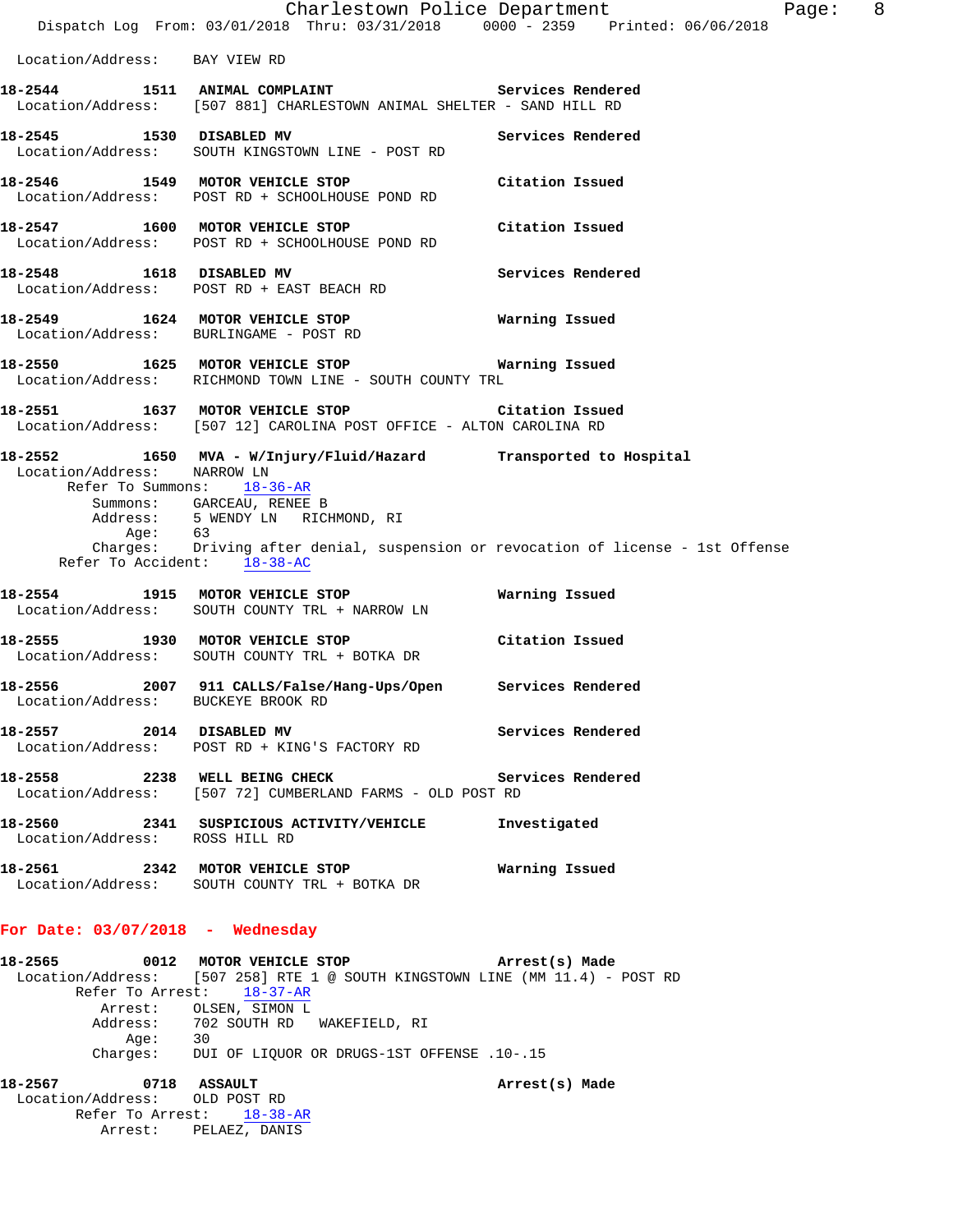Charlestown Police Department Fage: 9 Dispatch Log From: 03/01/2018 Thru: 03/31/2018 0000 - 2359 Printed: 06/06/2018 Address: 4705B OLD POST RD CHARLESTOWN, RI Age: 41 Charges: ASSAULT ON HEALTH WORKER OR EMERGENCY PERSONNEL Refer To Incident: 18-74-OF **18-2568 0741 MOTOR VEHICLE STOP Citation Issued**  Location/Address: POST RD + GENERAL STANTON LN **18-2573 1133 TRANSPORT Taken/Refered to Other A**  Location/Address: [507 642] CHARLESTOWN POLICE DEPARTMENT - OLD POST RD **18-2574 1149 PSYCHOLOGICAL EMERGENCY Investigated**  Location/Address: [507 372] SOUTH SHORE MENTAL HEALTH - OLD POST RD **18-2575 1319 OFFICER WANTED Investigated**  Location/Address: SOUTH COUNTY TRL **18-2579 1608 LARCENY Report Taken**  Location/Address: [507 642] CHARLESTOWN POLICE DEPARTMENT - OLD POST RD Refer To Incident: 18-75-OF **18-2581 1717 POLICE INFORMATION No Action Required**  Location/Address: KING'S FACTORY RD **18-2583 1840 ANIMAL COMPLAINT No Action Required**  Location/Address: [507 45] RIPPY'S LIQUOR MART - SOUTH COUNTY TRL **18-2584 1926 DISABLED MV Services Rendered**  Location/Address: [507 303] RTE 1 @ SOUTH SHORE MENTAL HEALTH (MM 9.0) - POST RD **18-2585 1950 MVA - Minor Investigated**  Location/Address: SK LINE - POST RD Refer To Accident: 18-39-AC **18-2588 2012 ROAD HAZARD/OBSTRUCTION Removed Hazard**  Location/Address: KING'S FACTORY RD + SHUMANKANUC HILL RD **18-2589 2050 DISABLED MV Services Rendered**  Location/Address: NARROW LN + OLD COACH RD **18-2590 2053 DISABLED MV Services Rendered**  Location: [507 332] AMTRAK RAILROAD - BURDICKVILLE SECTION **18-2591 2113 ROAD HAZARD/OBSTRUCTION Removed Hazard**  Vicinity of: SHUMANKANUC HILL RD **18-2592 2114 ALARM, FIRE False Alarm**  Location/Address: [507 233] NORDIC LODGE - EAST PASQUISETT TRL **For Date: 03/08/2018 - Thursday 18-2593 0102 ROAD HAZARD/OBSTRUCTION Services Rendered**  Location/Address: SAND PLAIN RD **18-2606 0351 MOTOR VEHICLE STOP Citation Issued**  Location/Address: POST RD + WEST BEACH RD **18-2607 0629 MOTOR VEHICLE STOP Warning Issued**  Location/Address: POST RD + SCHOOLHOUSE POND RD **18-2608 0753 MVA - Minor Report Taken**  Location/Address: POST RD + FALCONE LN Refer To Accident: 18-40-AC **18-2610 0902 MOTOR VEHICLE STOP Warning Issued**  Location/Address: WESTERLY LINE - POST RD **18-2612 1239 FOLLOW-UP INVESTIGATION Report Taken**  Location/Address: [507 45] RIPPY'S LIQUOR MART - SOUTH COUNTY TRL

Refer To Incident: 18-76-OF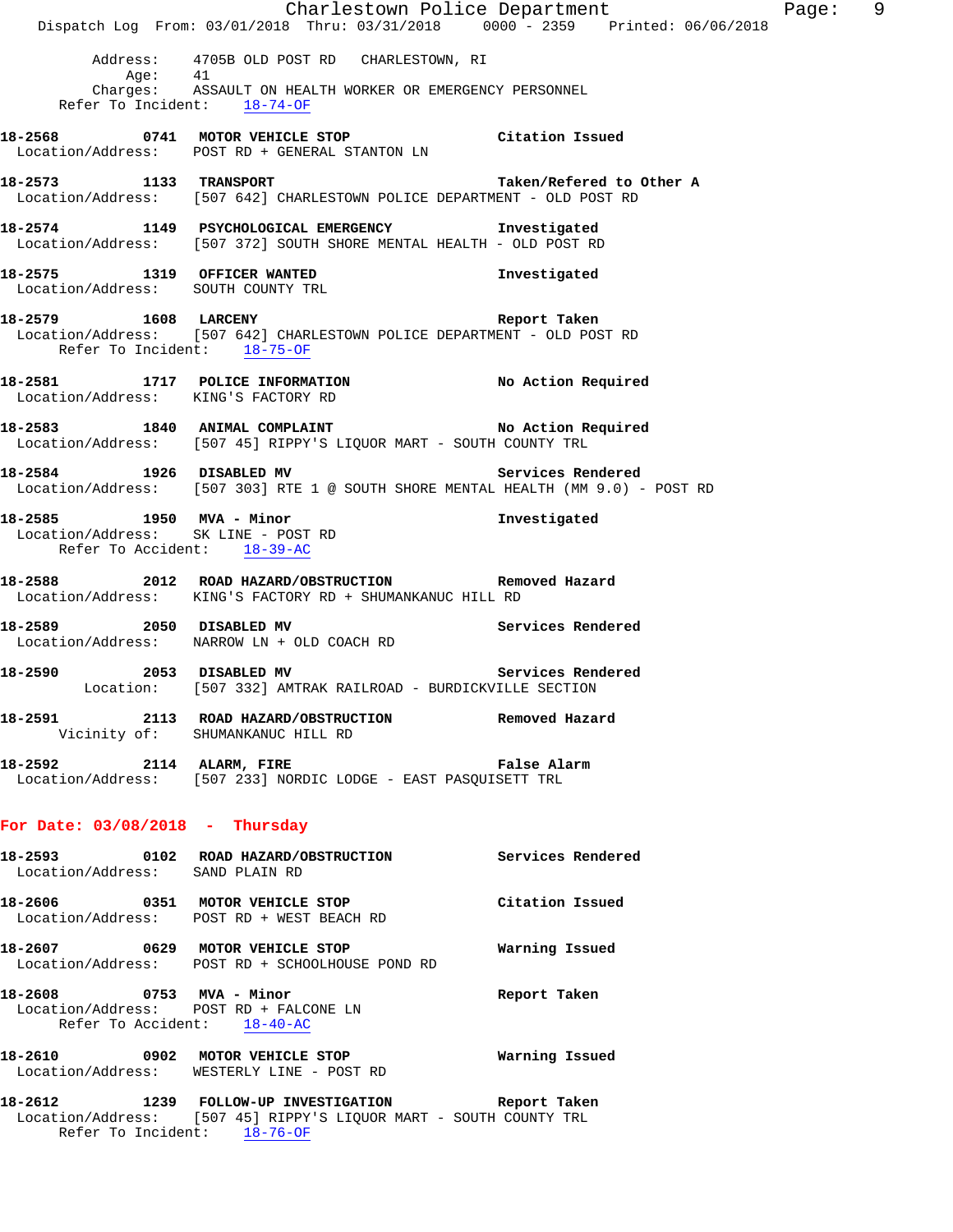|                                                                                      |                                                                                  | Charlestown Police Department |  |  |  |
|--------------------------------------------------------------------------------------|----------------------------------------------------------------------------------|-------------------------------|--|--|--|
|                                                                                      | Dispatch Log From: 03/01/2018 Thru: 03/31/2018 0000 - 2359 Printed: 06/06/2018   |                               |  |  |  |
|                                                                                      |                                                                                  |                               |  |  |  |
| 18-2613 1305 POLICE INFORMATION Services Rendered                                    |                                                                                  |                               |  |  |  |
| Location/Address: [507 642] CHARLESTOWN POLICE DEPARTMENT - OLD POST RD              |                                                                                  |                               |  |  |  |
| 18-2614 1619 MOTOR VEHICLE STOP <b>WATER</b> Warning Issued                          |                                                                                  |                               |  |  |  |
| Location/Address: [507 258] RTE 1 @ SOUTH KINGSTOWN LINE (MM 11.4) - POST RD         |                                                                                  |                               |  |  |  |
|                                                                                      |                                                                                  |                               |  |  |  |
| 18-2615 1709 ASSAULT 2008 Peace Restored                                             |                                                                                  |                               |  |  |  |
| Location/Address: [507 435] SOUTH SHORE MENTAL HEALTH CHARLESTOWN HOUS - OLD POST RD |                                                                                  |                               |  |  |  |
|                                                                                      | Refer To Incident: 18-77-OF                                                      |                               |  |  |  |
| 18-2616 1728 MOTOR VEHICLE STOP (Arrest(s) Made                                      |                                                                                  |                               |  |  |  |
| Location/Address: [507 283] RTE 2 @ GIFT BARN - SOUTH COUNTY TRL                     |                                                                                  |                               |  |  |  |
|                                                                                      | Refer To Summons: 18-39-AR                                                       |                               |  |  |  |
|                                                                                      | Summons: MONSEES, EDWARD W                                                       |                               |  |  |  |
|                                                                                      | Address: 510 GARDINER RD Apt. #13 RICHMOND, RI                                   |                               |  |  |  |
|                                                                                      | Age: 52                                                                          |                               |  |  |  |
|                                                                                      | Charges: Driving after denial, suspension or revocation of license - 1st Offense |                               |  |  |  |
| 18-2617 1851 MOTOR VEHICLE STOP <b>Warning Issued</b>                                |                                                                                  |                               |  |  |  |
|                                                                                      |                                                                                  |                               |  |  |  |
|                                                                                      | Vicinity of: [507 276] RTE 2 @ RICHMOND LINE - SOUTH COUNTY TRL                  |                               |  |  |  |

| 18-2621                              | 2014 | MOTOR VEHICLE STOP                          | No Action Required |
|--------------------------------------|------|---------------------------------------------|--------------------|
| 18-2620<br>1946<br>Location/Address: |      | MOTOR VEHICLE STOP<br>POST RD + LAKESIDE DR | Warning Issued     |
| Location/Address:                    |      | NARROW LN                                   |                    |

18-2619 1932 WELL BEING CHECK **Investigated** 

**For Date: 03/09/2018 - Friday**

Location/Address: OLD MILL RD + SOUTH COUNTY TRL

| 18–2625           | 0128 | HOUSE CHECK<br>Location/Address: [507 804] BEAVER LN | No Action Required |
|-------------------|------|------------------------------------------------------|--------------------|
| 18-2626           | 0137 | HOUSE CHECK                                          | No Action Required |
| Location/Address: |      | [507 791] 18 WHITE TAIL CIRCLE - WHITE TAIL CIR      |                    |

- **18-2640 0219 SUSPICIOUS ACTIVITY/VEHICLE Investigated**  Location/Address: SOUTH COUNTY TRL + HONEY LOCUST DR
- **18-2646 1057 ASSIST OTHER AGENCY Services Rendered**  Location/Address: [507 642] CHARLESTOWN POLICE DEPARTMENT - OLD POST RD
- **18-2647 1237 POLICE INFORMATION Services Rendered**  Location/Address: NARROW LN Refer To Incident: 18-78-OF
- **18-2649 1505 TOWN COUNCIL DOCKET DELIVERY Services Rendered**  Location/Address: [507 1] CHARLESTOWN TOWN HALL - SOUTH COUNTY TRL
- **18-2650 1606 MOTOR VEHICLE STOP Warning Issued**  Location/Address: POST RD + BEND RD
- **18-2651 1610 MOTOR VEHICLE STOP Warning Issued**  Location/Address: PROSSER TRL + POST RD
- **18-2652 1622 MOTOR VEHICLE STOP Warning Issued**  Location/Address: [507 270] RTE 1 @ BURLINGAME (MILE MARKER 6.0) - POST RD
- **18-2653 1634 MOTOR VEHICLE STOP Warning Issued**  Vicinity of: [507 1] CHARLESTOWN TOWN HALL - SOUTH COUNTY TRL
- **18-2654 1736 POLICE INFORMATION Services Rendered**  Location/Address: [507 642] CHARLESTOWN POLICE DEPARTMENT - OLD POST RD
- **18-2655 1918 ALARM, BURGLAR Building Checked/Secured**  Location/Address: [507 29] ARROWHEAD DENTAL - SOUTH COUNTY TRL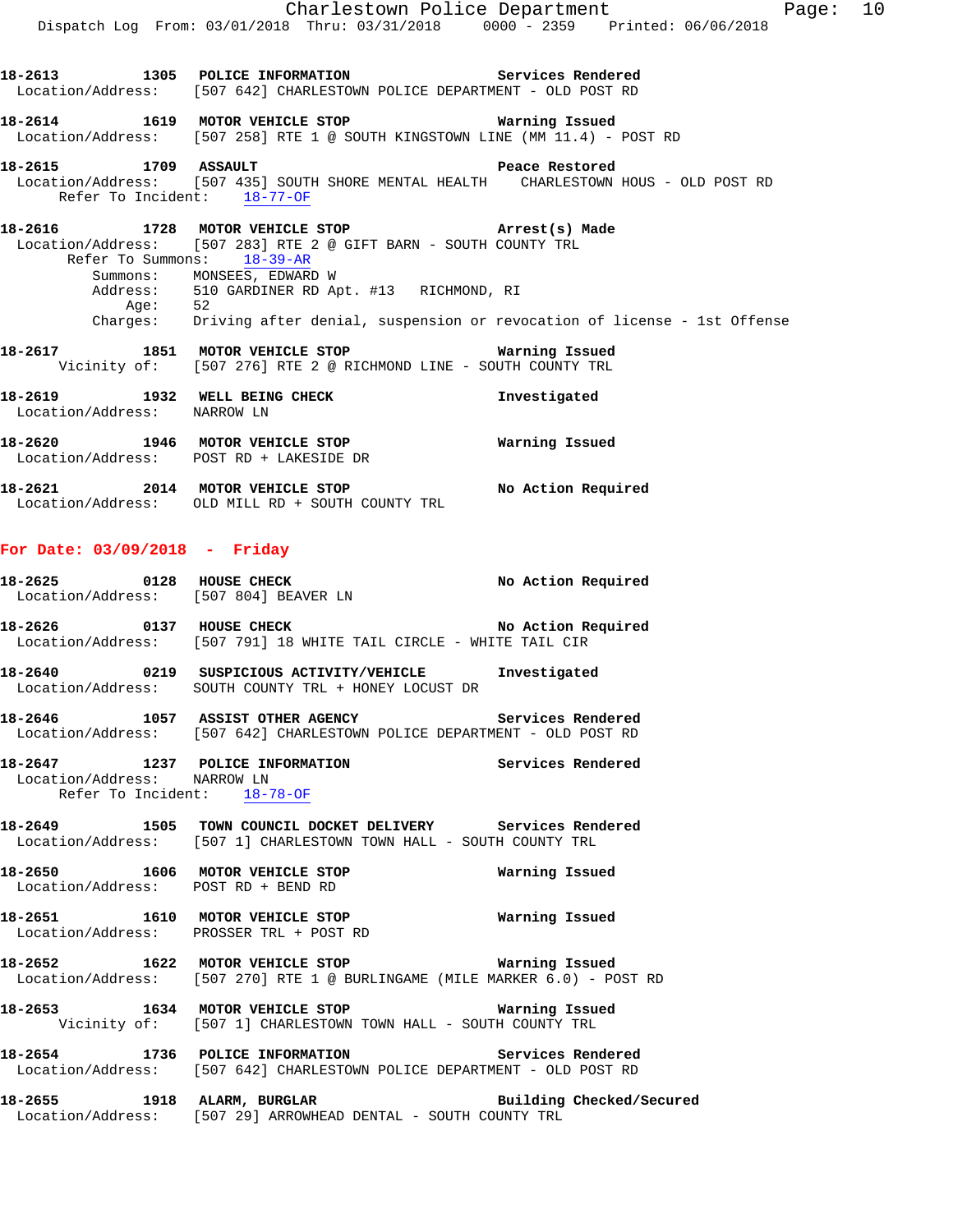**18-2656 1946 MOTOR VEHICLE STOP No Action Required**  Location/Address: ALTON CAROLINA RD + CAROLINA BACK RD

**18-2658 2012 MOTOR VEHICLE STOP No Action Required**  Location/Address: POST RD + KING'S FACTORY RD

**18-2659 2222 MOTOR VEHICLE COMPLAINT Could Not Locate**  Location/Address: [507 276] RTE 2 @ RICHMOND LINE - SOUTH COUNTY TRL

**18-2660 2334 MOTOR VEHICLE STOP Warning Issued**  Location/Address: NARROW LN + MOHAWK TRL

## **For Date: 03/10/2018 - Saturday**

**18-2669 0010 MOTOR VEHICLE STOP Warning Issued**  Location/Address: [507 276] RTE 2 @ RICHMOND LINE - SOUTH COUNTY TRL **18-2673 0057 MOTOR VEHICLE STOP Warning Issued**  Location/Address: ARBUTUS TRL + LADY SLIPPER DR

**18-2676 0107 HOUSE CHECK No Action Required**  Location/Address: PROSSER TRL

**18-2677 0114 HOUSE CHECK No Action Required**  Location/Address: [507 776] SHUMANKANUC HILL RD

**18-2679 0136 MOTOR VEHICLE STOP Warning Issued**  Location/Address: POST RD + KING'S FACTORY RD

**18-2680 0143 MOTOR VEHICLE STOP Warning Issued**  Location/Address: SOUTH COUNTY TRL + NARROW LN

**18-2681 0153 MOTOR VEHICLE STOP Arrest(s) Made**  Location/Address: SOUTH COUNTY TRL + CLARKIN POND RD Refer To Summons: 18-40-AR Summons: WILK, JONATHAN P Address: 85 BIRCHWOOD DR NORTH KINGSTOWN, RI Age: 48<br>Charges: Dri Driving with Expired License - 1st Offense

**18-2683 0214 MOTOR VEHICLE STOP Arrest(s) Made**  Location/Address: [507 83] MEADOW BROOK INN - CAROLINA BACK RD Refer To Summons: 18-41-AR Summons: THEROUX, ROBERT S

 Address: 24 AZALEA RD NARRAGANSETT, RI Age: 25 Charges: Driving with Expired License - 1st Offense

**18-2686 0237 MOTOR VEHICLE STOP Warning Issued**  Location/Address: [507 279] RTE 2 @ CHARLESTOWN TOWN HALL - SOUTH COUNTY TRL

**18-2688 0243 HOUSE CHECK No Action Required**  Location/Address: SHIRLEY DR

**18-2689 0540 MOTOR VEHICLE STOP Warning Issued**  Location/Address: [507 260] RTE 1 @ GENERAL STANTON - POST RD

**18-2690 0551 MOTOR VEHICLE STOP Warning Issued**  Location/Address: POST RD + SCHOOLHOUSE POND RD

**18-2691 0559 MOTOR VEHICLE STOP Warning Issued**  Location/Address: [507 261] RTE 1 @ STATE GARAGE (MILE MARKER 9.6) - POST RD

**18-2694 1240 SUSPICIOUS ACTIVITY/VEHICLE Investigated**  Location/Address: CEDAR RD **18-2697 1557 MOTOR VEHICLE STOP Citation Issued**  Location/Address: POST RD + KING'S FACTORY RD

**18-2698 1559 SUSPICIOUS ACTIVITY/VEHICLE Services Rendered**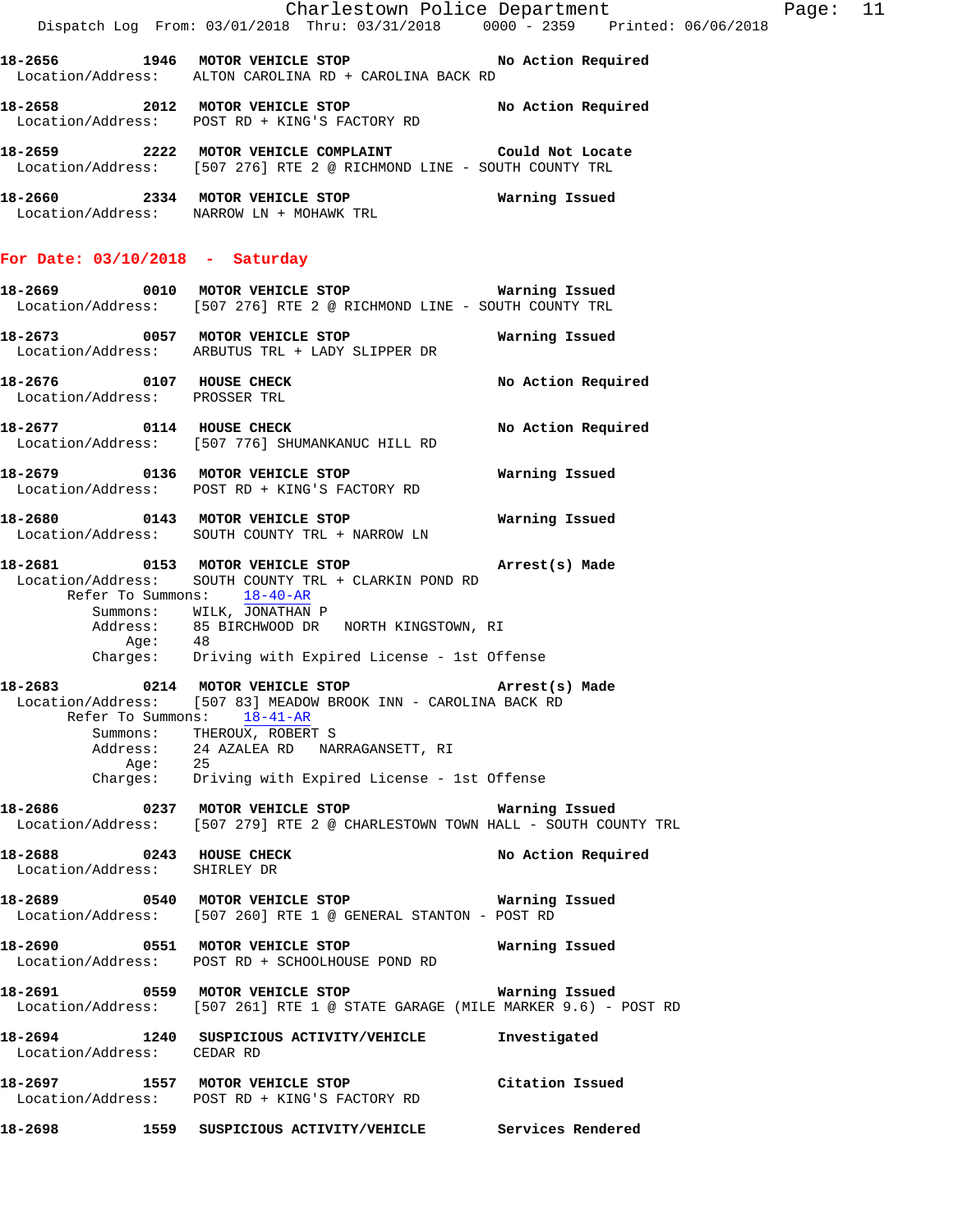Location/Address: [507 279] RTE 2 @ CHARLESTOWN TOWN HALL - SOUTH COUNTY TRL

- **18-2699 1625 MOTOR VEHICLE STOP Warning Issued**  Vicinity of: POST RD + SOUTH COUNTY TRL
- **18-2700 1640 MOTOR VEHICLE STOP No Action Required**  Vicinity of: POST RD + SOUTH COUNTY TRL
- **18-2701 1644 MOTOR VEHICLE STOP Warning Issued**  Location/Address: POST RD + KING'S FACTORY RD
- **18-2702 1717 POLICE INFORMATION No Action Required**  Location/Address: WEST NIANTIC ST
- **18-2707 2025 MOTOR VEHICLE COMPLAINT No Action Required**  Location/Address: [507 284] RTE 91 @ RICHMOND LINE - ALTON CAROLINA RD
- **18-2709 2139 SUSPICIOUS ACTIVITY/VEHICLE Investigated**  Location/Address: [507 20] NINIGRET PARK - PARK LN

#### **For Date: 03/11/2018 - Sunday**

- **18-2714 0015 MOTOR VEHICLE STOP Citation Issued**  Location/Address: POST RD + KING'S FACTORY RD **18-2730 0335 HOUSE CHECK No Action Required**  Location/Address: MATUNUCK SCHOOLHOUSE RD **18-2731 0342 HOUSE CHECK No Action Required**  Location/Address: AUBURN DR
- **18-2738 1253 BURGLARY (B & E) Investigated**  Location/Address: SUNSET DR
- 18-2739 1300 ALARM, BURGLAR **18-2739 1300 Building Checked/Secured** Location/Address: HOWARD DR
- **18-2741 1638 MOTOR VEHICLE COMPLAINT Could Not Locate**  Location/Address: ROSS HILL RD + POST RD
- **18-2742 1650 MOTOR VEHICLE STOP Warning Issued**  Location/Address: [507 279] RTE 2 @ CHARLESTOWN TOWN HALL - SOUTH COUNTY TRL
- **18-2744 1655 MOTOR VEHICLE STOP Warning Issued**  Location/Address: ROSS HILL RD
- **18-2745 1700 MOTOR VEHICLE STOP Warning Issued**  Location/Address: SOUTH COUNTY TRL + JONATHAN DR
- **18-2746 1719 MOTOR VEHICLE STOP Warning Issued**  Location/Address: ROSS HILL RD + KLONDIKE RD
- **18-2747 1722 MOTOR VEHICLE STOP Warning Issued**  Location/Address: POST RD + SOUTH COUNTY TRL
- **18-2749 1813 ASSIST CITIZEN Services Rendered**  Location/Address: OLD POST RD
- **18-2751 1932 MOTOR VEHICLE STOP No Action Required**  Location/Address: [507 286] RTE 112 @ RICHMOND LINE - CAROLINA BACK RD
- **18-2752 1938 MOTOR VEHICLE STOP Warning Issued**  Location/Address: POST RD
- **18-2753 1938 ASSIST CITIZEN Services Rendered**  Location/Address: OLD POST RD
- **18-2754 1949 LARCENY Report Taken**  Location/Address: RAM ISLAND RD LOT # 545/DAVE DAWSON OWNER - RAM ISLAND RD Refer To Incident: 18-79-OF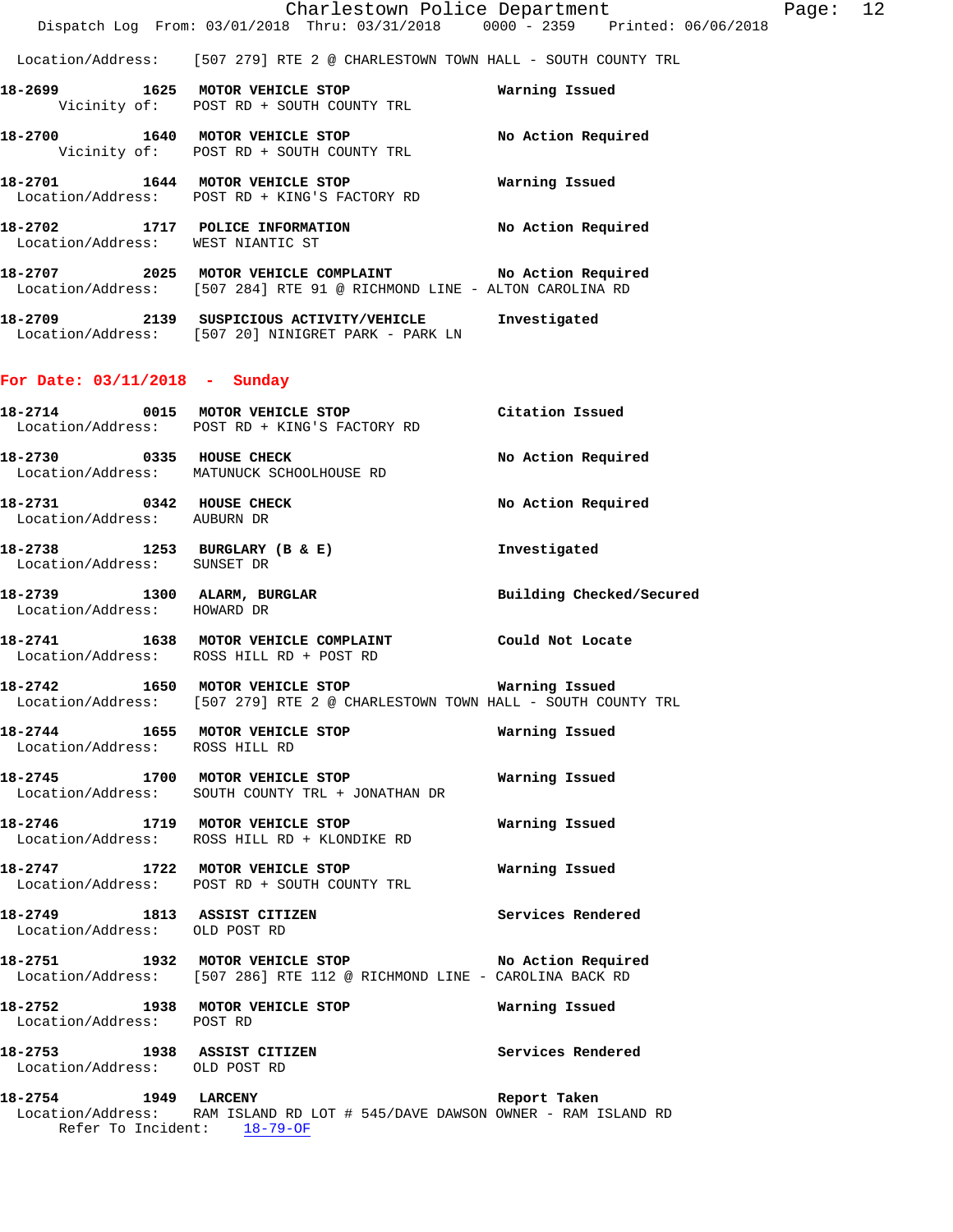|                                                                | 18-2760 0121 MOTOR VEHICLE STOP<br>Location/Address: POST RD + SOUTH COUNTY TRL                                                 | Warning Issued           |
|----------------------------------------------------------------|---------------------------------------------------------------------------------------------------------------------------------|--------------------------|
| 18-2768 0249 HOUSE CHECK<br>Location/Address: KING TOM DR      |                                                                                                                                 | No Action Required       |
| 18-2769 0259 HOUSE CHECK<br>Location/Address: SOUTH NIANTIC DR |                                                                                                                                 | No Action Required       |
| 18-2773 0752 ALARM, BURGLAR<br>Location/Address: WEST BEACH RD |                                                                                                                                 | Building Checked/Secured |
|                                                                | 18-2774 1014 MOTOR VEHICLE STOP<br>Location/Address: EAST BEACH RD + PARADISE LN                                                | Warning Issued           |
|                                                                | 18-2781 1203 MOTOR VEHICLE STOP<br>Location/Address: EAST BEACH RD + PARADISE LN                                                | Warning Issued           |
|                                                                | 18-2782 1510 ALARM, BURGLAR 1999 1999 Palse Alarm<br>Location/Address: [507 247] HUNGRY HAVEN RESTAURANT - SOUTH COUNTY TRL     |                          |
|                                                                | 18-2784 1742 MOTOR VEHICLE STOP <b>WATER WATER</b><br>Location/Address: MAPLE LAKE FARM RD + SOUTH COUNTY TRL                   |                          |
|                                                                | 18-2785 1836 DISABLED MV <b>18-2785</b> 18-2785<br>Location/Address: [507 261] RTE 1 @ STATE GARAGE (MILE MARKER 9.6) - POST RD |                          |
|                                                                | 18-2786 1938 MOTOR VEHICLE STOP <b>Warning Issued</b><br>Location/Address: POST RD + WARREN RD                                  |                          |
|                                                                | 18-2788 2048 TRAFFIC CONTROL No Action Required<br>Location/Address: [507 260] RTE 1 @ GENERAL STANTON - POST RD                |                          |
|                                                                | Location/Address: [507 100] RTE 1 @ FIORES - POST RD                                                                            |                          |
|                                                                | 18-2790 2053 MOTOR VEHICLE STOP Warning Issued<br>Location/Address: POST RD + TAMANACO DR                                       |                          |
|                                                                | 18-2791 2057 MOTOR VEHICLE STOP<br>Location/Address: GIFT BARN - SOUTH COUNTY TRL                                               | Warning Issued           |
|                                                                | 18-2792 2108 MOTOR VEHICLE STOP <b>Marning Issued</b><br>Location/Address: [507 36] CHARLESTOWN MINI-SUPER - OLD POST RD        |                          |
|                                                                | 18-2793 2110 MOTOR VEHICLE STOP 6 Warning Issued<br>Location/Address: [507 28] SIMPLE PEASURES - SOUTH COUNTY TRL               |                          |
|                                                                | 18-2794 2113 MOTOR VEHICLE STOP<br>Location/Address: POST RD + TAMANACO DR                                                      | Warning Issued           |
|                                                                | 18-2795 2125 MOTOR VEHICLE STOP<br>Location/Address: [507 266] RTE 1 @ WILLOWS - POST RD                                        | Warning Issued           |
|                                                                | 18-2796 2125 MOTOR VEHICLE STOP<br>Location/Address: POST RD + TAMANACO DR                                                      | No Action Required       |
|                                                                | 18-2797 2131 MOTOR VEHICLE STOP<br>Location/Address: POST RD + WILDFLOWER RD                                                    | Warning Issued           |
|                                                                | 18-2798 2211 MOTOR VEHICLE STOP<br>Location/Address: [507 266] RTE 1 @ WILLOWS - POST RD                                        | Warning Issued           |

## **For Date: 03/13/2018 - Tuesday**

**18-2800 0005 OFFICER WANTED Report Taken**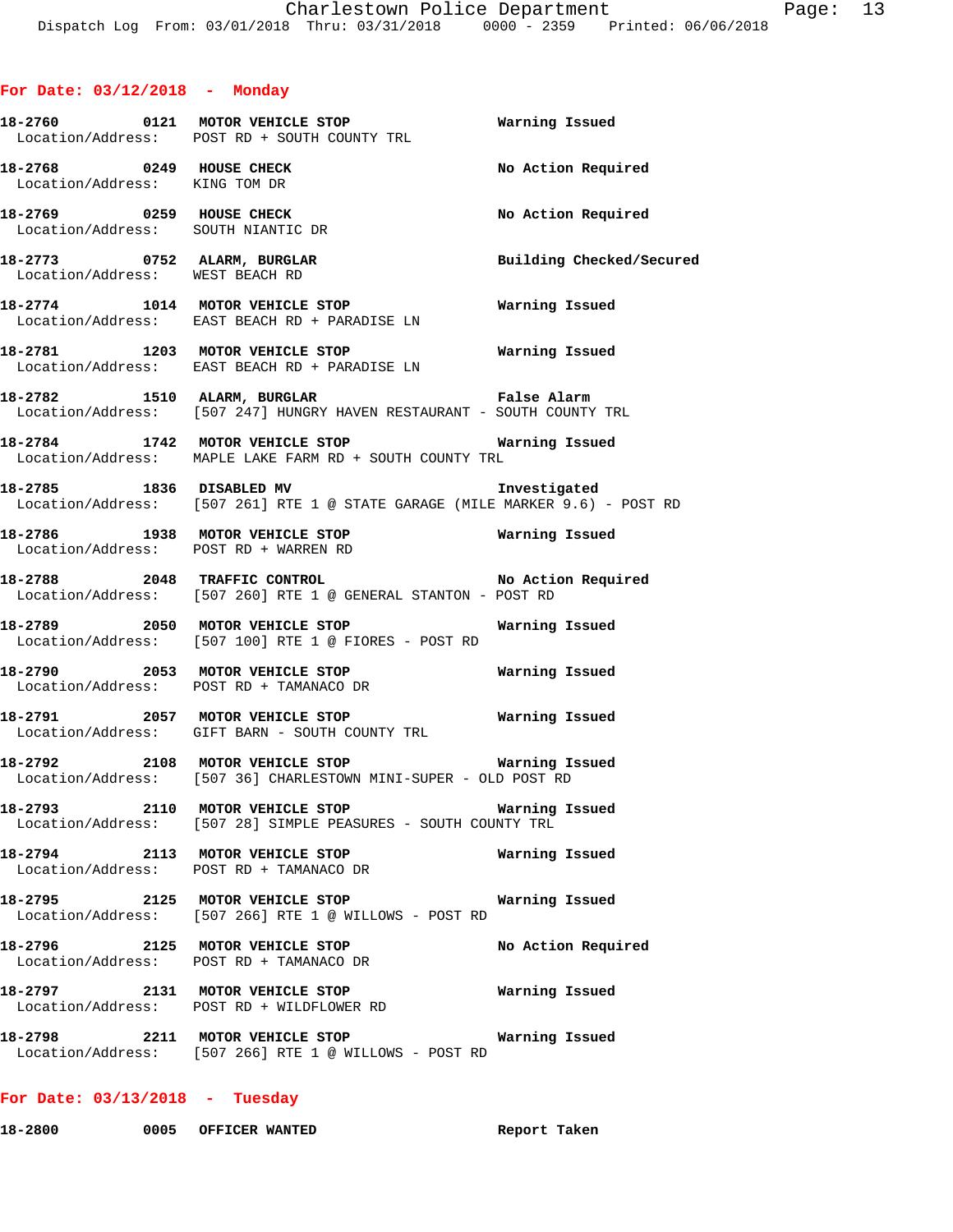|                                                                        | Dispatch Log From: 03/01/2018 Thru: 03/31/2018 0000 - 2359 Printed: 06/06/2018                                                                      | Charlestown Police Department | Page: 14 |  |
|------------------------------------------------------------------------|-----------------------------------------------------------------------------------------------------------------------------------------------------|-------------------------------|----------|--|
| Refer To Incident: 18-80-OF                                            | Location/Address: [507 72] CUMBERLAND FARMS - OLD POST RD                                                                                           |                               |          |  |
|                                                                        | 18-2813  0226  DOMESTIC/Assault/Diso/Other  Arrest(s) Made  Location/Address:  BURDICKVILLE RD<br>Refer To Arrest: 18-42-AR                         |                               |          |  |
| Age: 37                                                                | Arrest: TONEATTI, ANDREW S<br>Address: 93 BURDICKVILLE RD Apt. #A CHARLESTOWN, RI                                                                   |                               |          |  |
|                                                                        | Charges: DOMESTIC-SIMPLE ASSAULT/BATTERY                                                                                                            |                               |          |  |
|                                                                        | 18-2814   0914   ROAD HAZARD/OBSTRUCTION   Removed Hazard<br>Location/Address: [507 287] RTE 112 @ CHARLESTOWN ELEMENTARY SCHOOL - CAROLINA BACK RD |                               |          |  |
| Location/Address: WHIPPLE DR                                           | 18-2815  0916  ROAD HAZARD/OBSTRUCTION   Investigated                                                                                               |                               |          |  |
|                                                                        | 18-2816 0933 ALARM, BURGLAR <b>BURGLAR</b> Building Checked/Secured<br>Location/Address: [507 585] STEDMAN & KAZOUNIS - CROSSLAND ST                |                               |          |  |
|                                                                        | 18-2817 0950 TRANSPORT<br>Location/Address: [507 642] CHARLESTOWN POLICE DEPARTMENT - OLD POST RD                                                   | Taken/Refered to Other A      |          |  |
| Location/Address: NARROW LN                                            | 18-2818 0952 ROAD HAZARD/OBSTRUCTION Investigated                                                                                                   |                               |          |  |
| Location/Address: KING'S FACTORY RD                                    | 18-2819       0953   ROAD HAZARD/OBSTRUCTION       Removed Hazard                                                                                   |                               |          |  |
| Location/Address: NARRAGANSETT TRL                                     | 18-2821 1001 ROAD HAZARD/OBSTRUCTION Services Rendered                                                                                              |                               |          |  |
|                                                                        | 18-2822 1010 ROAD HAZARD/OBSTRUCTION<br>Location/Address: POLE # 7 - TOCKWOTTEN COVE RD                                                             | Investigated                  |          |  |
| Location/Address: OLD MILL RD                                          | 18-2823 1041 ROAD HAZARD/OBSTRUCTION                                                                                                                | Removed Hazard                |          |  |
| 18-2824<br>Location/Address: EAST CHARLES ST                           | 1054 ROAD HAZARD/OBSTRUCTION                                                                                                                        | Taken/Refered to Other A      |          |  |
| 18-2825 1056 ASSIST CITIZEN<br>Location/Address: ROSS HILL RD          | Refer To Arrest: 18-43-AR                                                                                                                           | Arrest(s) Made                |          |  |
| Age: 28                                                                | Arrest: WHITMAN, STUART P<br>Address: 75 DOCKRAY RD SOUTH KINGSTOWN, RI<br>Charges: DRIVING WITHOUT CONSENT OF OWNER                                |                               |          |  |
|                                                                        | 18-2826 1151 ROAD HAZARD/OBSTRUCTION<br>Location/Address: BLUE RIDGE DR + BUCKEYE BROOK RD                                                          | Taken/Refered to Other A      |          |  |
|                                                                        | 18-2827 1233 ROAD HAZARD/OBSTRUCTION<br>Location/Address: POLE 12 - TIMBER RIDGE RD                                                                 | Taken/Refered to Other A      |          |  |
| 18-2828                                                                | 1244 MOTOR VEHICLE STOP<br>Location/Address: ALTON CAROLINA RD + HILLTOP DR                                                                         | Warning Issued                |          |  |
| 18-2829 1255 ALARM, BURGLAR<br>Location/Address: [507 706] NEPTUNE AVE |                                                                                                                                                     | Building Checked/Secured      |          |  |
| Location/Address: BURDICKVILLE RD                                      |                                                                                                                                                     | Investigated                  |          |  |
| 18-2831 1527 ANIMAL COMPLAINT<br>Location/Address: SOUTH COUNTY TRL    |                                                                                                                                                     | Unfounded                     |          |  |
| 18-2834 1805 TRANSPORT<br>Location/Address: WEST BEACH RD              |                                                                                                                                                     | Services Rendered             |          |  |
| 18-2836<br>2052                                                        | ASSIST OTHER POLICE DEPT                                                                                                                            | Could Not Locate              |          |  |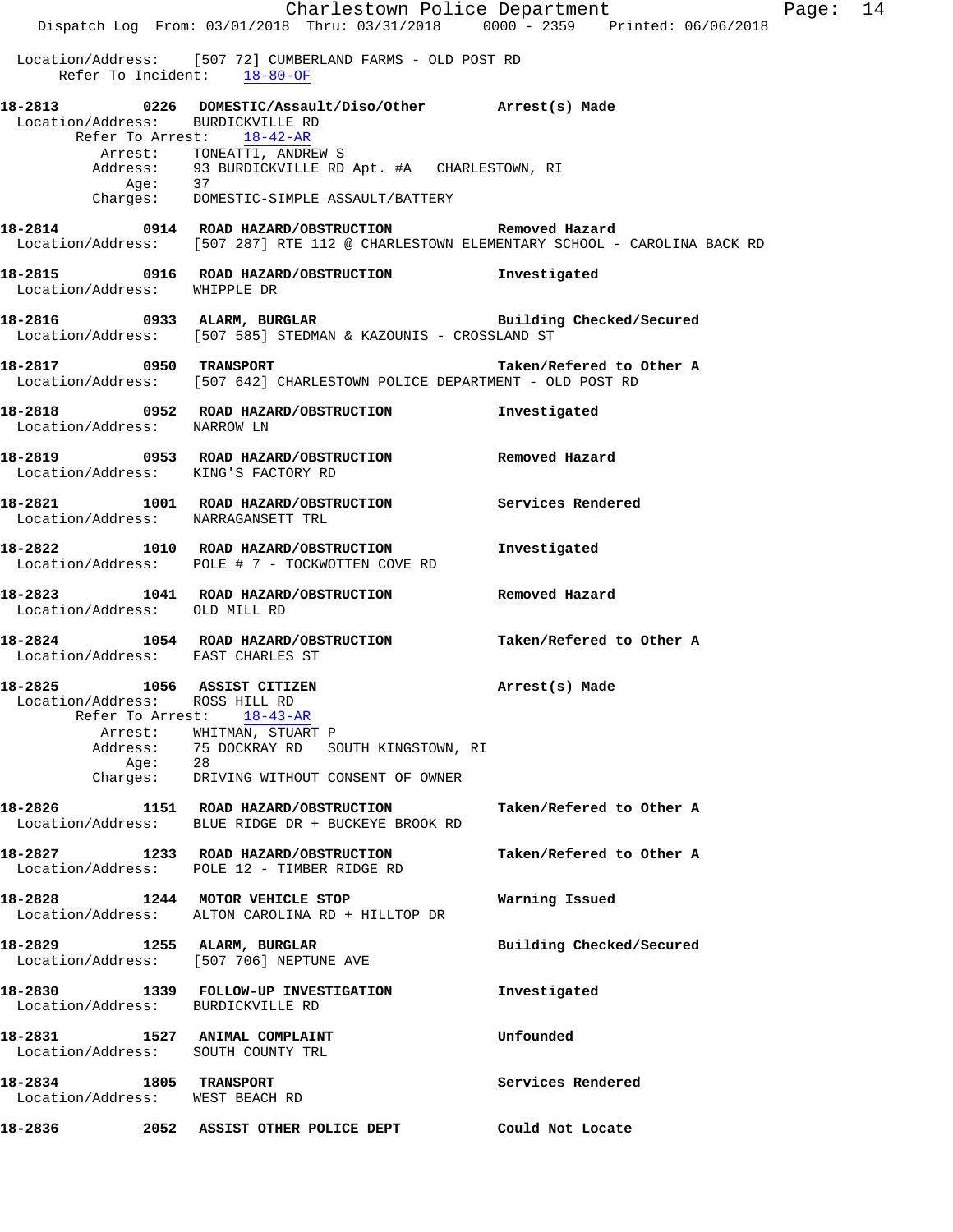Location/Address: [507 276] RTE 2 @ RICHMOND LINE - SOUTH COUNTY TRL

#### **For Date: 03/14/2018 - Wednesday**

|                                                                                          | 18-2840 0013 MOTOR VEHICLE STOP CIMENTER CONSERVED TRANSPORMENT COUNTY TRL + NEW BISCUIT CITY RD                                                                                 | Citation Issued          |
|------------------------------------------------------------------------------------------|----------------------------------------------------------------------------------------------------------------------------------------------------------------------------------|--------------------------|
| 18-2853 0922 MVA - Minor<br>Location/Address: KLONDIKE RD<br>Refer To Accident: 18-41-AC |                                                                                                                                                                                  | Report Taken             |
|                                                                                          | 18-2854 0945 POLICE INFORMATION Services Rendered<br>Location/Address: [507 642] CHARLESTOWN POLICE DEPARTMENT - OLD POST RD                                                     |                          |
|                                                                                          | 18-2856 1134 SUSPICIOUS ACTIVITY/VEHICLE Services Rendered<br>Location/Address: [507 36] CHARLESTOWN MINI-SUPER - OLD POST RD                                                    |                          |
| 18-2858 1504 ALARM, BURGLAR                                                              | Location/Address: EAST CENTRAL AVE                                                                                                                                               | Building Checked/Secured |
| Location/Address: NARROW LN<br>Refer To Incident: 18-82-OF                               | 18-2860 1643 EMBEZZELMENT/FRAUD/FORGERY Investigated                                                                                                                             |                          |
| Location/Address: SCAPA FLOW RD                                                          | 18-2861 1702 ASSIST OTHER POLICE DEPT Could Not Locate                                                                                                                           |                          |
| Location/Address: NARROW LN<br>Refer To Arrest: 18-44-AR                                 | 18-2862 1907 DISTURBANCE/Music/Noise Marrest(s) Made<br>Arrest: WILLIAMS, KAYLA N<br>Address: 525 KLONDIKE RD CHARLESTOWN, RI<br>Age: 23<br>Charges: DOMESTIC-DISORDERLY CONDUCT |                          |
| 18-2863 2305 TRANSPORT<br>Location/Address: NARROW LN                                    |                                                                                                                                                                                  | <b>Services Rendered</b> |
| For Date: $03/15/2018$ - Thursday                                                        |                                                                                                                                                                                  |                          |
|                                                                                          | 18-2889 0226 MOTOR VEHICLE STOP<br>Location/Address: POST RD + ROSS HILL RD                                                                                                      | Warning Issued           |
| 18-2890 0235 HOUSE CHECK<br>Location/Address: SHIRLEY DR                                 |                                                                                                                                                                                  | Building Checked/Secured |
| 18-2891 0257 HOUSE CHECK                                                                 | Location/Address: MATUNUCK SCHOOLHOUSE RD                                                                                                                                        | Building Checked/Secured |
| 18-2892 0331 HOUSE CHECK                                                                 |                                                                                                                                                                                  | No Action Required       |

Location/Address: SEA VIEW DR

**18-2895 0542 MOTOR VEHICLE STOP Warning Issued**  Location/Address: ALTON CAROLINA RD + HILLTOP DR

**18-2896 0558 MOTOR VEHICLE STOP Warning Issued**  Location/Address: [507 66] WILLOWS RESORT - POST RD

**18-2897 0613 MOTOR VEHICLE STOP No Action Required**  Location/Address: POST RD + WILDFLOWER RD

**18-2898 0657 MOTOR VEHICLE STOP Citation Issued**  Location/Address: [507 258] RTE 1 @ SOUTH KINGSTOWN LINE (MM 11.4) - POST RD

**18-2899 0718 MOTOR VEHICLE STOP Warning Issued**  Location/Address: POST RD + GENERAL STANTON LN

**18-2900 0723 MOTOR VEHICLE STOP Warning Issued**  Location/Address: POST RD + SCHOOLHOUSE POND RD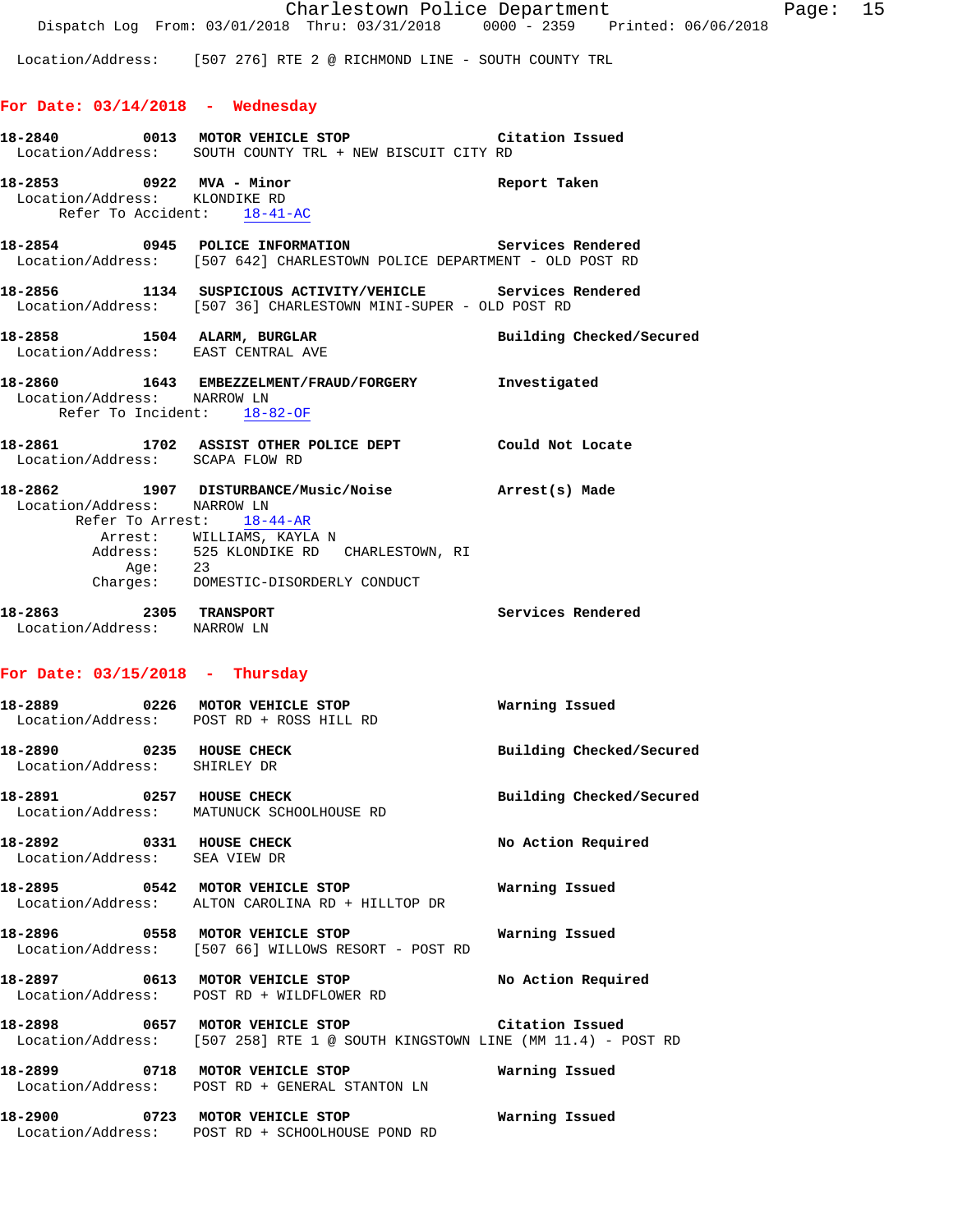|                                                                  | 18-2901 0728 MOTOR VEHICLE STOP Citation Issued<br>Vicinity of: CROSSMILLS - POST RD                                                  |                 |
|------------------------------------------------------------------|---------------------------------------------------------------------------------------------------------------------------------------|-----------------|
|                                                                  | 18-2902 0745 MOTOR VEHICLE STOP <b>Warning Issued</b><br>Location/Address: POST RD + GENERAL STANTON LN                               |                 |
|                                                                  | 18-2903 0819 MOTOR VEHICLE STOP<br>Location/Address: SOUTH COUNTY TRL + CAROLINA BACK RD                                              | Citation Issued |
|                                                                  | 18-2904 0837 TRAFFIC CONTROL CONTROL Services Rendered<br>Location/Address: [507 19] CHARLESTOWN ELEMENTARY SCHOOL - CAROLINA BACK RD |                 |
| Refer To Incident: 18-83-OF                                      | 18-2905 0854 POLICE INFORMATION<br>Location/Address: [507 642] CHARLESTOWN POLICE DEPARTMENT - OLD POST RD                            | Investigated    |
|                                                                  | 18-2906 0856 MOTOR VEHICLE STOP Warning Issued<br>Location/Address: SOUTH COUNTY TRL + NEW BISCUIT CITY RD                            |                 |
|                                                                  | 18-2907 0912 MOTOR VEHICLE STOP Warning Issued<br>Location/Address: SHANNOCK RD + MAPLE LAKE FARM RD                                  |                 |
|                                                                  | 18-2908 1010 DISABLED MV<br>Location/Address: POST RD + NARROW LN                                                                     | Investigated    |
|                                                                  | 18-2909 1014 MOTOR VEHICLE STOP <b>18-2909</b> Warning Issued<br>Location/Address: POST RD + LAKESIDE DR                              |                 |
|                                                                  | 18-2911 1024 MOTOR VEHICLE STOP<br>Location/Address: POST RD + GENERAL STANTON LN                                                     | Warning Issued  |
|                                                                  | 18-2912 1034 MOTOR VEHICLE STOP<br>Location/Address: POST RD + SCHOOLHOUSE POND RD                                                    | Warning Issued  |
|                                                                  | 18-2913 1047 MOTOR VEHICLE STOP<br>Location/Address: POST RD + KING'S FACTORY RD                                                      | Warning Issued  |
| Location/Address: BURDICKVILLE RD<br>Refer To Incident: 18-84-OF | 18-2914 1317 FOLLOW-UP INVESTIGATION Investigated                                                                                     |                 |
| Location/Address: HENLEY ST                                      | 18-2916 1434 LOST/STOLEN LICENSE PLATES Report Taken<br>Refer To Incident: 18-85-OF<br>Refer To Incident: 18-86-OF                    |                 |
| Location/Address: BURDICKVILLE RD                                | 18-2917 1614 FOLLOW-UP INVESTIGATION Services Rendered<br>Refer To Incident: 18-87-OF                                                 |                 |
|                                                                  | 18-2918 1652 OFFICER WANTED Peace Restore<br>Location/Address: [507 372] SOUTH SHORE MENTAL HEALTH - OLD POST RD                      | Peace Restored  |
|                                                                  | 18-2921 1841 MOTOR VEHICLE STOP Warning Is:<br>Location/Address: [507 283] RTE 2 @ GIFT BARN - SOUTH COUNTY TRL                       | Warning Issued  |
|                                                                  | 18-2923 2131 MOTOR VEHICLE STOP<br>Location/Address: CAROLINA BACK RD + OLD SHANNOCK RD                                               | Warning Issued  |
|                                                                  | 18-2924 2139 MOTOR VEHICLE STOP<br>Location/Address: CAROLINA BACK RD + OLD MILL RD                                                   | Warning Issued  |
|                                                                  | 18-2925 2229 SUSPICIOUS ACTIVITY/VEHICLE No Action Required<br>Location/Address: [507 20] NINIGRET PARK - PARK LN                     |                 |
|                                                                  |                                                                                                                                       |                 |

## **For Date: 03/16/2018 - Friday**

| 18-2926           | 0023 | MOTOR VEHICLE STOP |  |                                           |  |  | Warning Issued |  |
|-------------------|------|--------------------|--|-------------------------------------------|--|--|----------------|--|
| Location/Address: |      |                    |  | [507 200] RTE 1 @ PACKAGE STORE - POST RD |  |  |                |  |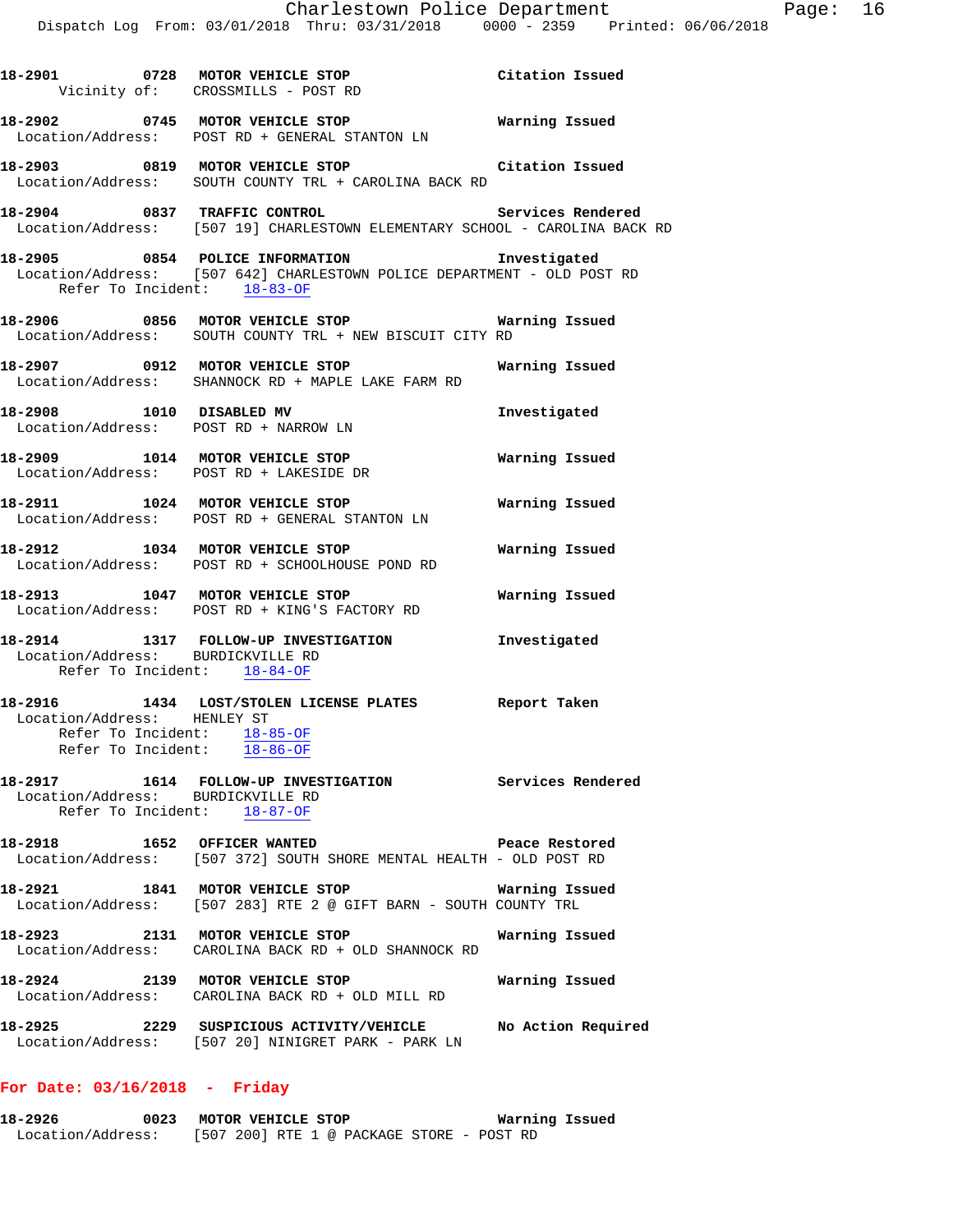**18-2929 0058 ALARM, BURGLAR False Alarm**  Location/Address: [507 398] MOHAWK TRL **18-2930 0102 HOUSE CHECK Building Checked/Secured**  Location/Address: [507 776] SHUMANKANUC HILL RD **18-2933 0146 HOUSE CHECK No Action Required**  Location/Address: PROSSER TRL **18-2942 0225 MOTOR VEHICLE STOP Warning Issued**  Location/Address: OLD SHANNOCK RD + SAND PLAIN RD **18-2946 0308 MOTOR VEHICLE STOP Warning Issued**  Location/Address: [507 279] RTE 2 @ CHARLESTOWN TOWN HALL - SOUTH COUNTY TRL **18-2948 0321 MOTOR VEHICLE STOP Warning Issued**  Location/Address: SOUTH COUNTY TRL + SHANNOCK RD **18-2949 0334 MOTOR VEHICLE STOP Warning Issued**  Location/Address: SOUTH COUNTY TRL + HONEY LOCUST DR **18-2954 0350 MOTOR VEHICLE STOP Warning Issued**  Location/Address: [507 258] RTE 1 @ SOUTH KINGSTOWN LINE (MM 11.4) - POST RD **18-2955 0357 MOTOR VEHICLE STOP Warning Issued**  Location/Address: [507 258] RTE 1 @ SOUTH KINGSTOWN LINE (MM 11.4) - POST RD **18-2958 0901 MOTOR VEHICLE STOP Warning Issued**  Location/Address: POST RD + WEST BEACH RD **18-2959 0916 MOTOR VEHICLE STOP No Action Required**  Location/Address: [507 284] RTE 91 @ RICHMOND LINE - ALTON CAROLINA RD **18-2962 1414 POLICE INFORMATION No Action Required**  Location/Address: SOUTH COUNTY TRL **18-2963 1503 MOTOR VEHICLE COMPLAINT No Action Required**  Location/Address: [507 258] RTE 1 @ SOUTH KINGSTOWN LINE (MM 11.4) - POST RD **18-2965 1623 ALARM, BURGLAR Building Checked/Secured**  Location/Address: CLEARVIEW RD **18-2967 1639 MOTOR VEHICLE STOP Citation Issued**  Location/Address: LAND HARBOR DR **18-2968 1706 POLICE INFORMATION Services Rendered**  Location/Address: [507 642] CHARLESTOWN POLICE DEPARTMENT - OLD POST RD **18-2969 1714 OFFICER WANTED Unfounded**  Location/Address: SOUTH COUNTY TRL **For Date: 03/17/2018 - Saturday 18-2972 0005 OFFICER WANTED Could Not Locate**  Location/Address: ROSS HILL RD **18-2973 0029 MOTOR VEHICLE STOP Warning Issued**  Location/Address: ALTON CAROLINA RD **18-2983 0047 MOTOR VEHICLE STOP Warning Issued**  Location/Address: [507 364] CROTTY AND SONS AUTO BODY - SOUTH COUNTY TRL **18-2985 0054 MOTOR VEHICLE STOP Arrest(s) Made** 

 Location/Address: SOUTH COUNTY TRL + SHANNOCK RD Refer To Summons: 18-45-AR Summons: WILLIAMS, KAYLA N Address: 213 NARROW LN CHARLESTOWN, RI Age: 23 Charges: Driving with Expired License - 1st Offense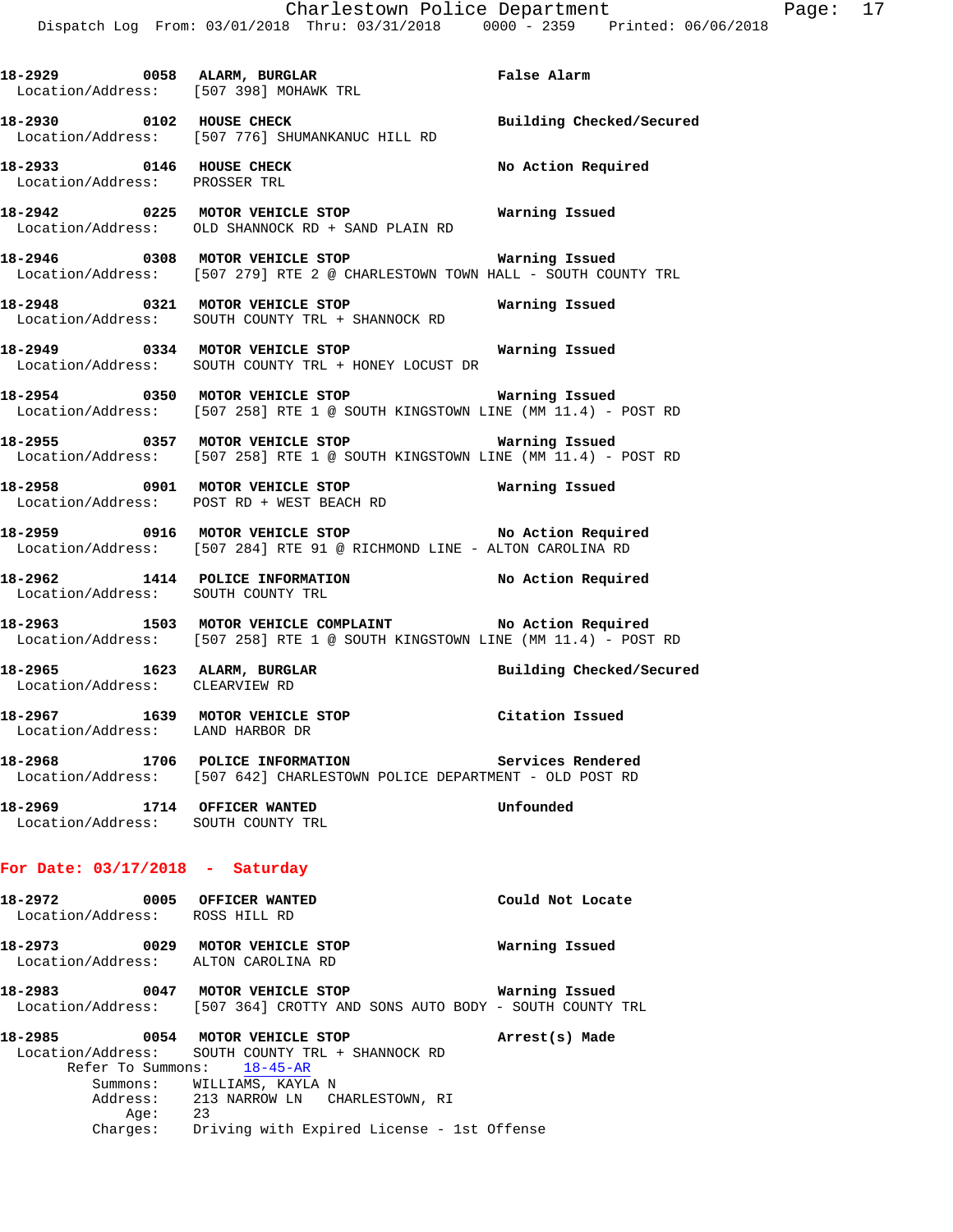**18-2986 0102 MOTOR VEHICLE STOP Arrest(s) Made**  Location/Address: POST RD + CROSS MILLS RD Refer To Summons: 18-46-AR Summons: COYLE, SHAWN E Address: 2217 POST RD SOUTH KINGSTOWN, RI Age: 62 Charges: Driving with Expired License - 2nd Offense **18-2988 0130 MOTOR VEHICLE STOP Warning Issued** 

Location/Address: SOUTH COUNTY TRL + MAPLE LAKE FARM RD

**18-2994 0157 HOUSE CHECK Building Checked/Secured**  Location/Address: KING TOM DR

**18-3000 0920 ASSIST CITIZEN No Action Required**  Location/Address: LIISA DR

**18-3007 1520 DISABLED MV Could Not Locate**  Location/Address: POST RD + EAST BEACH RD

**18-3008 1547 MOTOR VEHICLE STOP No Action Required**  Location/Address: SK LINE - SHANNOCK RD

**18-3009 1611 ALARM, BURGLAR Building Checked/Secured**  Location/Address: [507 23] U.S. FISH & WILDLIFE HEADQUARTERS - BEND RD

**18-3010 1649 MOTOR VEHICLE STOP Warning Issued**  Location/Address: [507 663] CAROLINA CONSULTANTS - CAROLINA BACK RD

**18-3011 1850 MOTOR VEHICLE STOP Warning Issued**  Location/Address: POST RD + FALCONE LN

**18-3012 2114 MOTOR VEHICLE STOP Warning Issued**  Location/Address: [507 287] RTE 112 @ CHARLESTOWN ELEMENTARY SCHOOL - CAROLINA BACK RD

**18-3013 2138 ANIMAL COMPLAINT Could Not Locate**  Location/Address: BISCUIT CITY RD

**18-3015 2346 MOTOR VEHICLE STOP Warning Issued**  Location/Address: SHANNOCK RD + HAWKSBILL WAY

**18-3016 2347 MOTOR VEHICLE STOP Warning Issued**  Location/Address: POST RD + WILDFLOWER RD

## **For Date: 03/18/2018 - Sunday**

**18-3019 0013 MOTOR VEHICLE STOP Warning Issued**  Location/Address: CAROLINA BACK RD **18-3030 0055 MOTOR VEHICLE STOP Warning Issued**  Location/Address: [507 100] RTE 1 @ FIORES (MILE MARKER 8.0) - POST RD

**18-3031 0056 MOTOR VEHICLE STOP Warning Issued**  Location/Address: SHANNOCK RD + MAPLE LAKE FARM RD

**18-3032 0115 MOTOR VEHICLE STOP Warning Issued**  Location/Address: OLD MILL RD

**18-3033 0133 MOTOR VEHICLE STOP Warning Issued**  Location/Address: SOUTH COUNTY TRL + WIITALA DR

**18-3045 0241 MOTOR VEHICLE STOP Citation Issued**  Location/Address: POST RD + PROSSER TRL

**18-3046 0703 FIRE, OTHER Investigated**  Location/Address: PROSSER TRL

**18-3047 0936 ANIMAL COMPLAINT Taken to Family/Guardian**  Vicinity of: CROSSMILLS - OLD POST RD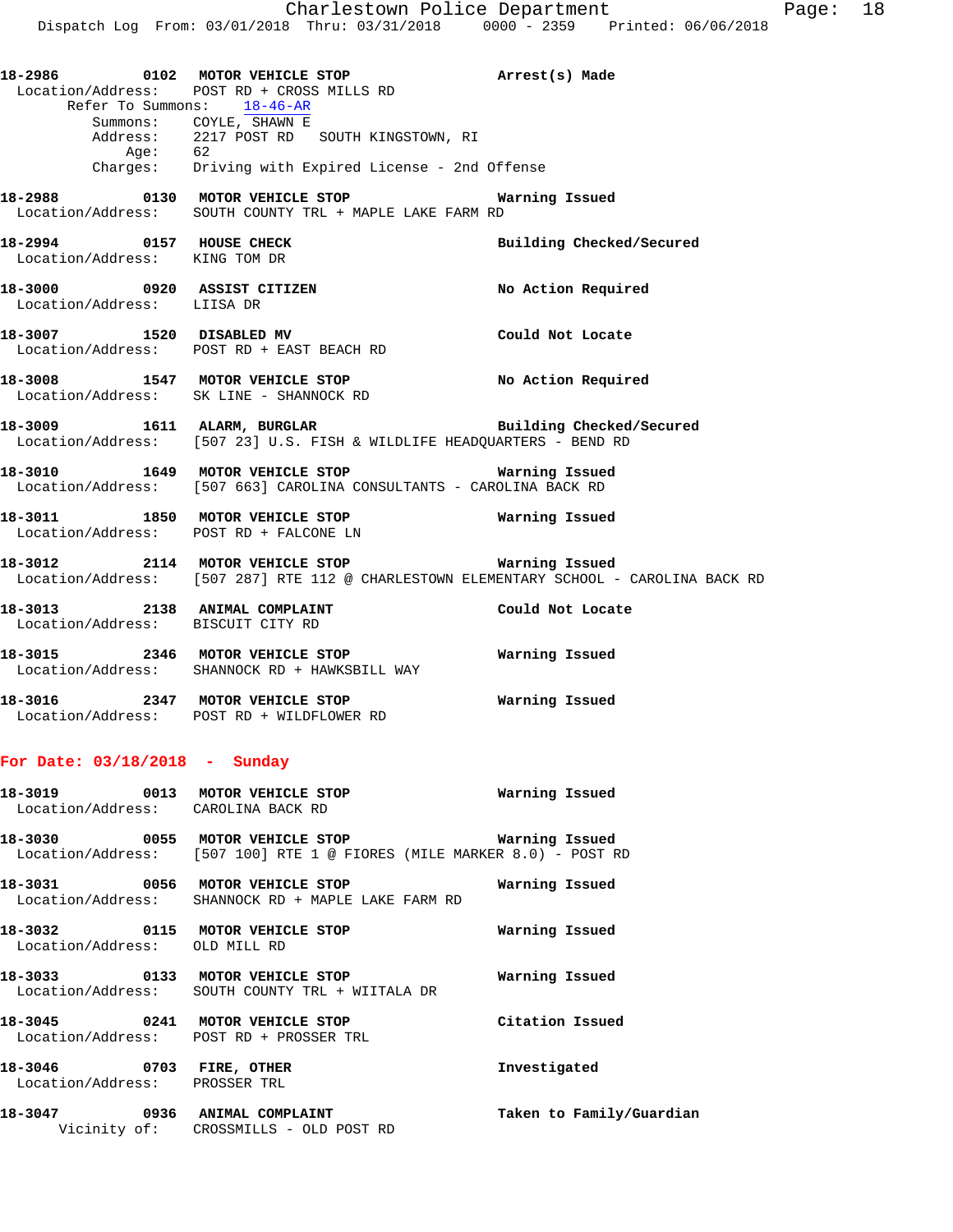**18-3048 1222 HOUSE CHECK Investigated**  Location/Address: RAM ISLAND RD **18-3049 1317 MOTOR VEHICLE STOP Warning Issued**  Location/Address: [507 261] RTE 1 @ STATE GARAGE (MILE MARKER 9.6) - POST RD **18-3050 1650 ASSIST OTHER POLICE DEPT No Action Required**  Location/Address: COLUMBIA HEIGHTS RD **18-3051 1729 MOTOR VEHICLE STOP Warning Issued**  Location/Address: [507 307] RTE 1A @ CROSS MILLS LIBRARY - OLD POST RD **18-3053 1736 DISABLED MV Investigated**  Location/Address: [507 642] CHARLESTOWN POLICE DEPARTMENT - OLD POST RD **18-3054 1742 MOTOR VEHICLE STOP Warning Issued**  Location/Address: [507 270] RTE 1 @ BURLINGAME (MILE MARKER 6.0) - POST RD **18-3055 1745 MOTOR VEHICLE STOP Warning Issued**  Location/Address: ROSS HILL RD **18-3056 1803 MOTOR VEHICLE STOP No Action Required**  Location/Address: [507 261] RTE 1 @ STATE GARAGE (MILE MARKER 9.6) - POST RD **18-3057 1809 MOTOR VEHICLE STOP Warning Issued**  Location/Address: POST RD + SCHOOLHOUSE POND RD **18-3058 1838 MOTOR VEHICLE STOP Citation Issued**  Location/Address: POST RD + WILDFLOWER RD **18-3059 1851 MOTOR VEHICLE STOP Warning Issued**  Location/Address: [507 854] WINDSWEPT INN - PROSSER TRL **18-3060 1914 MOTOR VEHICLE STOP Warning Issued**  Location/Address: [507 303] RTE 1 @ SOUTH SHORE MENTAL HEALTH (MM 9.0) - POST RD **18-3061 2023 MOTOR VEHICLE STOP Warning Issued**  Location/Address: [507 221] SHERMAN'S AUTO BODY INC - SOUTH COUNTY TRL **18-3064 2208 ALARM, BURGLAR Building Checked/Secured**  Location/Address: [507 735] EAST BEACH RD **For Date: 03/19/2018 - Monday 18-3065 0017 MOTOR VEHICLE STOP Warning Issued**  Location/Address: POST RD + GENERAL STANTON LN **18-3066 0053 MOTOR VEHICLE STOP Warning Issued**  Location/Address: SOUTH COUNTY TRL + SHANNOCK RD **18-3067 0107 MOTOR VEHICLE STOP Warning Issued**  Location/Address: MAPLE LAKE FARM RD + SOUTH COUNTY TRL **18-3072 0134 SUSPICIOUS ACTIVITY/VEHICLE Investigated**  Location/Address: [507 360] COUNTRY FOOD MART - SOUTH COUNTY TRL

**18-3083 0808 BURGLARY (B & E) Report Taken**  Location/Address: [507 865] ARNOLD FAMILY CABIN - KING'S FACTORY RD Refer To Incident: 18-88-OF

**18-3085 0925 MOTOR VEHICLE STOP Citation Issued**  Location/Address: [507 100] RTE 1 @ FIORES (MILE MARKER 8.0) - POST RD

**18-3087 1041 MOTOR VEHICLE STOP Warning Issued**  Location/Address: [507 261] RTE 1 @ STATE GARAGE (MILE MARKER 9.6) - POST RD

**18-3088 1053 SUSPICIOUS ACTIVITY/VEHICLE Services Rendered**  Location/Address: WORDEN'S POND RD + BISCUIT CITY RD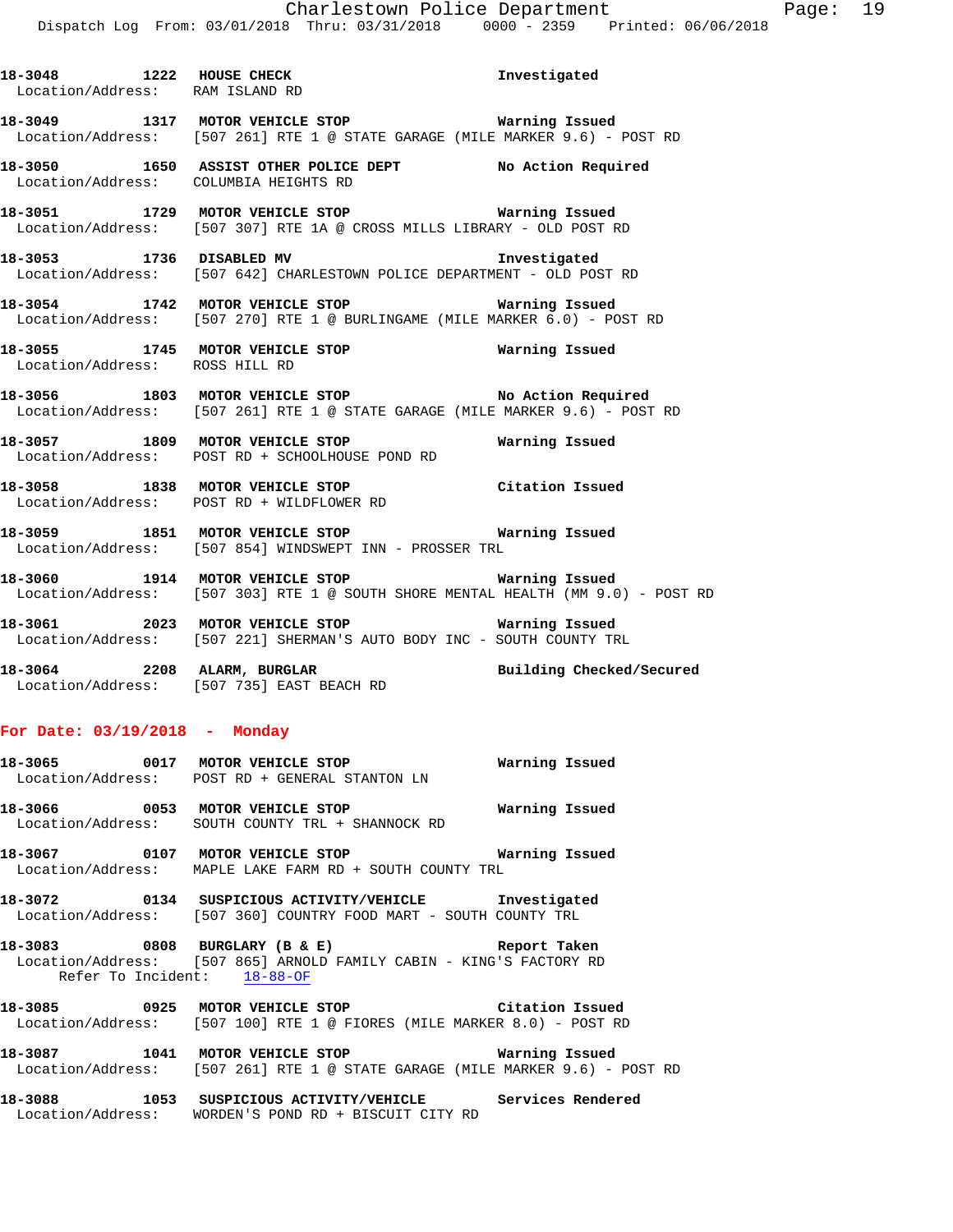|                                                                   | Dispatch Log From: 03/01/2018 Thru: 03/31/2018 0000 - 2359 Printed: 06/06/2018                                                                                        | Charlestown Police Department<br>Page: 20 |
|-------------------------------------------------------------------|-----------------------------------------------------------------------------------------------------------------------------------------------------------------------|-------------------------------------------|
|                                                                   | 18-3090 1351 MOTOR VEHICLE STOP 6 Warning Issued<br>Location/Address: [507 261] RTE 1 @ STATE GARAGE (MILE MARKER 9.6) - POST RD                                      |                                           |
| 18-3091 1428 OFFICER WANTED<br>Location/Address: BUCKEYE BROOK RD |                                                                                                                                                                       | Services Rendered                         |
| Location/Address: RAM ISLAND RD<br>Refer To Incident: 18-89-OF    | 18-3092 1456 ANIMAL COMPLAINT                                                                                                                                         | Report Taken                              |
|                                                                   | 18-3093 1522 DISABLED MV<br>Location/Address: POST RD + SCHOOLHOUSE POND RD                                                                                           | Services Rendered                         |
|                                                                   | 18-3094 1526 MOTOR VEHICLE STOP <b>Warning Issued</b><br>Location/Address: [507 100] RTE 1 @ FIORES (MILE MARKER 8.0) - POST RD                                       |                                           |
| Location/Address: KING TOM DR                                     | 18-3095 1533 ALARM, BURGLAR                                                                                                                                           | Building Checked/Secured                  |
| Location/Address: WIITALA DR                                      | 18-3096 1618 POLICE INFORMATION                                                                                                                                       | Investigated                              |
|                                                                   | 18-3097 1628 TRAFFIC CONTROL<br>Location/Address: POST RD + KING'S FACTORY RD                                                                                         | Services Rendered                         |
|                                                                   | 18-3098 1630 MOTOR VEHICLE STOP 6 Warning Issued<br>Location/Address: [507 258] RTE 1 @ SOUTH KINGSTOWN LINE (MM 11.4) - POST RD                                      |                                           |
|                                                                   | 18-3099 1640 MOTOR VEHICLE STOP<br>Location/Address: OLD POST RD + FORT NINIGRET RD                                                                                   | Warning Issued                            |
| 18-3100 1653 VANDALISM<br>Location/Address: OLD COACH RD          |                                                                                                                                                                       | Investigated                              |
|                                                                   | 18-3101 1726 MOTOR VEHICLE STOP <b>Arrest(s)</b> Made<br>Location/Address: [507 100] RTE 1 @ FIORES (MILE MARKER 8.0) - POST RD<br>Refer To Summons: 18-47-AR         |                                           |
| Age: 24                                                           | Summons: DEMONTE ALARCON, JOHN P<br>Address: 145 COTTAGE ST Apt. #6 PAWTUCKET, RI<br>Charges: Driving after denial, suspension or revocation of license - 1st Offense |                                           |
| Location/Address: OLD POST RD                                     | 18-3102 1749 WELL BEING CHECK Building Checked/Secured                                                                                                                |                                           |
|                                                                   | 18-3103 1815 ALARM, BURGLAR 18 False Alarm<br>Location/Address: [507 354] PAT'S POWER EQUIPMENT - OLD POST RD                                                         |                                           |
|                                                                   | 18-3104 1841 SUSPICIOUS ACTIVITY/VEHICLE Investigated<br>Location/Address: [507 83] MEADOW BROOK INN - CAROLINA BACK RD                                               |                                           |
| Vicinity of: SOUTH COUNTY TRL                                     | 18-3105 1845 MOTOR VEHICLE STOP Warning Issued                                                                                                                        |                                           |
|                                                                   | 18-3107 2003 ASSIST OTHER POLICE DEPT Services Rendered<br>Location/Address: [507 276] RTE 2 @ RICHMOND LINE - SOUTH COUNTY TRL                                       |                                           |
|                                                                   | 18-3108 2045 MOTOR VEHICLE STOP Warning Issued<br>Location/Address: [507 100] RTE 1 @ FIORES (MILE MARKER 8.0) - POST RD                                              |                                           |
| For Date: $03/20/2018$ - Tuesday                                  |                                                                                                                                                                       |                                           |
|                                                                   | 18-3112 0021 MOTOR VEHICLE STOP 600 Warning Issued<br>Location/Address: SAND PLAIN RD + CARMICHAEL LN                                                                 |                                           |
|                                                                   | 18-3122 0622 MOTOR VEHICLE STOP <b>Warning Issued</b><br>Location/Address: POST RD + PROSSER TRL                                                                      |                                           |
|                                                                   | 18-3123 0814 MOTOR VEHICLE STOP 6 Warning Issued<br>Location/Address: POST RD + SCHOOLHOUSE POND RD                                                                   |                                           |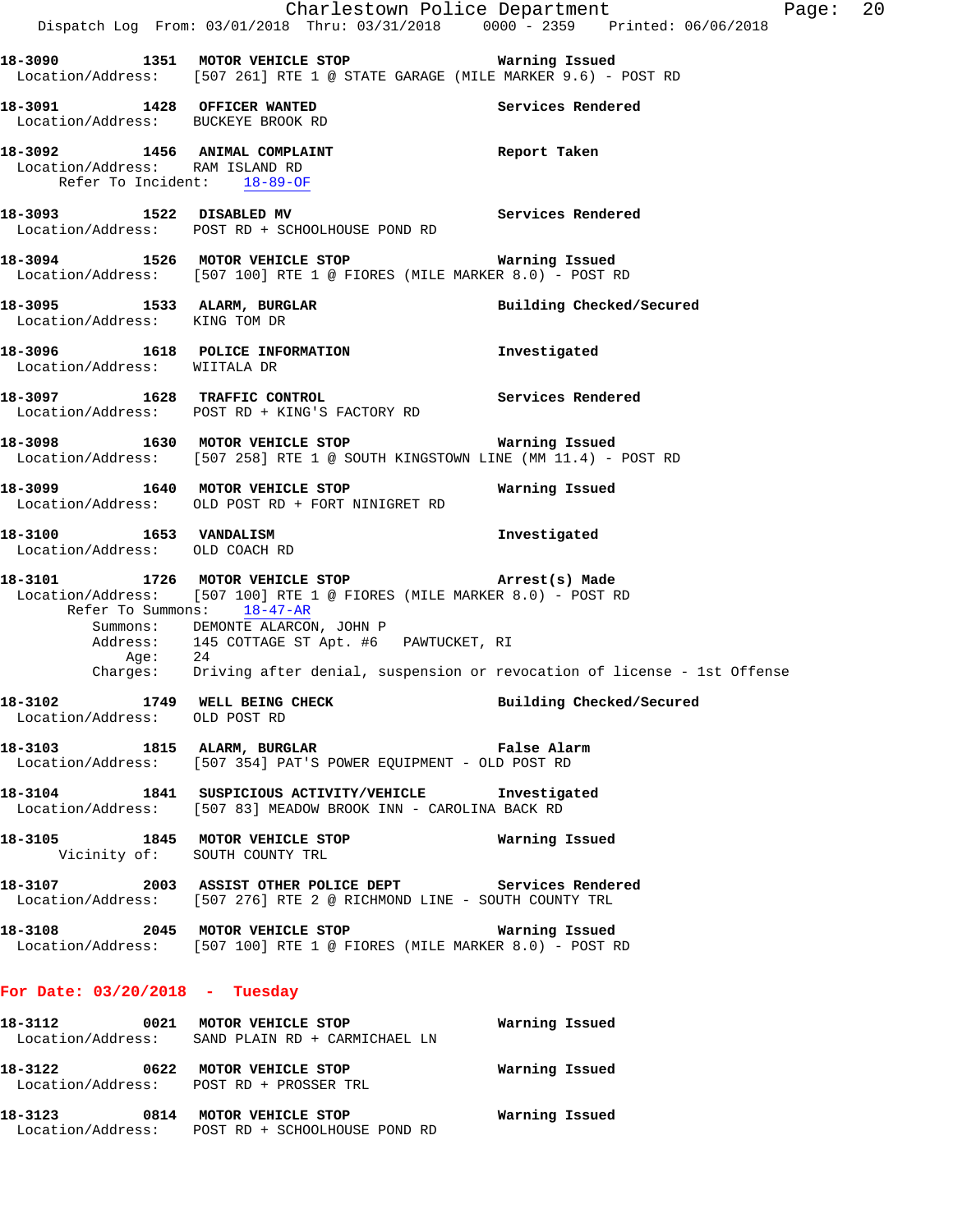| 18-3124 0856 LARCENY<br>Location/Address: BEAVER LN |                                                                                                                                                   | Report Taken   |
|-----------------------------------------------------|---------------------------------------------------------------------------------------------------------------------------------------------------|----------------|
| Refer To Incident: 18-90-OF                         |                                                                                                                                                   |                |
|                                                     | 18-3125 0907 POLICE INFORMATION Citation Issued<br>Location/Address: POST RD + LAKESIDE DR                                                        |                |
|                                                     | 18-3126      0940 ALARM, BURGLAR             False Alarm<br>Location/Address:   [507 405] SOUTH COUNTY TRL                                        |                |
| Location/Address: NARROW LN                         | 18-3130 1243 FOLLOW-UP INVESTIGATION Investigated                                                                                                 |                |
| Location/Address: ROSS HILL RD                      |                                                                                                                                                   |                |
|                                                     | 18-3136 1702 MOTOR VEHICLE STOP Citation Issued<br>Location/Address: SOUTH COUNTY TRL + CAROLINA BACK RD                                          |                |
|                                                     | 18-3137 1717 DISABLED MV No Action Required<br>Location/Address: [507 100] RTE 1 @ FIORES (MILE MARKER 8.0) - POST RD                             |                |
|                                                     |                                                                                                                                                   |                |
| Refer To Accident: 18-42-AC                         | 18-3139   1728   MVA - Minor<br>Location/Address:   SOUTH ARNOLDA RD + COLONY RD                                                                  |                |
|                                                     | 18-3140 1857 MOTOR VEHICLE STOP <b>National Manual</b><br>Location/Address: [507 276] RTE 2 @ RICHMOND LINE - SOUTH COUNTY TRL                    |                |
|                                                     | 18-3141 1902 MOTOR VEHICLE STOP Narning Issued<br>Location/Address: SOUTH COUNTY TRL + MAPLE LAKE FARM RD                                         |                |
|                                                     | 18-3142 1913 MOTOR VEHICLE STOP <b>18-3142</b> Warning Issued<br>Location/Address: ALTON CAROLINA RD + HILLTOP DR                                 |                |
| Location/Address: CROSSLAND ST                      | 18-3144 1937 POLICE INFORMATION No Action Required                                                                                                |                |
|                                                     | 18-3145 1956 MOTOR VEHICLE COMPLAINT Could Not Locate<br>Location/Address: [507 258] RTE 1 @ SOUTH KINGSTOWN LINE (MM 11.4) - POST RD             |                |
|                                                     | Location/Address: [507 303] RTE 1 @ SOUTH SHORE MENTAL HEALTH (MM 9.0) - POST RD                                                                  |                |
| For Date: $03/21/2018$ - Wednesday                  |                                                                                                                                                   |                |
|                                                     | 18-3150 0054 MOTOR VEHICLE STOP<br>Location/Address: POST RD + GENERAL STANTON LN                                                                 | Warning Issued |
|                                                     | 18-3155 0115 MOTOR VEHICLE STOP<br>Location/Address: POST RD + GENERAL STANTON LN                                                                 | Warning Issued |
|                                                     | 18-3156 0127 MOTOR VEHICLE STOP<br>Location/Address: [507 100] RTE 1 @ FIORES (MILE MARKER 8.0) - POST RD                                         | Warning Issued |
|                                                     | 18-3157 0133 MOTOR VEHICLE STOP<br>Location/Address: [507 100] RTE 1 @ FIORES (MILE MARKER 8.0) - POST RD                                         | Warning Issued |
|                                                     | 18-3163 0153 MOTOR VEHICLE STOP<br>Location/Address: SOUTH COUNTY TRL + SAND PLAIN RD<br>Refer To Summons: 18-48-AR<br>Summons: SPEARS, DESTINY R | Arrest(s) Made |
|                                                     | Address: 47A KING'S FACTORY RD CHARLESTOWN, RI                                                                                                    |                |
|                                                     | Age: 28<br>Charges: Driving with Expired License - 1st Offense                                                                                    |                |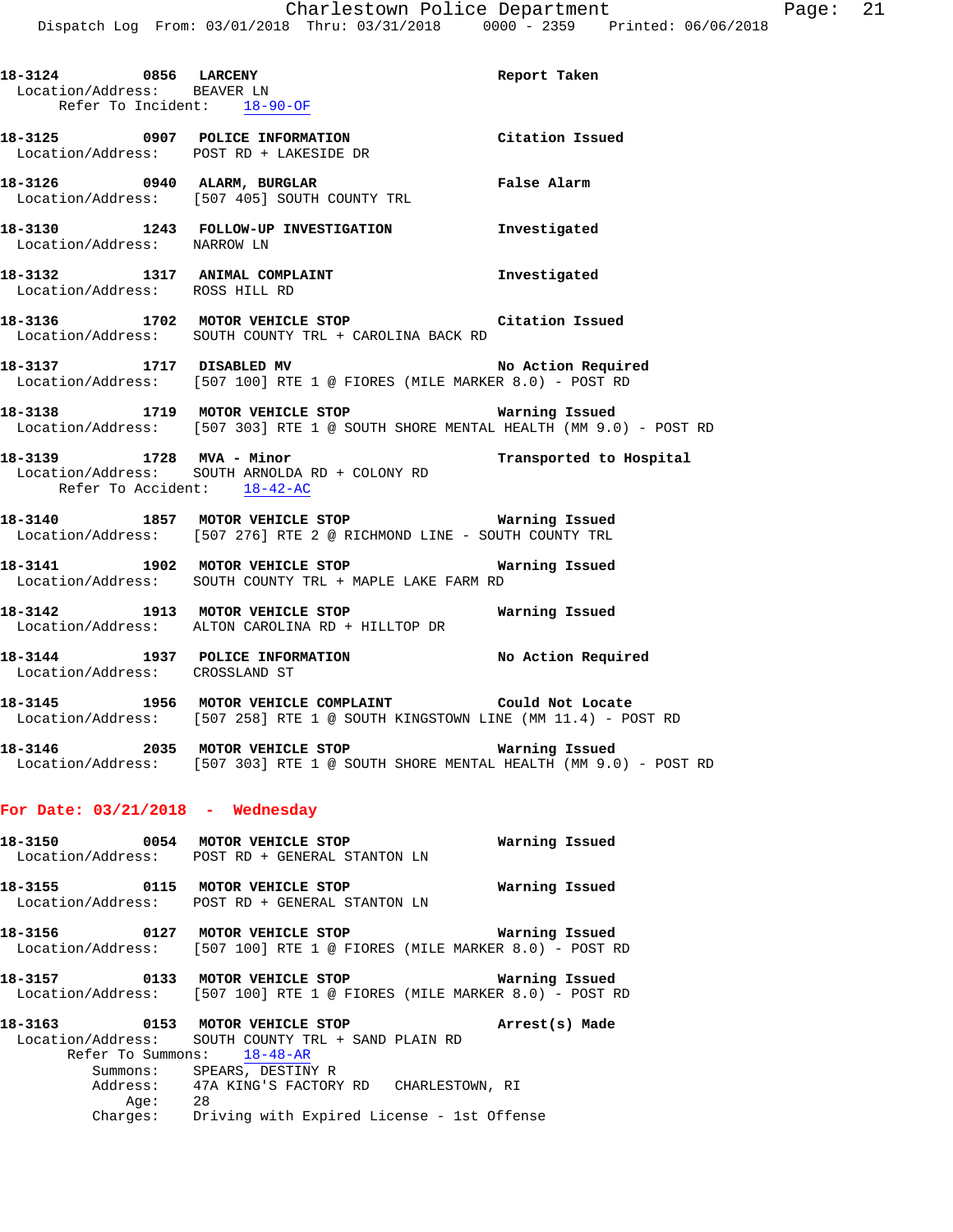|                                                                      | Dispatch Log From: 03/01/2018 Thru: 03/31/2018 0000 - 2359 Printed: 06/06/2018                                                                                       | Charlestown Police Department<br>Page: 22                                                          |  |
|----------------------------------------------------------------------|----------------------------------------------------------------------------------------------------------------------------------------------------------------------|----------------------------------------------------------------------------------------------------|--|
|                                                                      | 18-3164 0155 HOUSE CHECK 1N No Action Required Location/Address: [507 804] BEAVER LN                                                                                 |                                                                                                    |  |
|                                                                      | 18-3165 0207 HOUSE CHECK NO No Action Required<br>Location/Address: [507 791] 18 WHITE TAIL CIRCLE - WHITE TAIL CIR                                                  |                                                                                                    |  |
|                                                                      | 18-3166      0215   HOUSE CHECK<br>Location/Address:   [507 776] SHUMANKANUC HILL RD                                                                                 | No Action Required                                                                                 |  |
| 18-3168 0226 HOUSE CHECK<br>Location/Address: PROSSER TRL            |                                                                                                                                                                      | No Action Required                                                                                 |  |
|                                                                      | 18-3182 0518 MOTOR VEHICLE STOP<br>Location/Address: CAROLINA BACK RD + RAILROAD AVE                                                                                 | Warning Issued                                                                                     |  |
| Location/Address: POST RD + WARREN RD                                | 18-3183 6541 MOTOR VEHICLE STOP 6 6 Warning Issued                                                                                                                   |                                                                                                    |  |
|                                                                      | 18-3186 6807 MOTOR VEHICLE STOP 1999 Citation Issued<br>Location/Address: [507 100] RTE 1 @ FIORES (MILE MARKER 8.0) - POST RD                                       |                                                                                                    |  |
| Location/Address: POST RD                                            | 18-3187 0839 TRAFFIC CONTROL                                                                                                                                         | Warning Issued                                                                                     |  |
|                                                                      | Location/Address: POST RD + FALCONE LN                                                                                                                               |                                                                                                    |  |
|                                                                      | 18-3190 0948 SUSPICIOUS ACTIVITY/VEHICLE Services Rendered<br>Location/Address: [507 18] CHARLESTOWN CHAMBER OF COMMERCE - OLD POST RD                               |                                                                                                    |  |
|                                                                      | 18-3193 1051 ALARM, BURGLAR 1997 Building Checked/Secured<br>Location/Address: [507 39] CHARLESTOWN SENIOR CENTER - PARK LN                                          |                                                                                                    |  |
|                                                                      | 18-3194 1111 DISABLED MV 18-3194<br>Location/Address: SOUTH COUNTY TRL + POST RD                                                                                     |                                                                                                    |  |
|                                                                      | 18-3195 1121 MOTOR VEHICLE STOP Citation Issued<br>Vicinity of: [507 100] RTE 1 @ FIORES (MILE MARKER 8.0) - POST RD                                                 |                                                                                                    |  |
| Location/Address: COLUMBIA HEIGHTS RD                                | 18-3196 1237 POLICE INFORMATION                                                                                                                                      | Investigated                                                                                       |  |
| 18-3197 1303 MOTOR VEHICLE STOP<br>Vicinity of:<br>Refer To Summons: | COLUMBIA HEIGHTS RD<br>$18 - 49 - AR$                                                                                                                                | Arrest(s) Made                                                                                     |  |
|                                                                      | Summons: CHAMPLIN, GROVER D<br>Address: 70 COLUMBIA HEIGHTS OVAL CHARLESTOWN, RI                                                                                     |                                                                                                    |  |
|                                                                      |                                                                                                                                                                      | Age: 22<br>Charges: Driving after denial, suspension or revocation of license - 2nd Offense        |  |
| 18-3198                                                              | 1520 MOTOR VEHICLE STOP<br>Location/Address: POST RD + SCHOOLHOUSE POND RD                                                                                           | Warning Issued                                                                                     |  |
| 18-3200                                                              | 1635 ASSIST CITIZEN<br>Location/Address: [507 45] RIPPY'S LIQUOR MART - SOUTH COUNTY TRL                                                                             | Services Rendered                                                                                  |  |
| Location/Address:<br>Refer To Summons:<br>Aqe:                       | 18-3201 1652 MOTOR VEHICLE STOP<br>MATUNUCK SCHOOLHOUSE RD + NORTH NIANTIC DR<br>18-50-AR<br>Summons: TATRO, ALAN<br>Address: 144 FENNER HILL RD HOPKINTON, RI<br>57 | Arrest(s) Made<br>Charges: Driving after denial, suspension or revocation of license - 2nd Offense |  |
| 18-3202 2001<br>Location/Address:                                    | 1755 MOTOR VEHICLE STOP<br>$[507 100]$ RTE 1 @ FIORES (MILE MARKER 8.0) - POST RD                                                                                    | Warning Issued                                                                                     |  |
| 18-3203 1805 DISABLED MV                                             | Location/Address: [507 303] RTE 1 @ SOUTH SHORE MENTAL HEALTH (MM 9.0) - POST RD                                                                                     | Services Rendered                                                                                  |  |
| 18-3204                                                              | 1815 MOTOR VEHICLE STOP                                                                                                                                              | Citation Issued                                                                                    |  |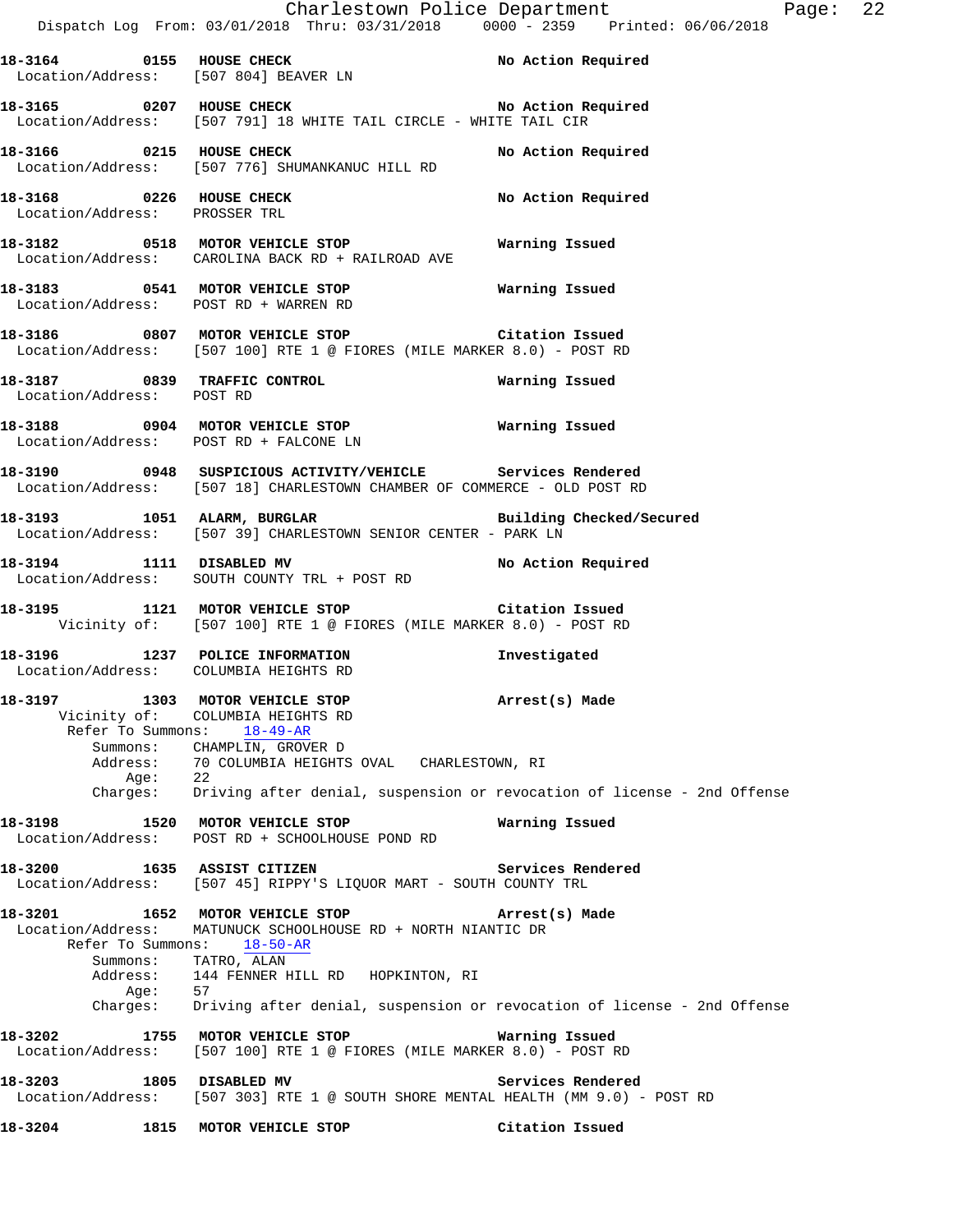Charlestown Police Department Page: 23 Dispatch Log From: 03/01/2018 Thru: 03/31/2018 0000 - 2359 Printed: 06/06/2018 Location/Address: [507 266] RTE 1 @ WILLOWS - POST RD **18-3205 1833 MOTOR VEHICLE STOP Citation Issued**  Location/Address: [507 266] RTE 1 @ WILLOWS - POST RD **18-3206 1837 MOTOR VEHICLE STOP Citation Issued**  Location/Address: BOTKA DR + SOUTH COUNTY TRL **18-3208 2000 MOTOR VEHICLE STOP Arrest(s) Made**  Location/Address: NARROW LN + GENERAL STANTON LN Refer To Summons: 18-51-AR Summons: HARTT, DELILAH J<br>Address: 3581 POST RD SO 3581 POST RD SOUTH KINGSTOWN, RI Age: 35

#### **For Date: 03/22/2018 - Thursday**

| <b>18-3213 0041 HOUSE CHECK</b><br>Location/Address: SHIRLEY DR |      |                                                                                           | No Action Required       |
|-----------------------------------------------------------------|------|-------------------------------------------------------------------------------------------|--------------------------|
|                                                                 |      | Location/Address: [507 765] SEA BREEZE AVE                                                | No Action Required       |
| 0209<br>18-3220<br>Location/Address: AUBURN DR                  |      | <b>HOUSE CHECK</b>                                                                        | Building Checked/Secured |
| 18-3231 1226 ALARM, BURGLAR                                     |      | Location/Address: [507 411] OCTAGON MANOR - EAST BEACH RD                                 | Building Checked/Secured |
| 18-3232 1328 FIRE, OTHER                                        |      | $Location/Address: POLE # 7 - TIMEER RIDGE RD$                                            | Services Rendered        |
|                                                                 |      | 18-3234 1619 MOTOR VEHICLE STOP<br>Location/Address: ALTON CAROLINA RD + CAROLINA BACK RD | Warning Issued           |
| 18-3236                                                         | 1639 | MOTOR VEHICLE STOP                                                                        | Warning Issued           |

Charges: Driving with Expired License - 1st Offense

 Location/Address: POST RD + SOUTH COUNTY TRL **18-3238 2009 POLICE INFORMATION Services Rendered** 

**18-3240 2026 WELL BEING CHECK Investigated**  Location/Address: CAROLINA BACK RD

**18-3239 2029 MOTOR VEHICLE STOP Warning Issued**  Location/Address: POST RD + KING'S FACTORY RD

**18-3243 2109 MOTOR VEHICLE COMPLAINT Could Not Locate**  Location/Address: SCAPA FLOW RD

**18-3245 2158 MOTOR VEHICLE STOP Warning Issued**  Location/Address: [507 40] BEACHSIDE AUTO - SOUTH COUNTY TRL

## **For Date: 03/23/2018 - Friday**

Location/Address: MONTAUK RD

| 18–3251                      | 0050 | MOTOR VEHICLE STOP<br>Location/Address: [507 918] MILE MARKER 8.0 - POST RD | Warning Issued           |
|------------------------------|------|-----------------------------------------------------------------------------|--------------------------|
| 18-3257<br>Location/Address: | 0125 | HOUSE CHECK<br>AUBURN DR                                                    | Building Checked/Secured |
| 18-3258<br>Location/Address: | 0136 | ALARM, BURGLAR<br>BUCKEYE BROOK RD                                          | Building Checked/Secured |
| 18-3259<br>Location/Address: | 0136 | HOUSE CHECK<br>OLD COACH RD                                                 | Building Checked/Secured |
| 18-3260                      | 0143 | <b>HOUSE CHECK</b>                                                          | No Action Required       |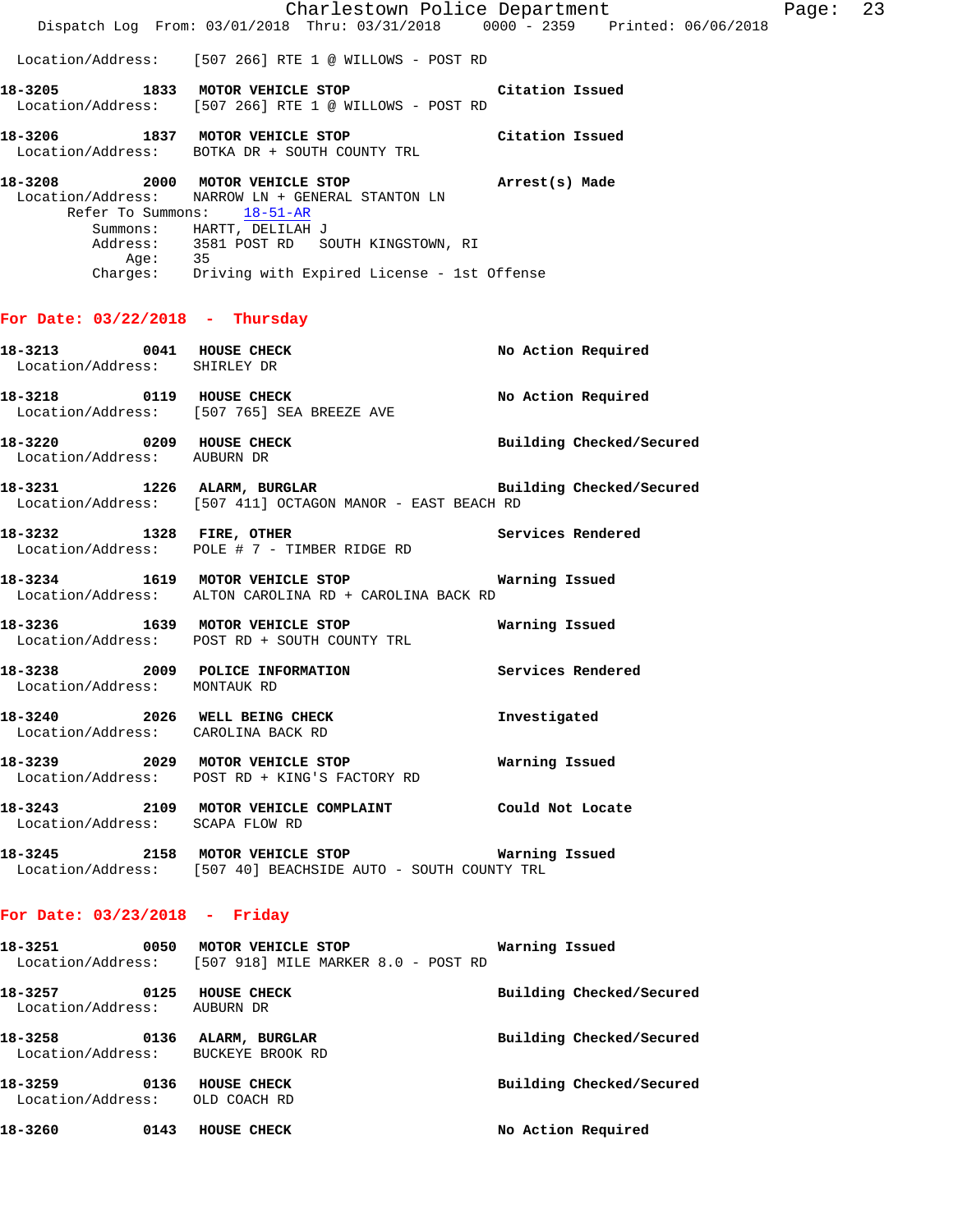|                                                                      | Dispatch Log From: 03/01/2018 Thru: 03/31/2018 0000 - 2359 Printed: 06/06/2018                                         | Charlestown Police Department<br>24<br>Page: |
|----------------------------------------------------------------------|------------------------------------------------------------------------------------------------------------------------|----------------------------------------------|
|                                                                      | Location/Address: [507 398] MOHAWK TRL                                                                                 |                                              |
|                                                                      |                                                                                                                        |                                              |
| 18-3262 0202 HOUSE CHECK                                             | Location/Address: SOUTH NIANTIC DR                                                                                     | No Action Required                           |
| 18-3265 0223 HOUSE CHECK                                             | Location/Address: MATUNUCK SCHOOLHOUSE RD                                                                              | No Action Required                           |
| 18-3267 0817 ALARM, BURGLAR                                          | Location/Address: GENERAL STANTON LN                                                                                   | Building Checked/Secured                     |
| 18-3269 0922 DISABLED MV<br>Location/Address: NARROW LN              |                                                                                                                        | Services Rendered                            |
|                                                                      | 18-3270 0926 MOTOR VEHICLE COMPLAINT Could Not Locate<br>Location/Address: [507 275] RTE 1 @ WESTERLY LINE - POST RD   |                                              |
| Location/Address: HILLSIDE DR<br>Refer To Incident: 18-91-OF         | 18-3275 1602 FOLLOW-UP INVESTIGATION Report Taken                                                                      |                                              |
| 18-3276 1602 TRAFFIC CONTROL<br>Location/Address: ROSS HILL RD       |                                                                                                                        | Services Rendered                            |
| Location/Address: BOTKA DR                                           | 18-3277 1640 MOTOR VEHICLE STOP<br>Refer To Summons: 18-52-AR                                                          | Arrest(s) Made                               |
|                                                                      | Summons: CYR, SAVANNAH L<br>Address: 1801 MATUNUCK SCHOOL HOUSE RD SOUTH KINGSTOWN, RI                                 |                                              |
|                                                                      | Age: 20<br>Charges: Driving after denial, suspension or revocation of license - 1st Offense                            |                                              |
| 18-3278 1727 MOTOR VEHICLE STOP                                      | Location/Address: POST RD + TAMANACO DR                                                                                | Services Rendered                            |
| Location/Address: [507 804] BEAVER LN                                | 18-3280 2006 FOLLOW-UP INVESTIGATION                                                                                   | Investigated                                 |
|                                                                      | 18-3284 2026 MOTOR VEHICLE STOP<br>Vicinity of: POST RD + LAKESIDE DR                                                  | Warning Issued                               |
|                                                                      | 18-3285 2046 MOTOR VEHICLE STOP<br>Location/Address: POST RD + SCHOOLHOUSE POND RD                                     | Warning Issued                               |
|                                                                      | 18-3286 2208 ANIMAL COMPLAINT No Action Required<br>Location/Address: SOUTH COUNTY TRL + NARROW LN                     |                                              |
| Location/Address: NARROW LN                                          |                                                                                                                        |                                              |
| For Date: $03/24/2018$ - Saturday                                    |                                                                                                                        |                                              |
|                                                                      | 18-3300 0726 SUSPICIOUS ACTIVITY/VEHICLE Investigated<br>Location/Address: [507 469] OLD MILL DINER - SOUTH COUNTY TRL |                                              |
|                                                                      | 18-3302 0932 ROAD HAZARD/OBSTRUCTION<br>Location/Address: POST RD + EAST BEACH RD                                      | No Action Required                           |
| 18-3303 0934 TRESPASSING<br>Location/Address: BISCUIT CITY RD        |                                                                                                                        | Investigated                                 |
| 18-3304 1101 OFFICER WANTED<br>Location/Address: BISCUIT CITY RD     |                                                                                                                        | Investigated                                 |
| 18-3305 1336 WELL BEING CHECK<br>Location/Address: ALTON CAROLINA RD |                                                                                                                        | Investigated                                 |
|                                                                      | 18-3306 1403 DISABLED MV<br>Vicinity of: POST RD + SOUTH COUNTY TRL                                                    | No Action Required                           |
|                                                                      |                                                                                                                        |                                              |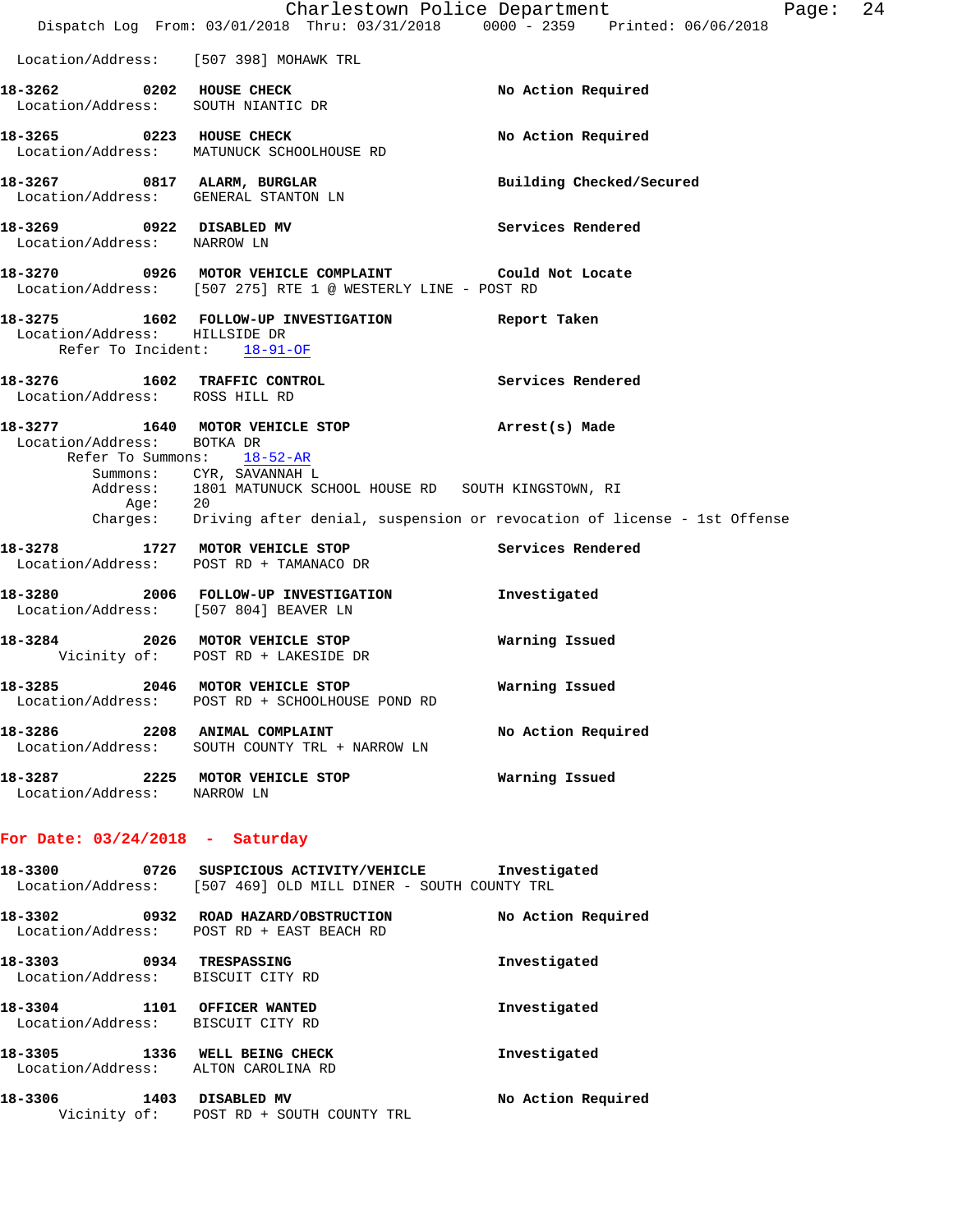**18-3307 1458 FOLLOW-UP INVESTIGATION Investigated**  Location/Address: ALTON CAROLINA RD Refer To Incident: 18-92-OF

**18-3308 1510 ALARM, BURGLAR Building Checked/Secured**  Location/Address: [507 46] WASHINGTON TRUST COMPANY - OLD POST RD

**18-3309 1523 ALARM, BURGLAR Investigated**  Location/Address: [507 46] WASHINGTON TRUST COMPANY - OLD POST RD

**18-3310 1606 MOTOR VEHICLE STOP Warning Issued**  Location/Address: [507 55] BRADFORD SPORTSMEN'S CLUB - ROSS HILL RD

**18-3311 1617 MOTOR VEHICLE STOP Warning Issued**  Vicinity of: [507 819] ROSS HILL RD

**18-3313 1728 MOTOR VEHICLE COMPLAINT Investigated**  Location/Address: [507 88] EAST WEST MARKET - POST RD

**18-3315 1755 FOLLOW-UP INVESTIGATION No Action Required**  Location/Address: COLUMBIA HEIGHTS RD

**18-3316 1834 MOTOR VEHICLE STOP Warning Issued**  Location/Address: [507 100] RTE 1 @ FIORES (MILE MARKER 8.0) - POST RD

**18-3317 1839 MOTOR VEHICLE STOP Warning Issued**  Location/Address: [507 261] RTE 1 @ STATE GARAGE (MILE MARKER 9.6) - POST RD

**18-3318 1856 MOTOR VEHICLE STOP Citation Issued**  Location/Address: POST RD + TAMANACO DR

**18-3319 2022 MOTOR VEHICLE STOP Warning Issued**  Location/Address: SHANNOCK RD + MAPLE LAKE FARM RD

**18-3320 2034 MOTOR VEHICLE STOP Warning Issued**  Vicinity of: [507 276] RTE 2 @ RICHMOND LINE - SOUTH COUNTY TRL

**18-3321 2042 MOTOR VEHICLE STOP Warning Issued**  Location/Address: SAND PLAIN RD

**18-3322 2057 FIRE, OTHER Services Rendered**  Location/Address: [507 45] RIPPY'S LIQUOR MART - SOUTH COUNTY TRL

**18-3323 2113 MOTOR VEHICLE STOP Citation Issued**  Location/Address: [507 368] CHARLESTOWN RICHMOND FIRE DEPARTMENT - SOUTH COUNTY TRL

**18-3324 2140 MOTOR VEHICLE STOP Citation Issued**  Location/Address: POST RD + WEST BEACH RD

**18-3326 2208 MOTOR VEHICLE STOP Warning Issued**  Location/Address: POST RD + TAMANACO DR

## **For Date: 03/25/2018 - Sunday**

**18-3327 0104 MOTOR VEHICLE STOP Citation Issued**  Location/Address: POST RD + LAKESIDE DR

**18-3328 0118 MOTOR VEHICLE STOP Warning Issued**  Location/Address: [507 258] RTE 1 @ SOUTH KINGSTOWN LINE (MM 11.4) - POST RD

**18-3329 0147 MOTOR VEHICLE STOP Warning Issued**  Location/Address: [507 258] RTE 1 @ SOUTH KINGSTOWN LINE (MM 11.4) - POST RD

**18-3335 0255 MOTOR VEHICLE STOP Citation Issued**  Location/Address: [507 100] RTE 1 @ FIORES (MILE MARKER 8.0) - POST RD

**18-3343 1128 911 CALLS/False/Hang-Ups/Open Building Checked/Secured**  Location/Address: [507 502] WEST BEACH RD

**18-3347 1519 ASSIST OTHER POLICE DEPT Could Not Locate**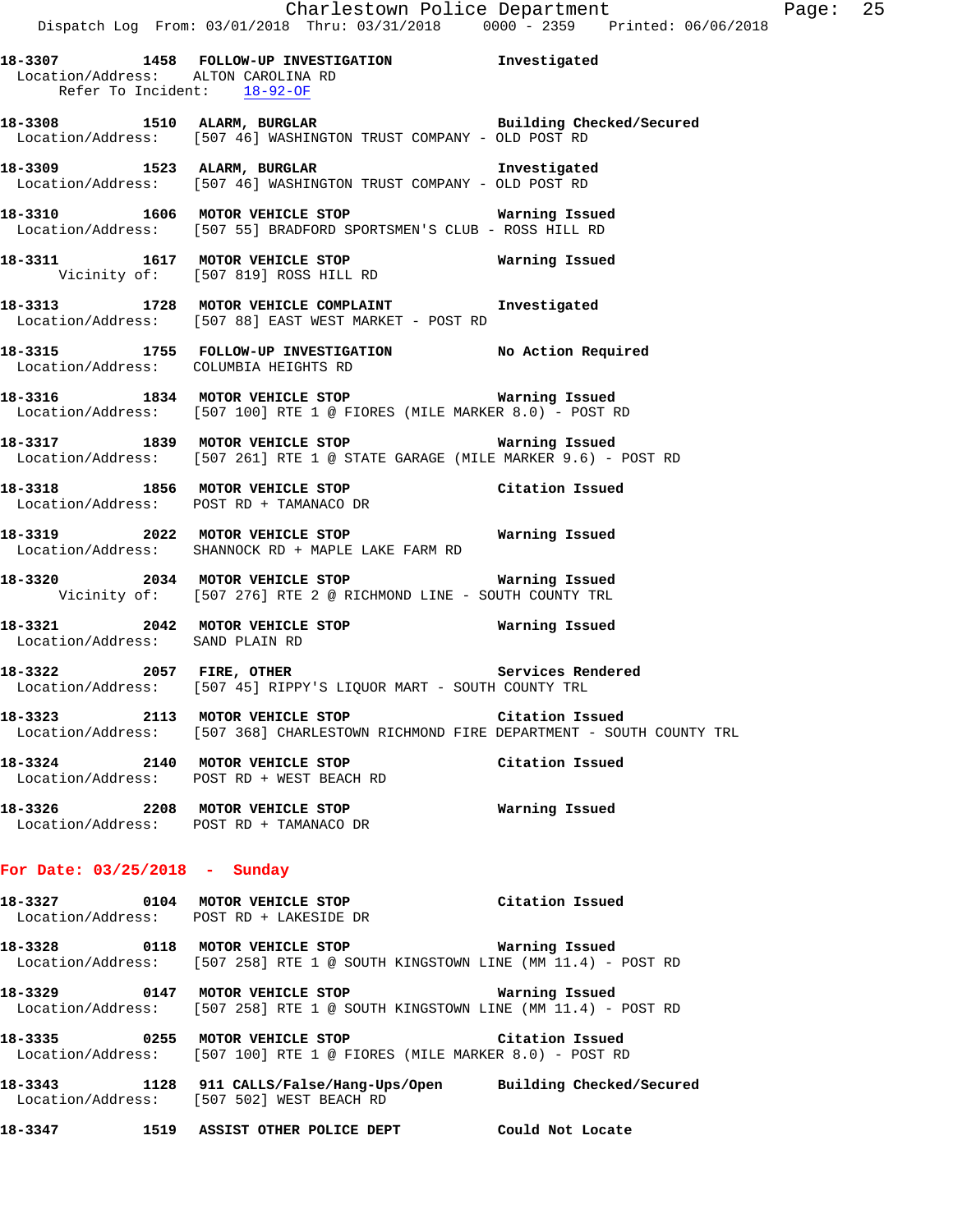Location/Address: [507 415] FRANCIS C CARTER MEMORIAL PRESERVE - KING'S FACTORY RD

- **18-3348 1624 TRAFFIC CONTROL Services Rendered**  Location/Address: POST RD + KING'S FACTORY RD
- **18-3349 1624 MOTOR VEHICLE STOP Warning Issued**  Location/Address: [507 276] RTE 2 @ RICHMOND LINE - SOUTH COUNTY TRL
- **18-3355 1849 MOTOR VEHICLE STOP Warning Issued**  Location/Address: [507 260] RTE 1 @ GENERAL STANTON - POST RD
- **18-3359 2013 MOTOR VEHICLE STOP Warning Issued**  Vicinity of: [507 221] SHERMAN'S AUTO BODY INC - SOUTH COUNTY TRL
- **18-3360 2032 MOTOR VEHICLE STOP Warning Issued**  Location/Address: [507 260] RTE 1 @ GENERAL STANTON - POST RD

## **For Date: 03/26/2018 - Monday**

- **18-3362 0033 MOTOR VEHICLE STOP Warning Issued**  Location/Address: POST RD + GENERAL STANTON LN **18-3363 0047 MOTOR VEHICLE STOP Warning Issued**  Location/Address: NARROW LN + MOHAWK TRL **18-3374 0239 SUSPICIOUS ACTIVITY/VEHICLE Investigated**  Location/Address: SAND PLAIN RD
- **18-3376 0332 HOUSE CHECK Building Checked/Secured**
- Location/Address: AUBURN DR **18-3383 0621 MOTOR VEHICLE STOP Citation Issued**
- Location/Address: POST RD + SCHOOLHOUSE POND RD
- **18-3386 1413 MOTOR VEHICLE STOP Warning Issued**  Location/Address: EAST BEACH RD + POST RD
- **18-3387 1431 MOTOR VEHICLE STOP Warning Issued**  Location/Address: [507 269] RTE 1 @ DRIVING RANGE - POST RD
- **18-3388 1517 MOTOR VEHICLE STOP Warning Issued**  Location/Address: [507 276] RTE 2 @ RICHMOND LINE - SOUTH COUNTY TRL
- **18-3390 1533 TRAFFIC CONTROL Citation Issued**  Location/Address: [507 19] CHARLESTOWN ELEMENTARY SCHOOL - CAROLINA BACK RD
- **18-3391 1612 MOTOR VEHICLE STOP Warning Issued**  Location/Address: [507 266] RTE 1 @ WILLOWS - POST RD
- **18-3392 1639 TRAFFIC CONTROL Services Rendered**  Location/Address: POST RD + EAST BEACH RD
- **18-3393 1714 MOTOR VEHICLE STOP Warning Issued**  Location/Address: [507 276] RTE 2 @ RICHMOND LINE - SOUTH COUNTY TRL
- **18-3394 1744 OFFICER WANTED Services Rendered**  Location/Address: KEITH DR
- **18-3396 2002 STOLEN M/V Report Taken**  Location/Address: SAND PLAIN RD Refer To Incident: 18-93-OF **18-3398 2352 MOTOR VEHICLE STOP Warning Issued**  Location/Address: SK LINE - POST RD
- **18-3399 2353 MOTOR VEHICLE STOP Warning Issued**  Location/Address: POST RD + WEST BEACH RD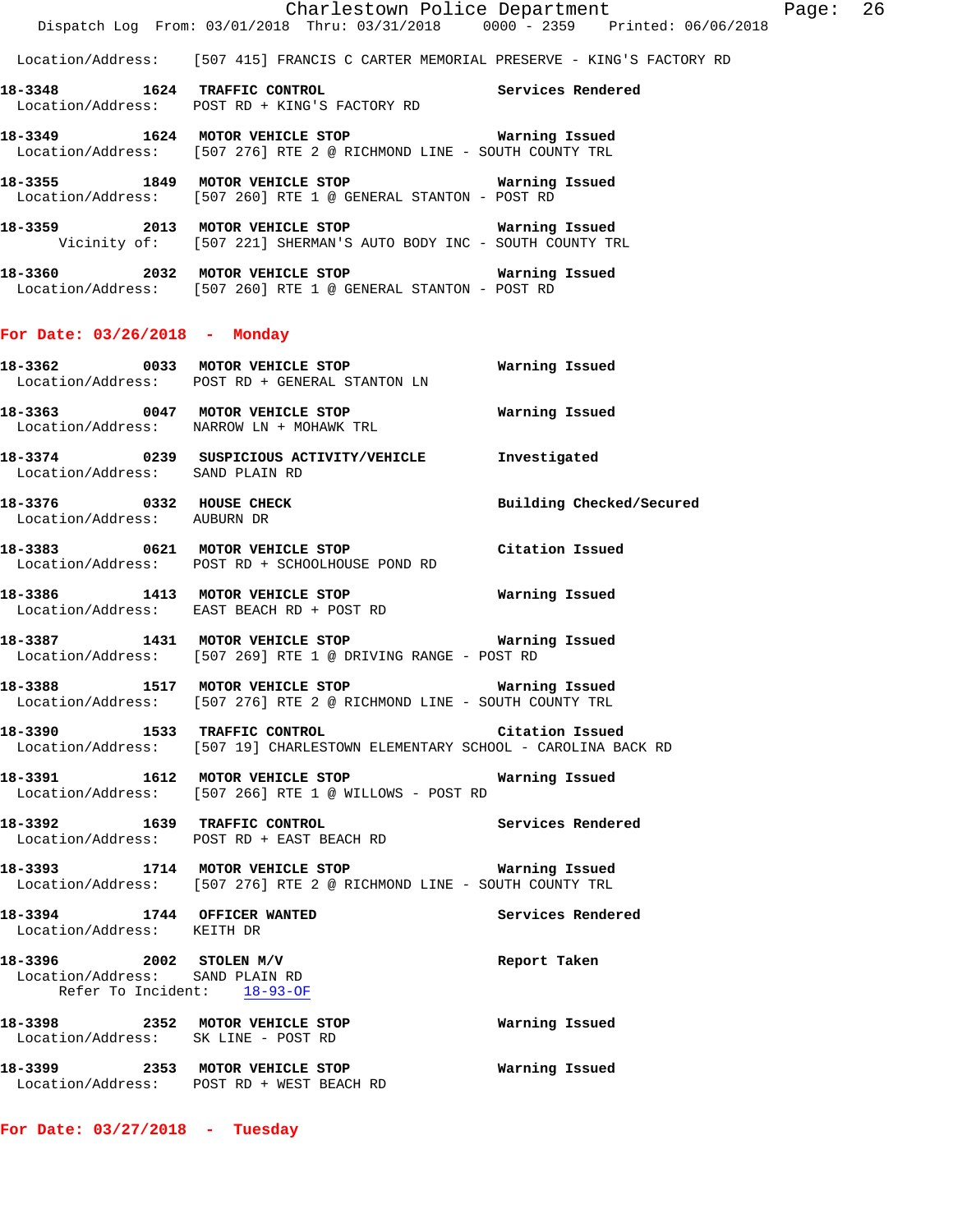|                                                                        | 18-3400 0003 MOTOR VEHICLE STOP<br>Location/Address: NARROW LN + MOHAWK TRL                                          | No Action Required |
|------------------------------------------------------------------------|----------------------------------------------------------------------------------------------------------------------|--------------------|
|                                                                        | 18-3403 0008 MOTOR VEHICLE STOP<br>Location/Address: POST RD + GENERAL STANTON LN                                    | Warning Issued     |
|                                                                        | 18-3408 0020 MOTOR VEHICLE STOP<br>Location/Address: POST RD + LAKESIDE DR                                           | Warning Issued     |
|                                                                        | 18-3411 0029 MOTOR VEHICLE STOP<br>Location/Address: POST RD + LAKESIDE DR                                           | Warning Issued     |
|                                                                        | 18-3412 0030 MOTOR VEHICLE STOP<br>Location/Address: POST RD + CROSS MILLS RD                                        | Warning Issued     |
| 18-3413 0109 MOTOR VEHICLE STOP<br>Location/Address: SK LINE - POST RD |                                                                                                                      | Warning Issued     |
| 18-3414 0111 HOUSE CHECK<br>Location/Address: SEA VIEW DR              |                                                                                                                      | No Action Required |
| 18-3415 0120 HOUSE CHECK<br>Location/Address: SHIRLEY DR               |                                                                                                                      | No Action Required |
| Location/Address: SK LINE - POST RD                                    | 18-3433 0608 MOTOR VEHICLE STOP                                                                                      | Warning Issued     |
|                                                                        | 18-3434 0625 MOTOR VEHICLE STOP<br>Location/Address: POST RD + GENERAL STANTON LN                                    | Warning Issued     |
|                                                                        | 18-3435 0635 MOTOR VEHICLE STOP<br>Location/Address: POST RD + CROSS MILLS RD                                        | Warning Issued     |
| 18-3436 0642 MOTOR VEHICLE STOP<br>Location/Address: FALCONE LN        |                                                                                                                      | Citation Issued    |
| 18-3437 0946 WELL BEING CHECK<br>Location/Address: BURDICKVILLE RD     |                                                                                                                      | Investigated       |
|                                                                        | 18-3439 1214 MOTOR VEHICLE COMPLAINT<br>Location/Address: [507 258] RTE 1 @ SOUTH KINGSTOWN LINE (MM 11.4) - POST RD | Investigated       |
| Location/Address: INDIAN CEDAR DR                                      | 18-3441 1259 WELL BEING CHECK                                                                                        | Investigated       |
|                                                                        | 18-3442 1628 MOTOR VEHICLE COMPLAINT Could Not Locate<br>Vicinity of: SOUTH COUNTY TRL + NARROW LN                   |                    |
| 18-3443 1642 OFFICER WANTED<br>Location/Address: CARMICHAEL LN         |                                                                                                                      | Investigated       |
|                                                                        | 18-3444 1653 ANIMAL COMPLAINT<br>Location/Address: [507 20] NINIGRET PARK - PARK LN                                  | No Action Required |
| Location/Address: WILLOW RD                                            | 18-3446 1749 SUSPICIOUS ACTIVITY/VEHICLE Investigated                                                                |                    |
| 18-3447 1756 DISABLED MV                                               | Location/Address: STILL WATER RD + BUCKEYE BROOK RD                                                                  | Removed Hazard     |
|                                                                        | 18-3453 2125 MOTOR VEHICLE STOP Warning Issued<br>Location/Address: [507 269] RTE 1 @ DRIVING RANGE - POST RD        |                    |
|                                                                        | 18-3454 2134 SUSPICIOUS ACTIVITY/VEHICLE Investigated<br>Location/Address: [507 868] MICHAEL'S GARAGE - POST RD      |                    |
|                                                                        | 18-3455 2140 MOTOR VEHICLE STOP Warning Issued<br>Location/Address: SOUTH COUNTY TRL + SAND PLAIN RD                 |                    |
| 18-3456 2142 MOTOR VEHICLE STOP                                        |                                                                                                                      | Warning Issued     |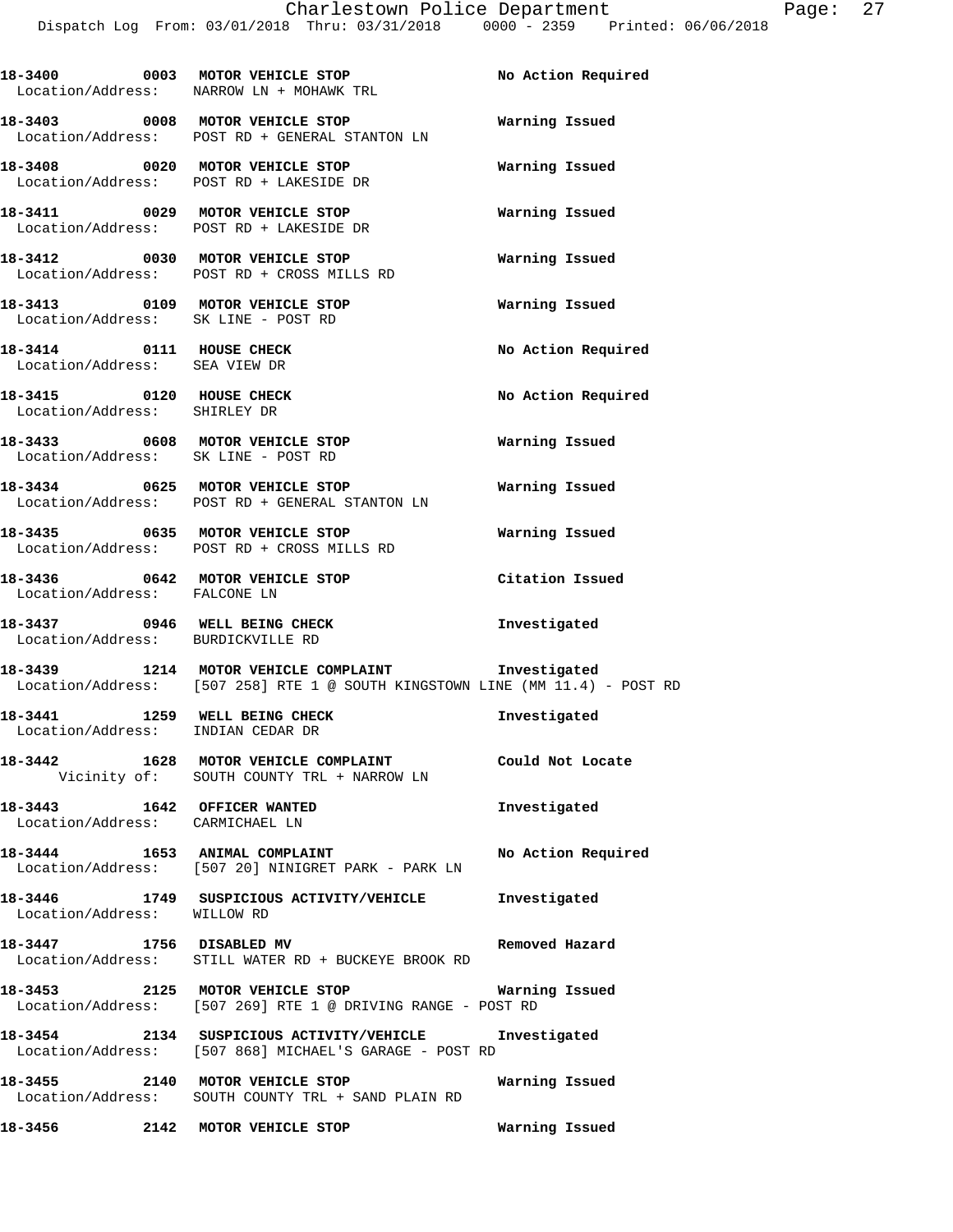|                                                                                                   | Dispatch Log From: 03/01/2018 Thru: 03/31/2018 0000 - 2359 Printed: 06/06/2018                                                | Charlestown Police Department | Page: 28 |  |
|---------------------------------------------------------------------------------------------------|-------------------------------------------------------------------------------------------------------------------------------|-------------------------------|----------|--|
|                                                                                                   | Location/Address: [507 272] RTE 1 @ WILCOX TAVERN - POST RD                                                                   |                               |          |  |
|                                                                                                   | Location/Address: POST RD + WEST BEACH RD                                                                                     |                               |          |  |
| For Date: $03/28/2018$ - Wednesday                                                                |                                                                                                                               |                               |          |  |
|                                                                                                   | Location/Address: [507 100] RTE 1 @ FIORES (MILE MARKER 8.0) - POST RD                                                        |                               |          |  |
| 18-3477 0237 HOUSE CHECK                                                                          | Location/Address: [507 791] 18 WHITE TAIL CIRCLE - WHITE TAIL CIR                                                             | No Action Required            |          |  |
|                                                                                                   | Location/Address: [507 776] SHUMANKANUC HILL RD                                                                               |                               |          |  |
|                                                                                                   | Location/Address: [507 45] RIPPY'S LIQUOR MART - SOUTH COUNTY TRL                                                             |                               |          |  |
| 18-3480 0251 HOUSE CHECK<br>Location/Address: PROSSER TRL                                         |                                                                                                                               | No Action Required            |          |  |
| Location/Address: AUBURN DR                                                                       | 18-3482 0302 HOUSE CHECK                                                                                                      | Building Checked/Secured      |          |  |
| Location/Address: [507 526] OLD POST RD                                                           | 18-3483 0303 HOUSE CHECK                                                                                                      | No Action Required            |          |  |
| Location/Address: [507 398] MOHAWK TRL                                                            | 18-3484 0308 HOUSE CHECK                                                                                                      | Building Checked/Secured      |          |  |
|                                                                                                   | 18-3486 0328 MOTOR VEHICLE STOP<br>Location/Address: POST RD + GENERAL STANTON LN                                             | Warning Issued                |          |  |
|                                                                                                   | Location/Address: POST RD + PROSSER TRL                                                                                       |                               |          |  |
|                                                                                                   | Location/Address: POST RD + GENERAL STANTON LN                                                                                |                               |          |  |
|                                                                                                   | 18-3493 1127 911 CALLS/False/Hang-Ups/Open<br>Location/Address: [507 502] WEST BEACH RD                                       | Investigated                  |          |  |
|                                                                                                   | Location/Address: [507 261] RTE 1 @ STATE GARAGE (MILE MARKER 9.6) - POST RD                                                  |                               |          |  |
| Vicinity of: NARROW LN                                                                            |                                                                                                                               |                               |          |  |
|                                                                                                   | 18-3497 1556 ASSIST CITIZEN 2007 Services Rendered<br>Location/Address: [507 642] CHARLESTOWN POLICE DEPARTMENT - OLD POST RD |                               |          |  |
| Location/Address: ALTON CAROLINA RD                                                               | 18-3499 1708 DOMESTIC/Assault/Diso/Other Peace Restored                                                                       |                               |          |  |
| Location/Address: ROSS HILL RD                                                                    | 18-3500 1801 ASSIST OTHER POLICE DEPT                                                                                         | Investigated                  |          |  |
| Location/Address: CHARLES AVE                                                                     | 18-3501 1857 FOLLOW-UP INVESTIGATION                                                                                          | Investigated                  |          |  |
| 18-3503 2011 ANIMAL COMPLAINT<br>Location/Address: INDIAN CEDAR DR<br>Refer To Incident: 18-94-OF |                                                                                                                               | Report Taken                  |          |  |
| 18-3504 2023 ALARM, BURGLAR<br>Location/Address: POWAGET AVE                                      |                                                                                                                               | False Alarm                   |          |  |
|                                                                                                   | 18-3505 2202 MOTOR VEHICLE COMPLAINT                                                                                          | Could Not Locate              |          |  |

Vicinity of: [507 362] RTE 2 @ SUNOCO - SOUTH COUNTY TRL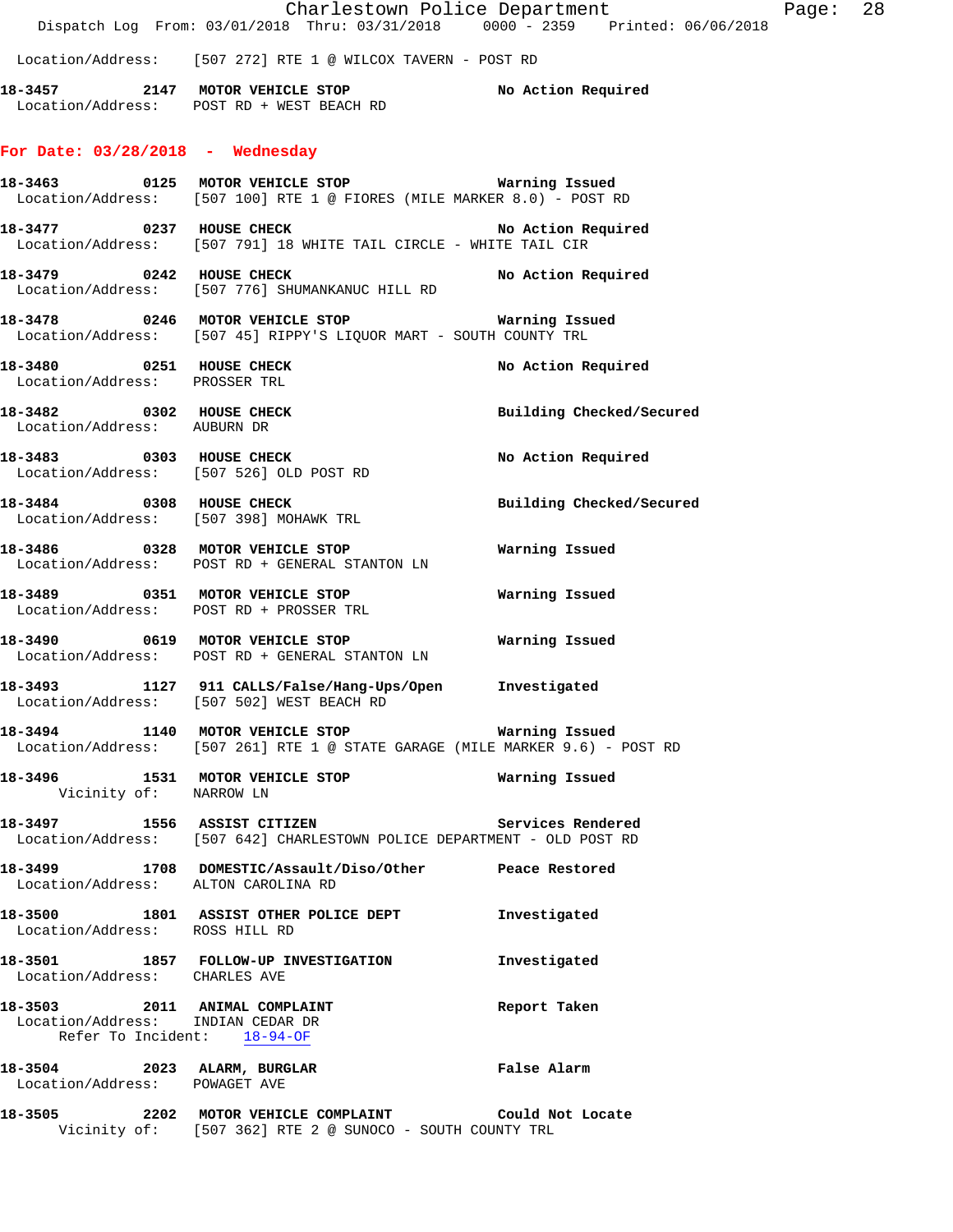# **For Date: 03/29/2018 - Thursday**

|                                                                                          | 18-3513 0107 MOTOR VEHICLE STOP<br>Location/Address: POST RD + SOUTH COUNTY TRL                                                                           | Warning Issued     |  |  |  |  |
|------------------------------------------------------------------------------------------|-----------------------------------------------------------------------------------------------------------------------------------------------------------|--------------------|--|--|--|--|
| 18-3521 0156 HOUSE CHECK<br>Location/Address: OLD COACH RD                               |                                                                                                                                                           | No Action Required |  |  |  |  |
| 18-3522 0205 HOUSE CHECK<br>Location/Address: AUBURN DR                                  |                                                                                                                                                           | No Action Required |  |  |  |  |
| 18-3523 0214 HOUSE CHECK                                                                 | Location/Address: [507 398] MOHAWK TRL                                                                                                                    | No Action Required |  |  |  |  |
| Location/Address: COLUMBIA HEIGHTS RD                                                    | 18-3528 0237 BURGLARY (Attempted B&E) Investigated                                                                                                        |                    |  |  |  |  |
| 18-3529 0404 OFFICER WANTED<br>Location/Address: COLUMBIA HEIGHTS RD                     |                                                                                                                                                           | Investigated       |  |  |  |  |
| 18-3530 0555 MVA - Minor<br>Location/Address: SHANNOCK RD<br>Refer To Accident: 18-43-AC |                                                                                                                                                           | Investigated       |  |  |  |  |
| Location/Address: PASTURE LN                                                             | 18-3531 1305 SUSPICIOUS ACTIVITY/VEHICLE 1nvestigated                                                                                                     |                    |  |  |  |  |
|                                                                                          | 18-3534 1504 ASSIST OTHER AGENCY Taken/Refered to Other A<br>Location/Address: [507 319] EAST BEACH BACK TRACK - EAST BEACH RD                            |                    |  |  |  |  |
|                                                                                          | 18-3535 1513 FOLLOW-UP INVESTIGATION 1nvestigated<br>Location/Address: [507 1] CHARLESTOWN TOWN HALL - SOUTH COUNTY TRL                                   |                    |  |  |  |  |
| 18-3537 1753 COMPLAINT                                                                   | Location/Address: [507 653] THE COVE RESTURANT - OLD POST RD                                                                                              | Investigated       |  |  |  |  |
|                                                                                          | 18-3539 2015 MOTOR VEHICLE STOP <b>18-3539</b> Warning Issued<br>Location/Address: POST RD + TAMANACO DR                                                  |                    |  |  |  |  |
|                                                                                          | 18-3540 2031 MOTOR VEHICLE STOP <b>Warning Issued</b><br>Location/Address: [507 261] RTE 1 @ STATE GARAGE (MILE MARKER 9.6) - POST RD                     |                    |  |  |  |  |
|                                                                                          | 18-3541 2033 DIS CONDUCT / FIGHT Arrest(s) Made<br>Location/Address: [507 235] NINIGRET INN - PROSSER TRL<br>Refer To Arrest: 18-54-AR<br>Arrest Expunged |                    |  |  |  |  |
| For Date: $03/30/2018$ - Friday                                                          |                                                                                                                                                           |                    |  |  |  |  |
|                                                                                          | 18-3557 0459 TRAFFIC CONTROL<br>Location/Address: POST RD + EAST BEACH RD                                                                                 | No Action Required |  |  |  |  |
|                                                                                          | 18-3558 0517 MOTOR VEHICLE STOP<br>Location/Address: POST RD + LAKESIDE DR                                                                                | Warning Issued     |  |  |  |  |
|                                                                                          | 18-3559 0755 ALARM, BURGLAR<br>Location/Address: [507 856] OCEAN HOUSE MARINA (MAINTENANCE FACILITY) - OLD POST RD                                        | Investigated       |  |  |  |  |
| Location/Address: ROSS HILL RD                                                           | 18-3561 0912 MOTOR VEHICLE COMPLAINT Could Not Locate                                                                                                     |                    |  |  |  |  |
| 18-3562 0945 DISABLED MV                                                                 | Location/Address: POST RD + ROSS HILL RD                                                                                                                  | Investigated       |  |  |  |  |
| 18-3563 1025 POLICE INFORMATION                                                          |                                                                                                                                                           | Investigated       |  |  |  |  |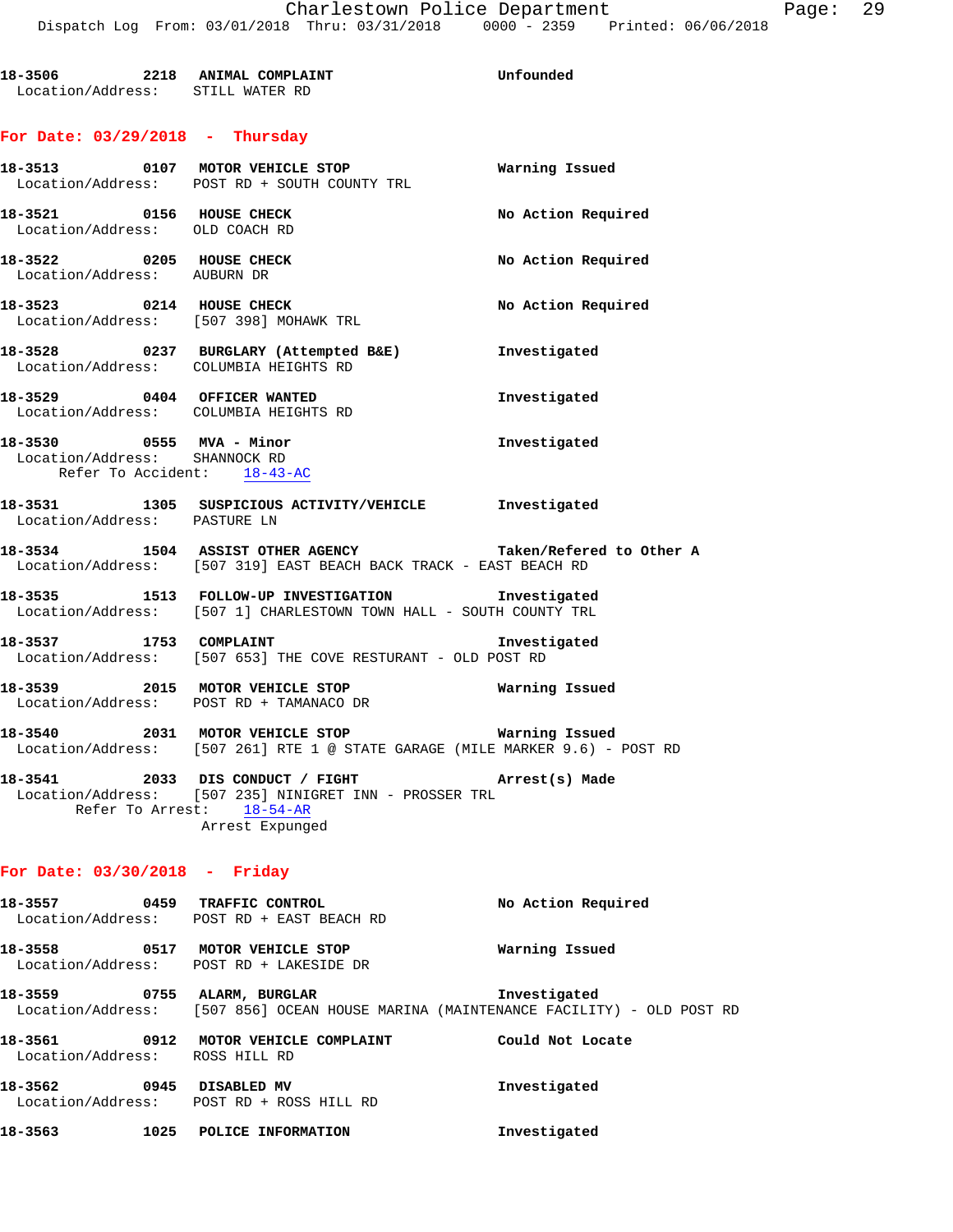Location/Address: [507 642] CHARLESTOWN POLICE DEPARTMENT - OLD POST RD

|                                                          |         | 18-3565 1505 OFFICER WANTED                                                            | Report Taken                                                                       |
|----------------------------------------------------------|---------|----------------------------------------------------------------------------------------|------------------------------------------------------------------------------------|
|                                                          |         | Location/Address: SOUTH COUNTY TRL                                                     |                                                                                    |
|                                                          |         | Refer To Incident: 18-96-OF                                                            |                                                                                    |
|                                                          |         | 18-3566 1520 MOTOR VEHICLE STOP Citation Issued                                        |                                                                                    |
|                                                          |         | Location/Address: SOUTH COUNTY TRL + EAST CHARLES ST                                   |                                                                                    |
|                                                          |         |                                                                                        |                                                                                    |
|                                                          |         | 18-3567 1529 MOTOR VEHICLE STOP<br>Location/Address: POST RD + CROSS MILLS RD          | Citation Issued                                                                    |
|                                                          |         |                                                                                        |                                                                                    |
|                                                          |         | 18-3568 1542 MOTOR VEHICLE STOP Citation Issued                                        |                                                                                    |
| Location/Address: BROWNING DR                            |         |                                                                                        |                                                                                    |
|                                                          |         |                                                                                        | Warning Issued                                                                     |
|                                                          |         | 18-3569 1546 MOTOR VEHICLE STOP<br>Location/Address: POST RD + TAMANACO DR             |                                                                                    |
|                                                          |         |                                                                                        |                                                                                    |
|                                                          |         | 18-3570 1547 MOTOR VEHICLE STOP 18-3570 Arrest(s) Made                                 |                                                                                    |
| Refer To Arrest: 18-55-AR                                |         | Location/Address: RICHMOND TOWN LINE - SHANNOCK RD                                     |                                                                                    |
|                                                          |         |                                                                                        |                                                                                    |
|                                                          |         | Arrest: MAGGS, JOSEPH M<br>Address: 215A SHANNOCK VILLAGE RD RICHMOND, RI              |                                                                                    |
|                                                          | Age: 42 |                                                                                        |                                                                                    |
|                                                          |         | Charges: Driving with Expired License - 3rd + Offense                                  |                                                                                    |
|                                                          |         |                                                                                        | Warning Issued                                                                     |
|                                                          |         | 18-3571 1615 MOTOR VEHICLE STOP<br>Location/Address: POST RD + LAKESIDE DR             |                                                                                    |
|                                                          |         |                                                                                        |                                                                                    |
|                                                          |         | 18-3572 1616 MOTOR VEHICLE STOP<br>Location/Address: POST RD + GENERAL STANTON LN      | Citation Issued                                                                    |
|                                                          |         |                                                                                        |                                                                                    |
|                                                          |         | 18-3573 1619 TRAFFIC CONTROL<br>Location/Address: ROSS HILL RD                         | Services Rendered                                                                  |
|                                                          |         |                                                                                        |                                                                                    |
|                                                          |         | 18-3574 1625 MOTOR VEHICLE STOP                                                        | Warning Issued                                                                     |
| Location/Address: ROSS HILL RD                           |         |                                                                                        |                                                                                    |
|                                                          |         |                                                                                        |                                                                                    |
| Location/Address: ROSS HILL RD                           |         | 18-3575 1655 MOTOR VEHICLE STOP                                                        | Warning Issued                                                                     |
|                                                          |         |                                                                                        |                                                                                    |
|                                                          |         | 18-3576 1701 MOTOR VEHICLE STOP                                                        | Warning Issued                                                                     |
|                                                          |         | Location/Address: POST RD + LAKESIDE DR                                                |                                                                                    |
|                                                          |         | 18-3578 1725 FOLLOW-UP INVESTIGATION Services Rendered                                 |                                                                                    |
| Location/Address: RAM ISLAND RD                          |         |                                                                                        |                                                                                    |
|                                                          |         |                                                                                        |                                                                                    |
| 18-3579 1745 OFFICER WANTED                              |         | Location/Address: [507 20] NINIGRET PARK - PARK LN                                     | Report Taken                                                                       |
|                                                          |         | Refer To Incident: 18-97-OF                                                            |                                                                                    |
|                                                          |         |                                                                                        |                                                                                    |
| 18-3580                                                  |         | 1803 MOTOR VEHICLE STOP                                                                | Arrest(s) Made                                                                     |
|                                                          |         | Location/Address: [507 72] CUMBERLAND FARMS - OLD POST RD<br>Refer To Arrest: 18-56-AR |                                                                                    |
|                                                          |         |                                                                                        |                                                                                    |
|                                                          |         | Arrest: TORRES, JESUS<br>Address: 36 CROSSLAND ST CHARLESTOWN, RI                      |                                                                                    |
|                                                          | Age: 54 |                                                                                        |                                                                                    |
|                                                          |         |                                                                                        | Charges: Driving after denial, suspension or revocation of license - 3rd + Offense |
| 18–3581                                                  |         | 1833 MOTOR VEHICLE STOP                                                                | Citation Issued                                                                    |
|                                                          |         | Location/Address: POST RD + TAMANACO DR                                                |                                                                                    |
|                                                          |         |                                                                                        |                                                                                    |
| 18-3582 1846 TRANSPORT<br>Location/Address: CROSSLAND ST |         |                                                                                        | Services Rendered                                                                  |
|                                                          |         |                                                                                        |                                                                                    |
|                                                          |         | 18-3583 1920 WELL BEING CHECK                                                          | Services Rendered                                                                  |
| Location/Address: OLD POST RD                            |         |                                                                                        |                                                                                    |
|                                                          |         | 18-3584 2041 MOTOR VEHICLE STOP                                                        | Citation Issued                                                                    |
|                                                          |         | Location/Address: POST RD + SCHOOLHOUSE POND RD                                        |                                                                                    |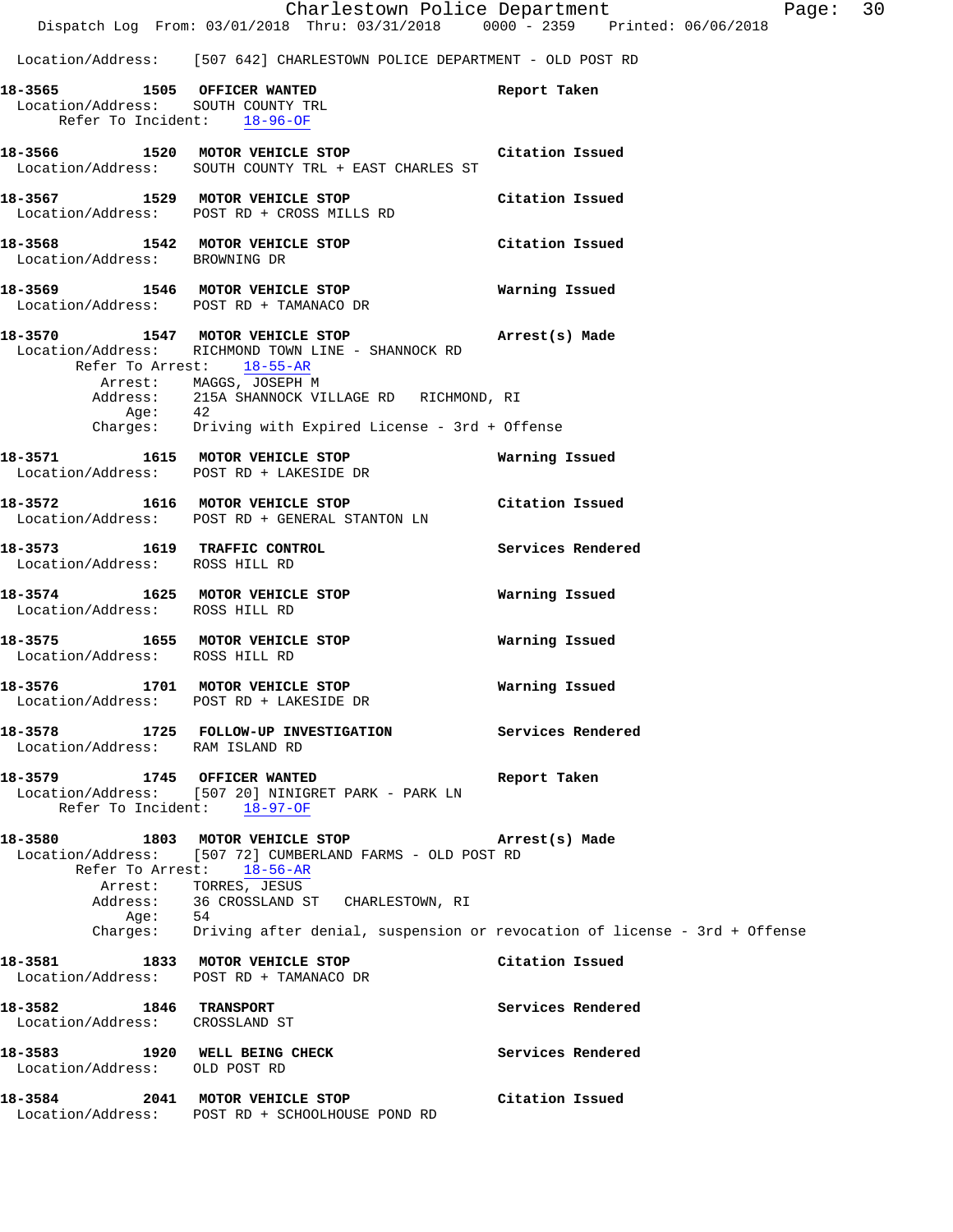Charlestown Police Department Fage: 31 Dispatch Log From: 03/01/2018 Thru: 03/31/2018 0000 - 2359 Printed: 06/06/2018 **18-3585 2115 MOTOR VEHICLE STOP Warning Issued**  Location/Address: WESTERLY SANITATION - SHANNOCK RD **18-3587 2144 MVA - W/Injury/Fluid/Hazard Arrest(s) Made**  Location/Address: POST RD + NARROW LN Refer To Accident: 18-44-AC Refer To Arrest: 18-57-AR Arrest: DAVIS, JARED A Address: 4710 POST RD CHARLESTOWN, RI Age: 33 Charges: DUI OF LIQUOR OR DRUGS-1ST OFFENSE .10-.15 18-3588 2200 COMPLAINT **Services Rendered**  Location/Address: BISCUIT CITY RD **18-3589 2354 TRANSPORT Services Rendered**  Location/Address: POST RD **For Date: 03/31/2018 - Saturday 18-3590 0011 MOTOR VEHICLE STOP Warning Issued**  Location/Address: POST RD + SCHOOLHOUSE POND RD **18-3591 0024 MOTOR VEHICLE STOP No Action Required**  Location/Address: [507 258] RTE 1 @ SOUTH KINGSTOWN LINE (MM 11.4) - POST RD **18-3593 0101 MOTOR VEHICLE STOP Citation Issued**  Location/Address: POST RD + GENERAL STANTON LN **18-3594 0103 MOTOR VEHICLE STOP Warning Issued**  Location/Address: POST RD + BEND RD **18-3596 0126 MOTOR VEHICLE STOP Warning Issued**  Location/Address: POST RD + GENERAL STANTON LN **18-3605 0212 SUSPICIOUS ACTIVITY/VEHICLE Investigated**  Location/Address: COLUMBIA HEIGHTS RD **18-3609 0249 ALARM, BURGLAR Building Checked/Secured**  Location/Address: SOUTH ARNOLDA RD **18-3610 0304 SUSPICIOUS ACTIVITY/VEHICLE Investigated**  Location/Address: COLUMBIA HEIGHTS RD **18-3612 0349 MOTOR VEHICLE STOP Warning Issued**  Location/Address: [507 1] CHARLESTOWN TOWN HALL - SOUTH COUNTY TRL **18-3613 0450 SUSPICIOUS ACTIVITY/VEHICLE Investigated**  Location/Address: COLUMBIA HEIGHTS RD **18-3615 0920 ALARM, BURGLAR False Alarm**  Location/Address: [507 530] NARRAGANSETT INDIAN FOUR WINDS COMMUNITY CENT - SOUTH COUNTY TRL **18-3618 1027 MOTOR VEHICLE STOP Warning Issued**  Location/Address: POST RD + NARROW LN **18-3619 1033 OFFICER WANTED Could Not Locate**  Location/Address: POST RD + SOUTH COUNTY TRL **18-3621 1508 POLICE INFORMATION Services Rendered**  Location/Address: [507 38] CHARLESTOWN POST OFFICE - OLD POST RD **18-3623 1552 MOTOR VEHICLE STOP Citation Issued**  Location/Address: [507 276] RTE 2 @ RICHMOND LINE - SOUTH COUNTY TRL **18-3624 1601 TRAFFIC CONTROL Warning Issued**  Location/Address: SOUTH COUNTY TRL + MAPLE LAKE FARM RD **18-3625 1608 MOTOR VEHICLE STOP Citation Issued** 

Location/Address: POST RD + TAMANACO DR